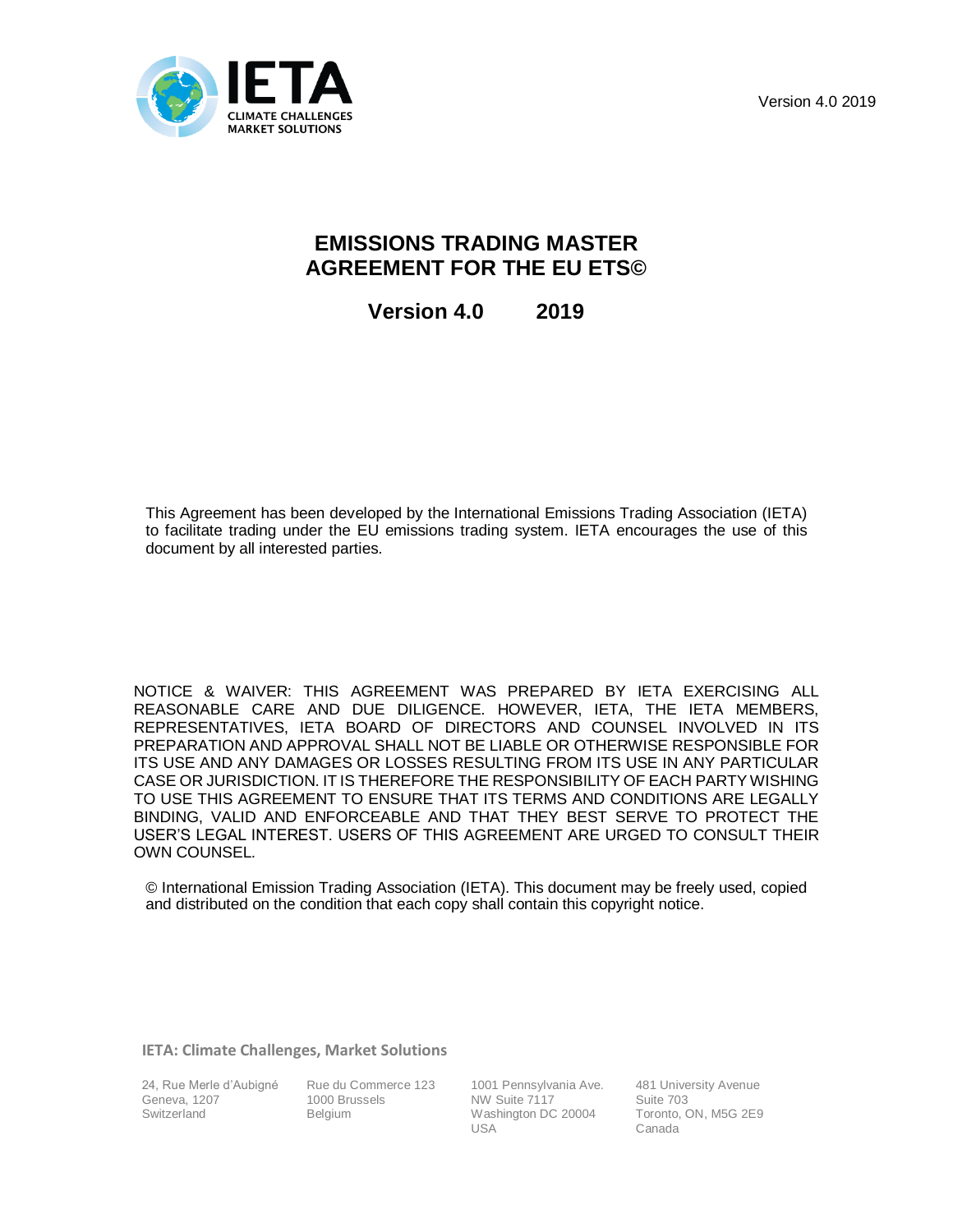

Foreword

*The International Emissions Trading Association ("IETA") was created in June 1999 to promote emissions trading at national and international levels, as an essential part of the business response to global climate change. Our members include leading multinational companies from across the carbon trading cycle: emitters, solution providers, brokers, financial services, verifiers and law firms. IETA works for the development of an active, global greenhouse gas market, in order to ensure that carbon becomes a global commodity and lower cost carbon reductions can be valued and captured wherever they occur. Crossborder trading, hedging and derivative instruments are an essential part of a global carbon market.* 

*Since the Kyoto Protocol was completed, greenhouse gas compliance systems have generally developed at national and regional levels, but the desire to link these systems directly or indirectly is shared by Governments, economists and companies alike. For this to happen in a consistent way across national boundaries, the market needs to develop consistent and harmonised units of value and reliable legal instruments that reduce the risks and transaction costs of trading.*

*In recent years, substantial new systems have started or are emerging in California and other US States, in New Zealand, Mexico, Korea, China, Canadian Provinces and many other cities, states and regions across the world, along with a rapidly-growing voluntary sector. The need for rapid growth of these systems into a truly global market, liquid enough to promote an efficient private sector response to emissions reduction policies across the world, has never been greater.*

*From its inception, IETA has focussed on the creation of systems and instruments that will promote and ensure effective business participation. The first specialist carbon emissions trading contracts and agreements were produced by IETA and are still used by many market participants. This version 4.0 of IETA's Emissions Trading Master Agreement (the "ETMA"), builds on that history and responds to today's more complex needs in the EU ETS. It reflects input from market players across Europe.*

*The principal ways in which this version 4.0 of the ETMA modifies the previous version of this document, the International Emissions Trading Master Agreement (the "IETMA"), are that it re-focusses on reducing European emissions, and will incorporate enhanced design features which reflect the experience gained in the EU ETS and CDM markets to avoid some of the issues faced previously.* 

*The intention of the new ETMA is to provide a document which reflects further market development going into Phase IV of the EU ETS, input from market players and a considerable effort in cooperating with the International Swaps and Derivatives Association ("ISDA") and the European Federation of Energy Traders ("EFET") to harmonise provisions between all master agreements used by participants in this market. We feel that the current version addresses many of the issues raised during the Phase IV legislative process and will help increase liquidity and protections for market participants.*

Wirk Forrish

Dirk Forrister, President & CEO, IETA 20 June 2019

#### **Questions or comments?**

For general comments regarding this document and questions concerning the work of IETA please contact Simon Henry (henry@ieta.org) +41 22 737 05 07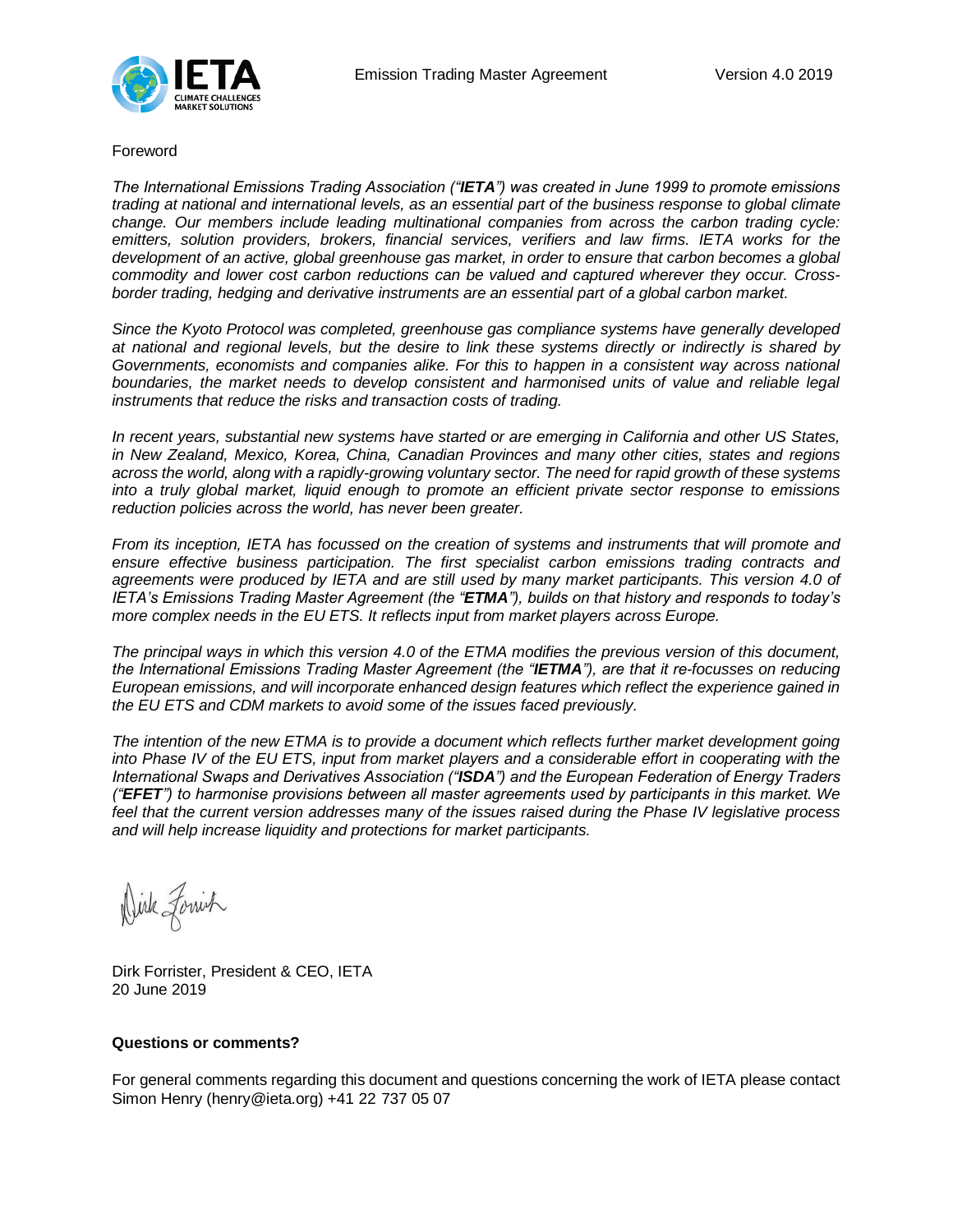

# EMISSIONS TRADING MASTER AGREEMENT

FOR THE EU ETS $^\copyright$  v. 4.0  $^-$  2019

DATED AS OF: ……………………

BETWEEN

……………………………………

("**Party A**")

AND

……………………………………

("**Party B**")

© International Emission Trading Association (IETA). This document may be freely used, copied and distributed on the condition that each copy shall contain this copyright notice.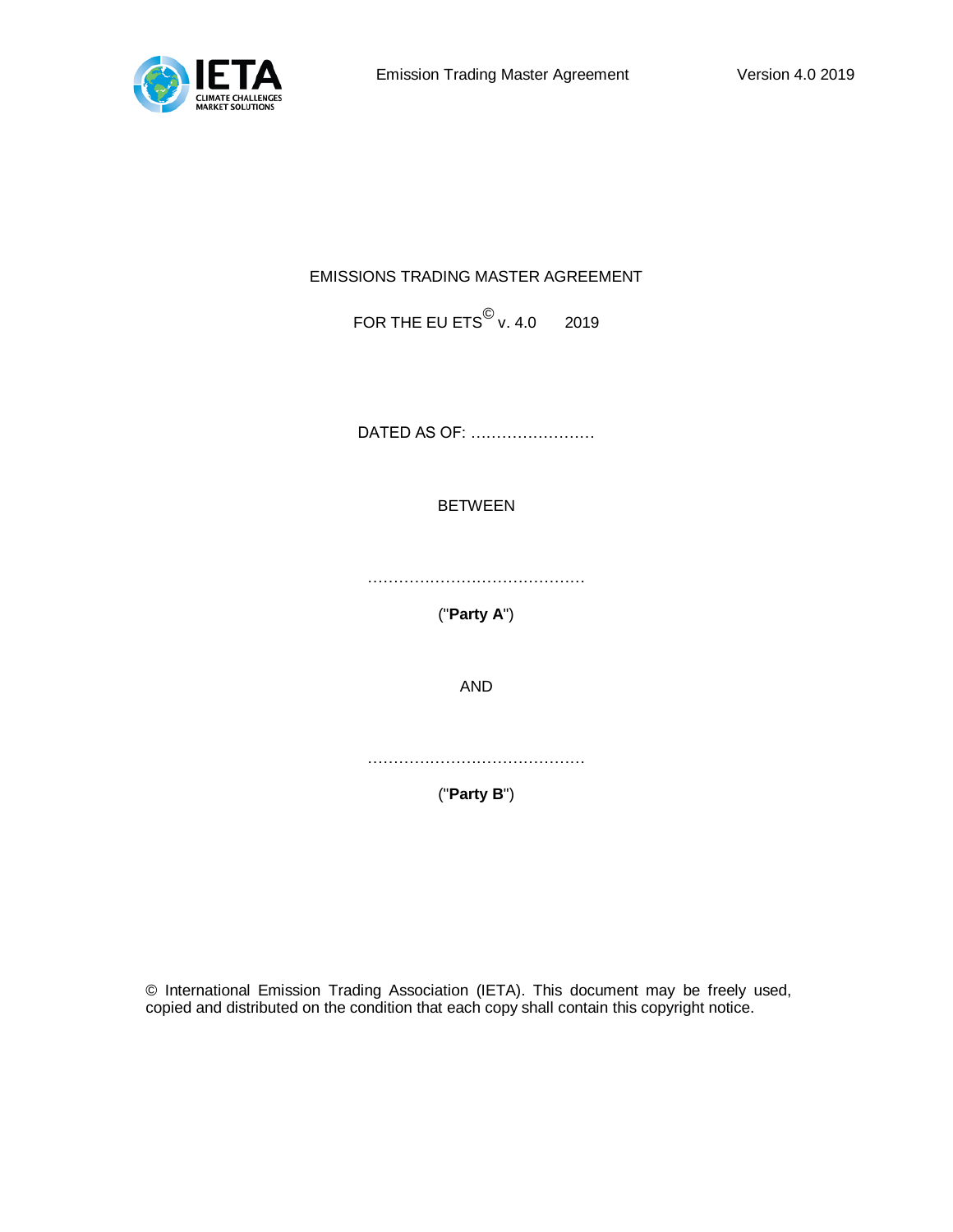

# IETA "Emissions Trading Master Agreement for the<br>EU ETS"

# Table of Contents

| 2.                                                                |  |  |  |
|-------------------------------------------------------------------|--|--|--|
| 3.                                                                |  |  |  |
| 4.                                                                |  |  |  |
| 5.                                                                |  |  |  |
| 6.                                                                |  |  |  |
| 7.                                                                |  |  |  |
| 8.                                                                |  |  |  |
| 9.                                                                |  |  |  |
| 10.                                                               |  |  |  |
|                                                                   |  |  |  |
|                                                                   |  |  |  |
|                                                                   |  |  |  |
|                                                                   |  |  |  |
| 15.                                                               |  |  |  |
| 16.                                                               |  |  |  |
| 17                                                                |  |  |  |
| 18.                                                               |  |  |  |
|                                                                   |  |  |  |
|                                                                   |  |  |  |
| SCHEDULE 3A FORM OF CONFIRMATION FOR SPOT/FORWARD TRANSACTIONS  1 |  |  |  |
| SCHEDULE 3B FORM OF CONFIRMATION FOR OPTION TRANSACTIONS  1       |  |  |  |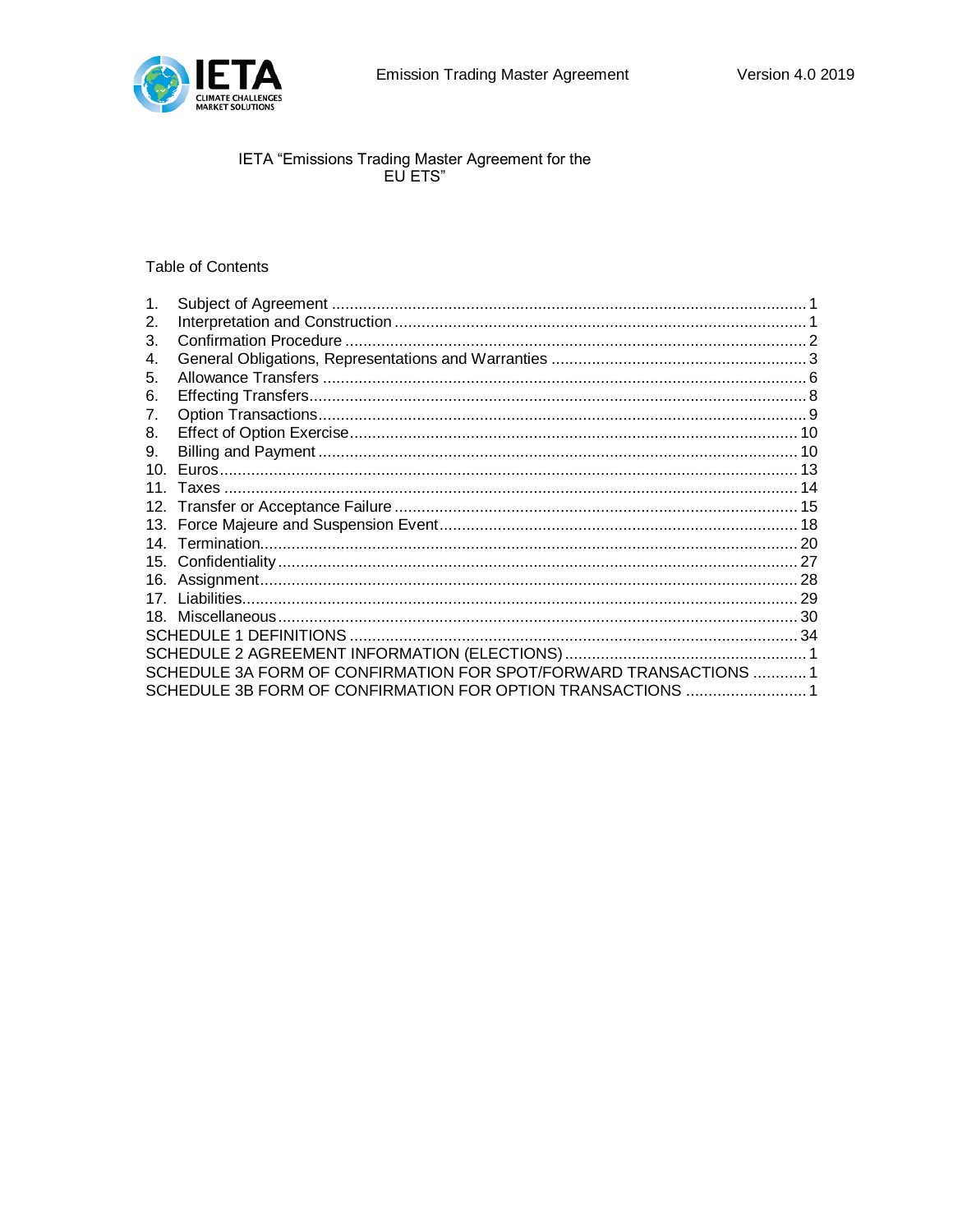

# EMISSIONS TRADING MASTER AGREEMENT FOR THE EU ETS

Dated as of ……………………

Between

| ("Party A") |
|-------------|
| and         |
| ("Party B") |

#### <span id="page-4-0"></span>**1. Subject of Agreement**

- 1.1 This Emissions Trading Master Agreement (which includes its Schedules) (the "**Agreement**") governs all oral or written agreements between the Parties to enter into one or more Transactions.
- 1.2 Each Transaction (as defined in Schedule 1 (*Definitions*) below) is entered into in reliance on the fact that this Agreement (including, for the avoidance of doubt, all of its Schedules), all Confirmations and all other Transactions form a single agreement between the Parties (together, the "**Agreement**"), and the Parties acknowledge and agree that they would not otherwise enter into any Transaction.

#### <span id="page-4-2"></span><span id="page-4-1"></span>**2. Interpretation and Construction**

- 2.1 **Definitions**. Unless otherwise defined, capitalized terms used in the body of the Agreement shall have the meanings assigned to them in Schedule 1 (*Definitions*).
- 2.2 **Interpretation.** The following interpretive provisions apply to this Agreement.
	- (a) Reference to any law or statute includes any amendment to, consolidation, reenactment or replacement of such law or statute.
	- (b) Any reference to a "**Clause**" or "**Schedule**" is a reference to a Clause or schedule of this Agreement. Any reference to an "**Appendix**" is a reference to an appendix to this Agreement.
	- (c) Words in the singular are to be interpreted as including the plural, and vice versa, to the extent the context permits or requires.
	- (d) The terms "including" and "in particular" are used for illustration or emphasis only and not to limit the generality of any preceding words, whether or not non-limiting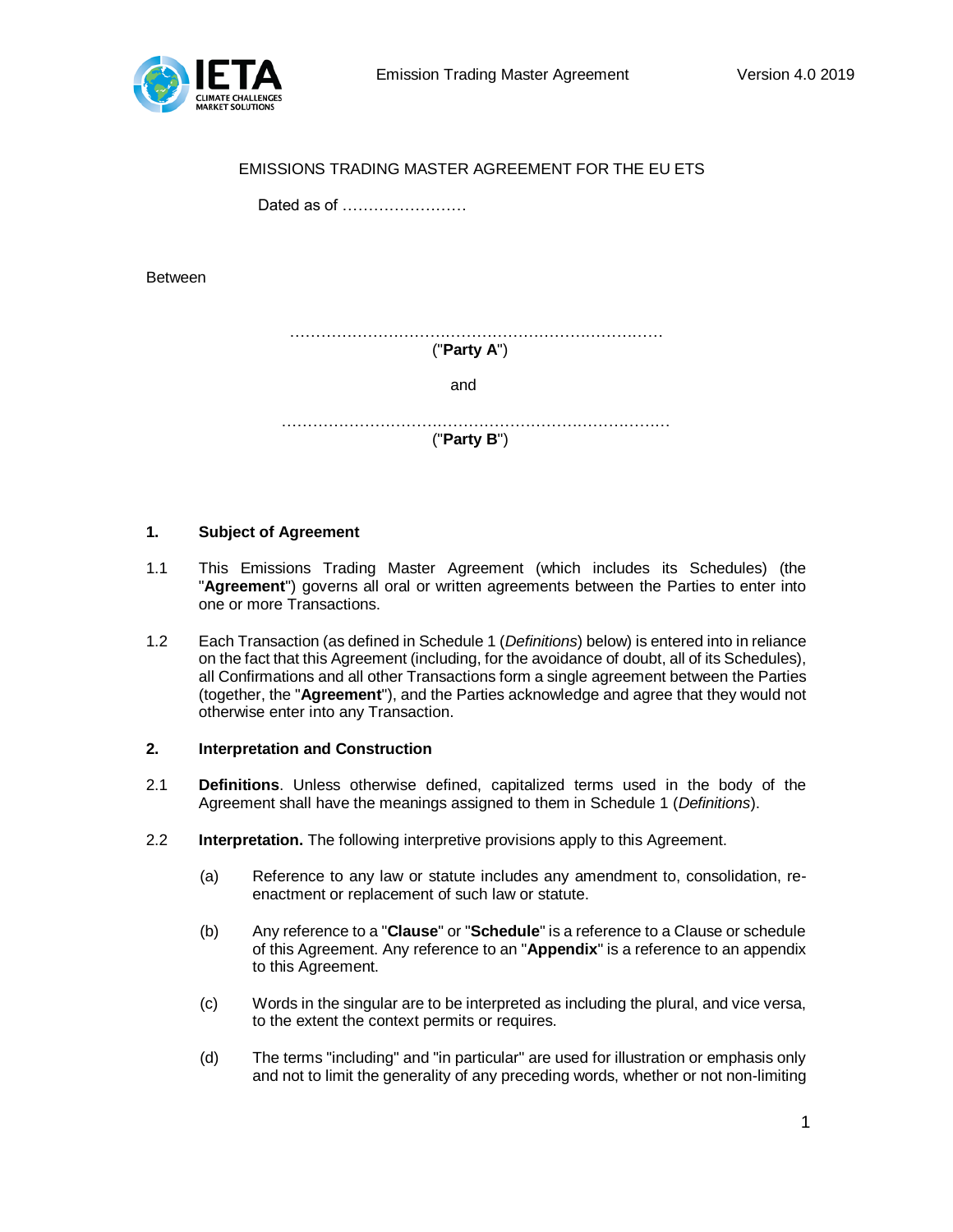

language (such as "without limitation", "but not limited to" and similar expressions) is used with reference to them.

- (e) If there is any conflict between the provisions of any Schedule 2 (*Elections*) and any provisions of this Agreement, the terms of Schedule 2 (*Elections*) shall prevail. If, in relation to any Transaction, there is any conflict between the Confirmation and any provisions of this Agreement (including Schedule 2 (*Elections*)), the terms of such Confirmation shall prevail for the purpose of the relevant Transaction.
- (f) Any reference to "time" is to Central European Time.
- <span id="page-5-4"></span><span id="page-5-3"></span><span id="page-5-2"></span><span id="page-5-1"></span>(g) Unless otherwise specified, where anything is to be done under this Agreement with reference to a particular day or a period of days:
	- (i) by or not later than a Banking Day, or any period is said to run to a Banking Day, such thing may be done by or such period is to run to 17:00 hours on that Banking Day (as the case may be);
	- (ii) from or not earlier than a Banking Day, or any period is said to run from a Banking Day, such thing may be done or such period is to run from 09:00 hours on that Banking Day (as the case may be);
	- (iii) on a Banking Day, it is to be treated as having been done on the next following Banking Day if it is done after 17:00 hours on that Banking Day (as the case may be);
	- $(iv)$  by or not later than a day or any period is to run to a day, such thing may be done or such period is to run up to the end of that day; and
	- $(v)$  from or not earlier than a day or any period is to run from a day, such thing may be done or such period is to run from the start of that day.

References in this Clause [2.2\(g\)](#page-5-1) shall equally apply to a Delivery Banking Day, save that the relevant period in [\(i\),](#page-5-2) [\(ii\)](#page-5-3) and [\(iii\)](#page-5-4) above shall run from 10:00 hours on that Delivery Banking Day to 16:00 hours on that Delivery Banking Day.

(h) Unless otherwise specified, where a date specified in this Agreement to be a Delivery Date would otherwise fall on a day that is not a Delivery Banking Day, then such date will be deemed to be the next following day that is a Delivery Banking Day.

#### <span id="page-5-0"></span>**3. Confirmation Procedure**

3.1 **Agreement of a Transaction**. The Parties intend that they shall be legally bound by the terms of each Transaction from the moment they agree to those terms (whether orally or otherwise).

#### <span id="page-5-5"></span>3.2 **Exchange of Confirmations.**

(a) Unless otherwise agreed, the Delivering Party (or in the context of an Option Transaction, the Seller) (hereafter in this Clause referred to as "X") shall send to the Receiving Party (or in the context of an Option Transaction, the Buyer)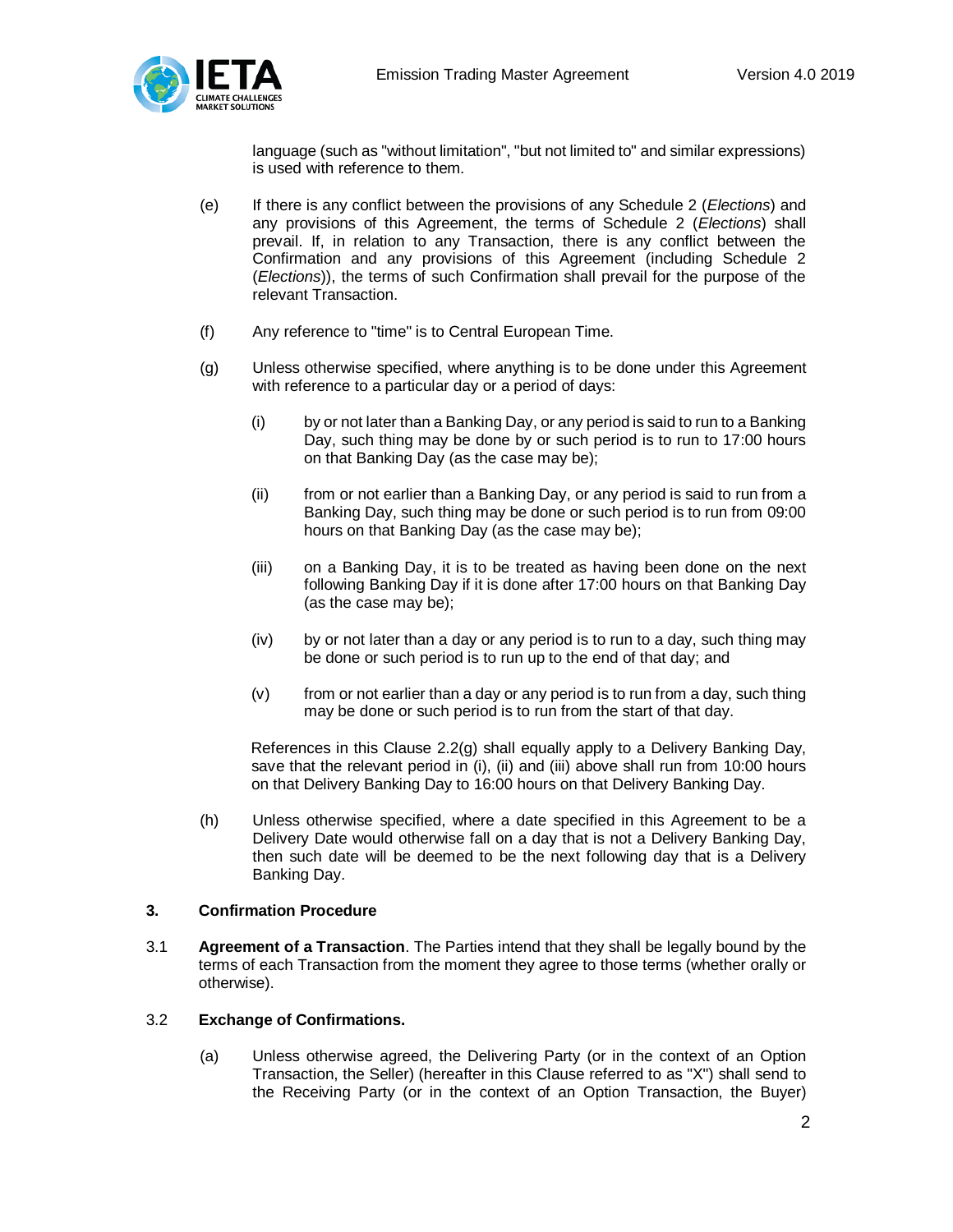

(hereafter in this Clause referred to as "Y") by facsimile (or such other means, if any, as specified in any Confirmation materially in the forms set out in the Schedules, or in a form otherwise agreed between the Parties, recording the details of the Transaction within three (3) Banking Days of a Transaction having been entered into.

- <span id="page-6-1"></span>(b) If Y is satisfied that the Confirmation accurately reflects the terms of the Transaction, Y shall countersign and return the Confirmation to X by facsimile (or such other means, if any, specified in Schedule 2 (*Elections*)) within three (3) Banking Days of receipt of the Confirmation from X.
- <span id="page-6-2"></span>(c) If Y is not satisfied that the Confirmation accurately reflects the terms of the Transaction, Y shall inform X of any inaccuracies within three (3) Banking Days of receipt of the Confirmation. If X agrees that the Confirmation is inaccurate, X shall issue a new Confirmation, and the provisions of Clauses [3.2\(a\)](#page-5-5) and [3.2\(b\)](#page-6-1) will apply with all necessary changes.
- (d) If Y has not received a Confirmation from X within three (3) Banking Days of a Transaction having been entered into, Y shall send to X a Confirmation. Clauses [3.2\(b\)](#page-6-1) and [3.2\(c\)](#page-6-2) shall apply in relation to any such Confirmation by replacing all references to "Buyer" with "Seller" and all references to "Seller" with "Buyer".
- (e) Failure by either Party to send or return a Confirmation does not (i) affect the validity or enforceability of any Transaction, or (ii) constitute a material breach of this Agreement under Clause [14.2\(c\)](#page-23-1) (*Material Obligations*).
- <span id="page-6-3"></span>3.3 **Evidence of a Transaction**. The Parties consent to the recording of all telephone conversations between the Parties relating in whole or part to this Agreement. Each Party agrees to notify its employees of that consent and obtain their consent to that recording if required by law. Any resulting recordings and other evidence may be introduced to prove a Transaction between the Parties and to establish any matters pertinent to a Transaction. The priority of evidence of the terms of a Transaction contained in recordings made under this Clause [3.3](#page-6-3) is as specified in Schedule 2 (*Elections*).

#### <span id="page-6-0"></span>**4. General Obligations, Representations and Warranties**

- <span id="page-6-4"></span>4.1 **Representations and Warranties**. Each Party represents and warrants to the other Party (which representations and warranties shall be deemed to be repeated by each Party on each date on which a Transaction is entered into) that:
	- (a) **Status**. It is duly organised and validly existing under the laws of the jurisdiction of its organisation or incorporation (and, if relevant under those laws, in good standing).
	- (b) **Power**. It has the power:
		- (i) to execute this Agreement and any other documentation relating to this Agreement to which it is a party;
		- (ii) to deliver this Agreement and any other documentation relating to this Agreement that it is required by this Agreement to deliver (and it has at all times fully complied with the EU ETS Rules to the extent necessary to permit the Transfer contemplated by this Agreement); and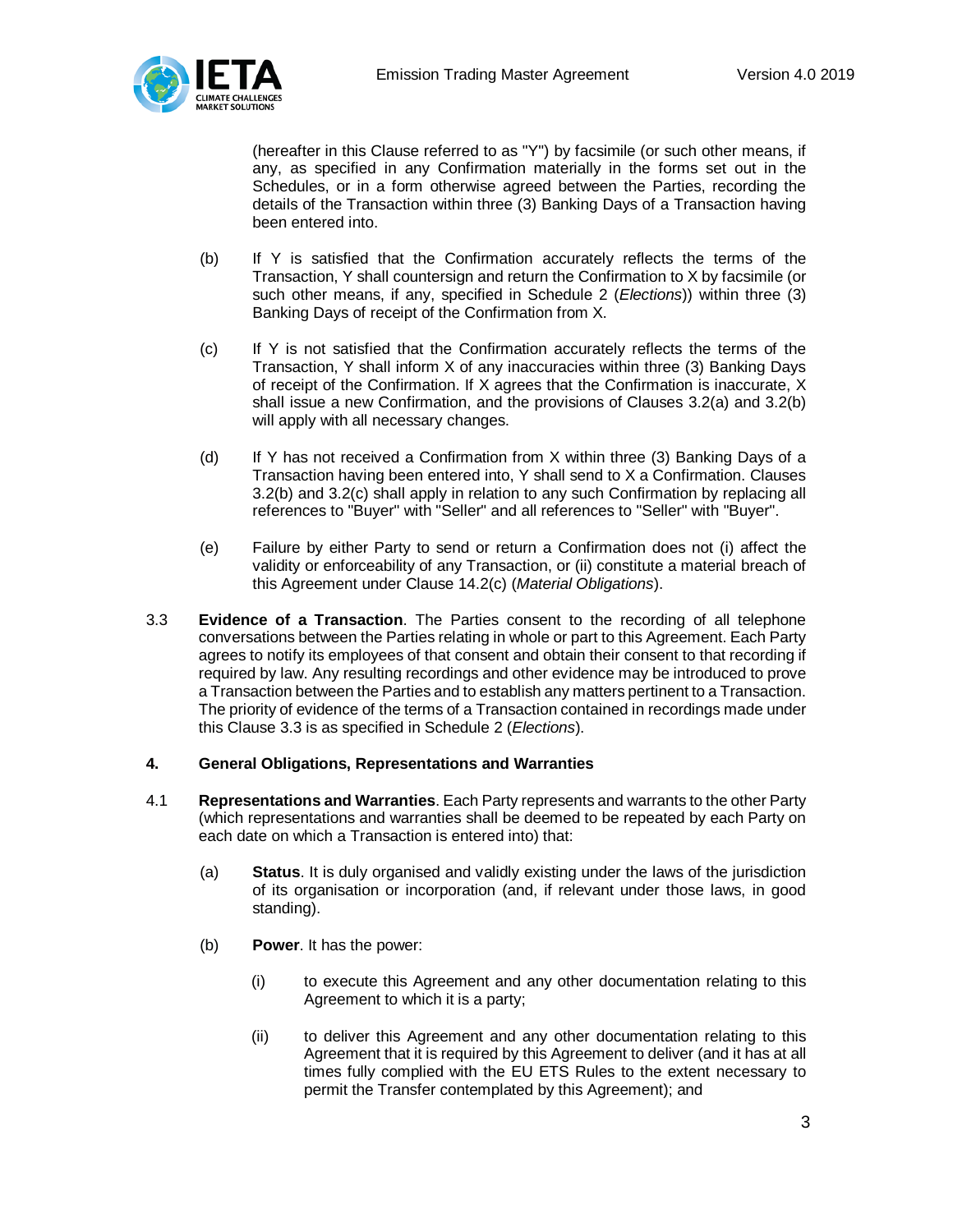

(iii) to perform its obligations under this Agreement and any obligations it has under any Credit Support Document to which it is a party,

and has taken, or obtained, as the case may be, all approvals, consents, resolutions or other actions (which includes, if the Delivering Party, having taken all necessary steps to create or otherwise obtain the Allowances that are the subject of this Agreement) that are legally required in the relevant jurisdiction(s) to authorise such execution, delivery and performance.

- (c) **No Violation or Conflict**. The execution, delivery and performance referred to in Clause [4.1\(b\)](#page-6-4) (*Representations and Warranties*) do not violate or conflict with any law or statute applicable to it, including without limitation any provision of its constitutional documents, any order or judgment of any court or other agency of government applicable to it or any of its assets, or any contractual restriction binding on or affecting it or any of its assets.
- (d) **Required Authorisations**. All Required Authorisations have been obtained and are in full force and effect, and all conditions of any Required Authorisations have been complied with.
- (e) **Obligations Binding**. Its obligations under this Agreement and any Credit Support Document to which it is a party constitute its legal, valid and binding obligations, enforceable in accordance with their respective terms subject to applicable bankruptcy, reorganisation, insolvency, moratorium or similar laws affecting creditors' rights generally and to equitable principles of general application.
- (f) **No Event of Default**. No Event of Default, or event that with notice or lapse of time or both would constitute an Event of Default, has occurred with respect to it and no such event would occur as a result of its entering into or performing its obligations under this Agreement or any Credit Support Document to which it is a party.
- (g) **No Litigation.** No litigation, arbitration or administrative suit or proceeding at law or in equity or before any court, tribunal, governmental body, agency, official or arbitrator is pending or, so far as it is aware, threatened against it or, if applicable, any Credit Support Provider that would, if adversely determined, be likely to affect the legality, validity or enforceability against it of this Agreement or any Credit Support Document to which it is a party or its ability to perform its obligations under this Agreement or that Credit Support Document.
- (h) **No Reliance**. It is not relying upon any representations of the other Party other than those expressly set out in this Agreement or any Credit Support Document to which it is a party.
- (i) **Principal.** Unless otherwise specified in Schedule 2 (*Elections*), it has negotiated, entered into and executed this Agreement and any Credit Support Document to which it is a party as principal (and not as agent or in any other capacity, fiduciary or otherwise).
- (j) **Risk Assumption.** It has entered into this Agreement and any Credit Support Document to which it is a party after a full opportunity to review their terms and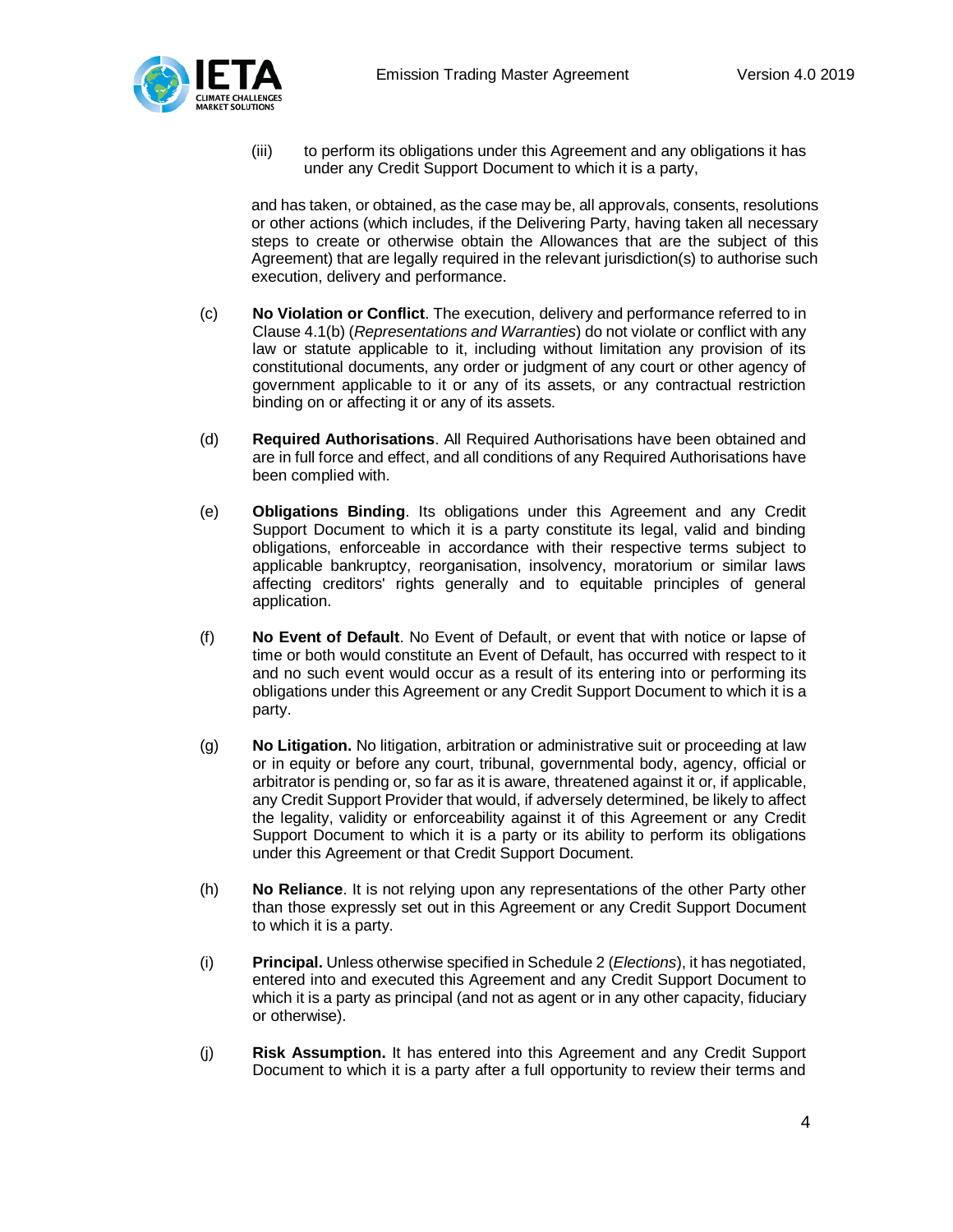



conditions, has a full understanding of those terms and conditions and of their risks, and is capable of assuming those risks.

- (k) **No Advice**. The other Party is not acting as a fiduciary or an advisor for it, nor has the other Party given to it any advice, representation, assurance or guarantee as to the expected performance, benefit or result of this Agreement.
- (l) **Accurate Information.** All applicable information (other than, for the avoidance of doubt, information provided according to Clause [4.3](#page-8-0) (*Provision of Annual Reports*) that is furnished in writing by or on behalf of it to the other Party and is identified as being subject to or connected to this Agreement is, as of the date it is furnished to the other Party, true, accurate and complete in every material respect.
- <span id="page-8-1"></span>4.2 **Holding Accounts and Registries.** Without prejudice to Clause [5.2](#page-10-0) (*Sufficient Allowances*), each Party shall:
	- (a) ensure that it has one or more Holding Accounts validly registered in a Registry in accordance with the EU ETS Rules; and
	- (b) conduct its affairs, other than as addressed by Clause [13.](#page-21-0)1 (*Force Majeure*) or Clause [13.4](#page-22-0) (*Suspension Event*), so as not to give the Relevant Authority cause to:
		- (i) refuse, reject or cancel any Transfer (whether in whole or in part) requested to be made pursuant to this Agreement; or
		- (ii) suspend or restrict either Party's right to request or effect any Transfer (including, without limitation, suspension or cancellation of any relevant Holding Account);
	- (c) where it has specified one or more Holding Accounts or Registries in the Confirmation to a Transaction (including any additional accounts or Registries agreed by the Parties in accordance with Clause [6.5](#page-11-1) (*Effecting Transfers*)), ensure that on a Delivery Date, it has or will have at least one Holding Account registered in each Registry it has so specified, a Party may also wish to specify Holding Accounts in Schedule 2 (*Elections*) and such Holding Accounts shall apply to the Confirmations for each Transaction unless otherwise specified; and
	- (d) where it has specified a Holding Account, it has, in respect of such Holding Account, nominated all of the other Party's specified Holding Accounts in such Confirmation as 'trusted accounts' for the purposes of the Registries Regulation.
- <span id="page-8-0"></span>4.3 **Provision of Annual Reports**. If requested in writing by a Party, the other Party shall deliver for its last completed fiscal year, within one hundred and twenty (120) days following the end of that fiscal year, a copy of such Party's (or for such period that such Party's obligations are supported by a Credit Support Provider, its Credit Support Provider's) annual report containing audited consolidated financial statements for such fiscal year (where those are not freely available on the internet on the website of such Party or its Credit Support Provider (as the case may be)), together with the annual report made to shareholders, debt holders or other stakeholders. In all cases, the financial statements referred to in this Clause [4.3](#page-8-0) are to be prepared in accordance with generally accepted accounting principles in the relevant jurisdiction.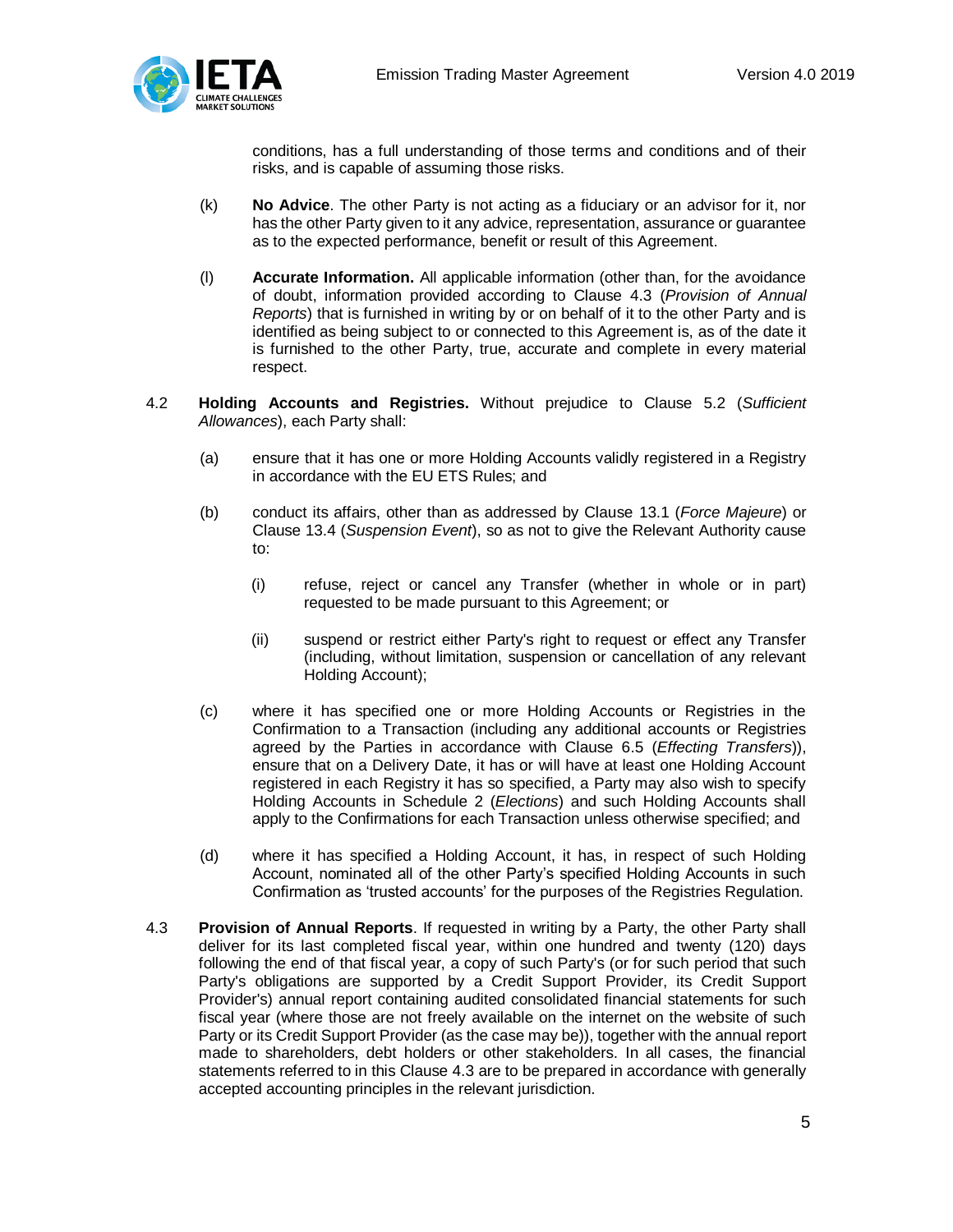



# <span id="page-9-0"></span>**5. Allowance Transfers**

#### <span id="page-9-2"></span><span id="page-9-1"></span>5.1 **Primary Obligation**.

- (a) In relation to a Transaction, the Delivering Party agrees to sell and Transfer and the Receiving Party agrees to purchase and accept the Period Traded Allowances in accordance with its terms, subject to and in accordance with the terms and conditions of this Agreement and the EU ETS Rules.
- (b) In respect of a Confirmation a Party shall specify the information listed in (i) to  $(v)$ below. If more than one Delivery Date is specified in a Confirmation and, in respect of each such Delivery Date:
	- (i) an Allowance Type;
	- (ii) an Allowance Price;
	- (iii) a PTA Quantity;
	- (iv) a Specified Period; and
	- (v) Payment Due Date,

are specified in that Confirmation or are otherwise capable of being determined with certainty from the terms of that Confirmation, then separate Transactions shall be deemed to subsist in respect of each Transfer relating to each such Delivery Date. The terms of each such deemed Transaction, other than in relation to the Delivery Date and items  $(i) - (v)$  listed above, will be the same, unless otherwise specified in the Confirmation.

<span id="page-9-3"></span>(c) The Delivering Party agrees to Transfer (or procure the Transfer of) the Period Traded Allowances from any Holding Account in any Registry to the relevant Receiving Party's Holding Account; provided, however, that if one or more Delivering Party's Holding Accounts are specified in the Confirmation to a Transaction, the Receiving Party agrees that the Delivering Party's obligation to Transfer Allowances under this Agreement shall be limited to an obligation to Transfer the Period Traded Allowances for the relevant Transaction from any of such Delivering Party's Holding Account(s) to the relevant Receiving Party's Holding Account.

Where more than one Receiving Party's Holding Account has been specified in the Confirmation to a Transaction, such Holding Accounts are set out in order of preference for such Transaction and the Delivering Party shall Transfer Period Traded Allowances from either, as the case may be:

- (i) any Holding Account; or
- (ii) any Delivering Party's Holding Account,

to the first listed Receiving Party's Holding Account, unless in respect of such Receiving Party's Holding Account, it is prevented from so doing by an event or circumstance that would be described under Clause [13](#page-21-0) (*Force Majeure or Suspension Event*) or Clause [14.7](#page-29-0) (*Illegality*) if the first listed Receiving Party's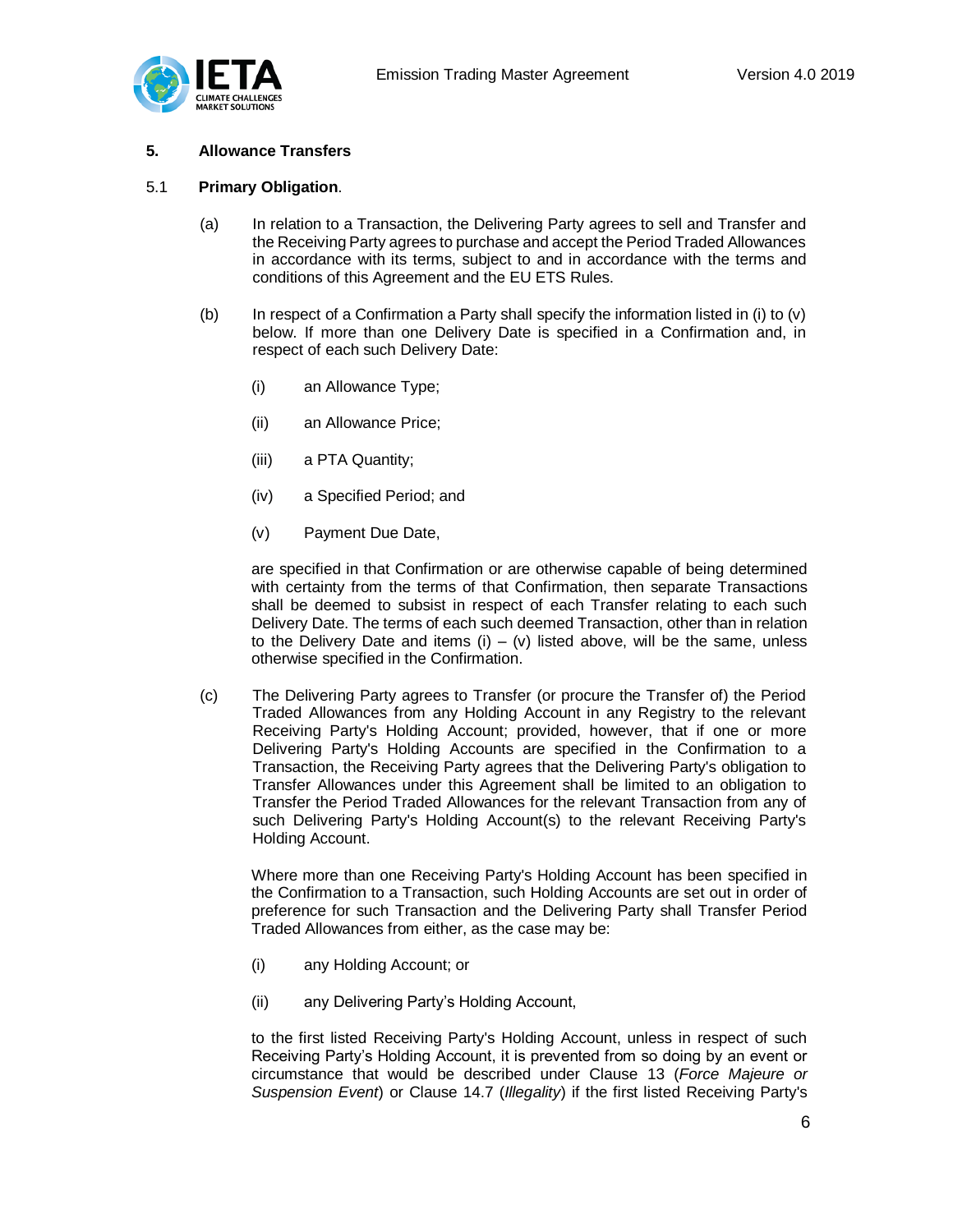

Holding Account were the only Holding Account so listed. In such circumstances, the provisions of this paragraph will apply iteratively as though the next listed Receiving Party's Holding Account were the first listed.

- (d) A Transfer shall be considered to be completed for the purposes of this Agreement when the relevant Period Traded Allowances are received in the relevant Receiving Party's Holding Account, whereupon risk of loss related to the Period Traded Allowances or any portion of them transfers from the Delivering Party to the Receiving Party.
- <span id="page-10-0"></span>5.2 **Sufficient Allowances**. In relation to a Transaction and a PTA Quantity, the Delivering Party shall, subject to Clause [13](#page-21-0) (*Force Majeure and Suspension Event*), ensure that there are sufficient transferable Allowances in the Holding Account from which the Transfer is to be effected to ensure that the Transfer Request will be accepted under the System at the time at which it is to be accepted in accordance with this Agreement.
- <span id="page-10-3"></span><span id="page-10-1"></span>5.3 **No Encumbrances**. The Delivering Party shall Transfer to the Receiving Party the Period Traded Allowances free and clear of all liens, security interests, claims and encumbrances or any interest in or to them by any person. A breach of the Delivering Party's obligations under this Clause [5.3](#page-10-1) (the "**No Encumbrances Obligation**") will have the following consequences:
	- (a) this Agreement and all other Transactions agreed by the Parties under this Agreement shall continue unaffected; and
	- (b) without prejudice to any defences available to the Delivering Party (including, but not limited to, any defences of statutes of limitation or similar), following written notice of that breach from the Receiving Party to the Delivering Party (irrespective of how long after the relevant Delivery Date such notice is provided) and subject to Clause [5.3\(d\)](#page-10-2) below, the Receiving Party:
		- (i) shall determine the Encumbrance Loss arising from that breach (the "**Encumbrance Loss Amount**") either on the date such notice is deemed to be received or as soon as reasonably practicable thereafter; and
		- (ii) shall notify the Delivering Party of such Encumbrance Loss Amount due, including detailed support for its calculation.

The Receiving Party is not required to enter into replacement Transactions in order to determine such Encumbrance Loss Amount.

- (c) By no later than the third  $(3<sup>rd</sup>)$  Banking Day after the later of (i) receipt of a valid invoice in connection with such Encumbrance Loss Amount and (ii) receipt of the abovementioned notice of such Encumbrance Loss Amount, the Delivering Party shall pay the Encumbrance Loss Amount to the Receiving Party, which amount shall bear interest in accordance with Clause [9.5](#page-15-0) (*Interest*). Upon payment of the Encumbrance Loss Amount by the Delivering Party, the Parties shall have no further obligations in respect of that Transaction and that breach. The Receiving Party acknowledges that its exclusive remedies in respect of such breach are those set out in this Clause [5.3.](#page-10-1)
- <span id="page-10-2"></span>(d) Where a breach of the No Encumbrances Obligation is caused by the Transfer of an Affected Allowance, the Delivering Party shall be liable for the Encumbrance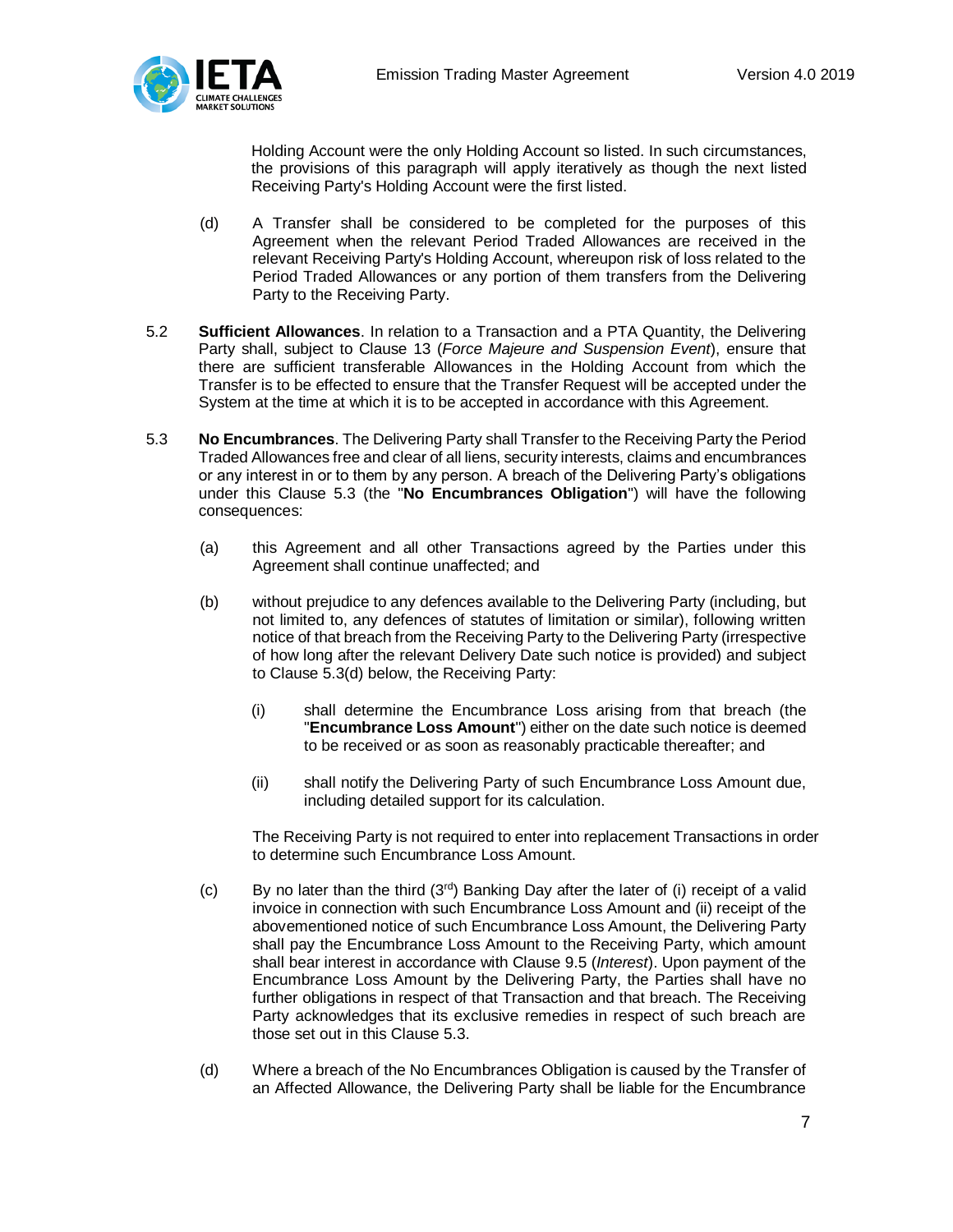

Loss Amount if, at the date it first acquired, received or purchased such Affected Allowance it was not acting in good faith; otherwise, the Delivering Party shall only be liable for the Encumbrance Loss Amount if, and without prejudice to any other defences available to the Delivering Party (including, but not limited to, any defences of statutes of limitation or similar):

- (i) the Receiving Party, whether or not the holder of such Affected Allowance, who is subject to a claim of the Original Affected Party, has, in order to resist or avoid any Encumbrance Loss Amount from arising, used its best endeavours to defend such a claim in respect of that Affected Allowance (including, if available, by relying on Article 40 of the Registries Regulation or any equivalent legal principle under its applicable national law) and was unsuccessful (other than for reasons of its own lack of good faith); or
- (ii) the Receiving Party, whether or not the holder of such Affected Allowance, who acted in good faith in respect of its purchase of such Affected Allowance and who is subject to a claim of a third party (other than the Original Affected Party) in respect of that Affected Allowance, has used all reasonable endeavours to mitigate the Encumbrance Loss Amount.

# <span id="page-11-0"></span>**6. Effecting Transfers**

- <span id="page-11-5"></span><span id="page-11-2"></span>6.1 For the purposes of Clause [5.1\(a\)](#page-9-1) (*Primary Obligation*), the Delivering Party shall make a Transfer Request in accordance with the EU ETS Rules and allow sufficient time in order to ensure that the relevant Period Traded Allowances are Transferred to the relevant Receiving Party's Holding Account by the relevant Delivery Date and shall notify the Receiving Party that the Transfer Request has been submitted.
- <span id="page-11-3"></span>6.2 The Delivering Party shall ensure that each Transfer Request accurately reflects all the relevant details of the Transfers constituting the Transaction and complies with the information requirements under the System such that each Transfer Request can be accepted for the purposes of such Scheme.
- 6.3 Without prejudice to Clauses [6.1](#page-11-2) and [6.2](#page-11-3) (*Effecting Transfers*), the Parties agree to cooperate with each other in relation to each Transaction and to do such things as are necessary in accordance with and as required by the System in order to Transfer the relevant Period Traded Allowances to the Receiving Party's Holding Account by the relevant Delivery Date (and to refrain from doing such things as impedes or would reasonably be expected to impede such Transfer).
- 6.4 Each Party shall ensure that it complies with such other conditions and requirements as are necessary in order to make Transfer Requests and effect Transfers in accordance with the Scheme.
- <span id="page-11-4"></span><span id="page-11-1"></span>6.5 Each Party agrees with the other that, so long as either Party has any obligation under a Transaction where the Confirmation for that Transaction specifies particular Holding Accounts or particular Registries:
	- (a) the Receiving Party may, with respect to such Confirmation, and with the consent of the Delivering Party: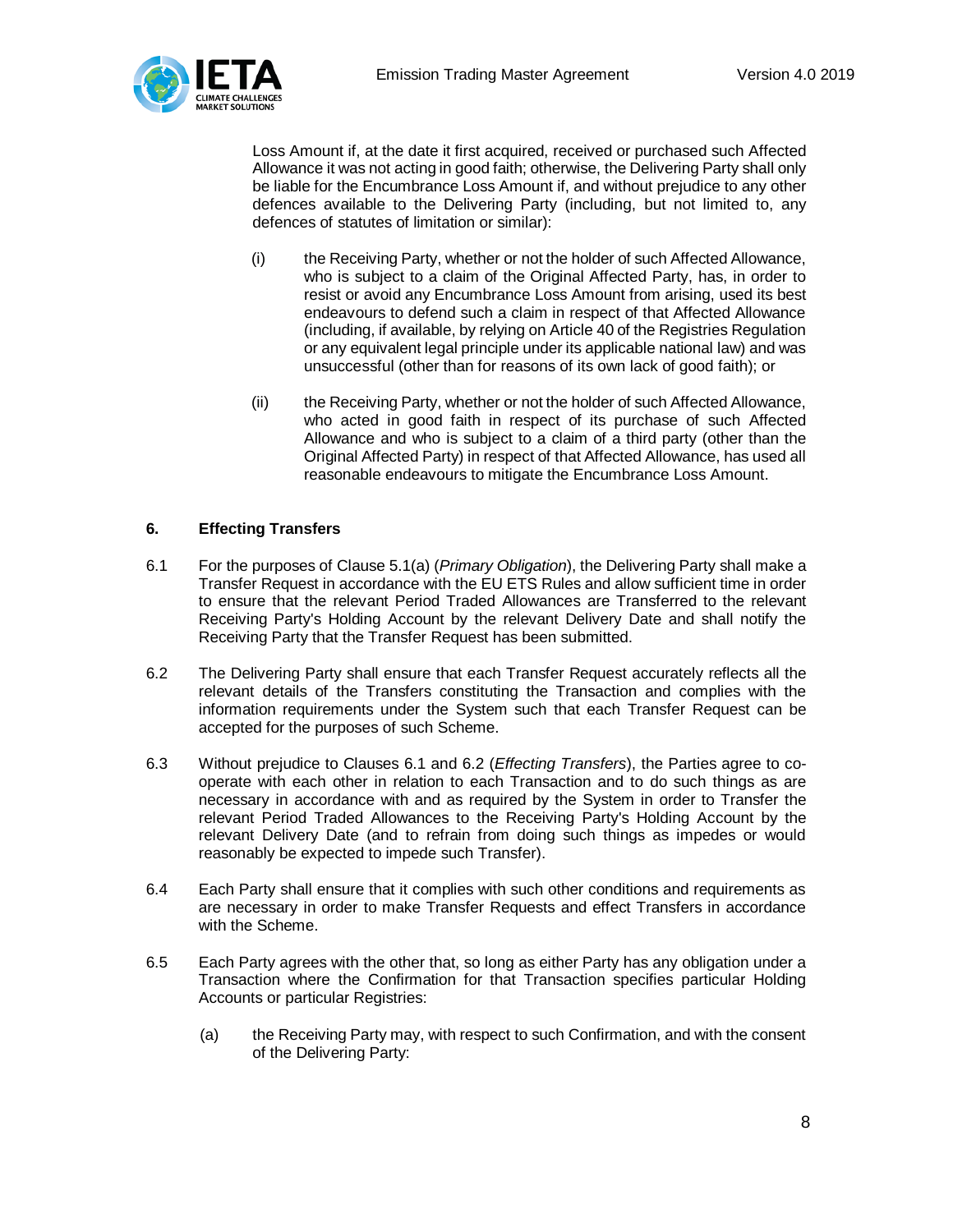

- (i) amend the order in which the Receiving Party's Holding Accounts or its specified Registries are listed; and/or
- (ii) specify additional Receiving Party's Holding Account(s) or Registry(ies),

provided that the Receiving Party notifies the Delivering Party in writing of such amendment or addition no later than thirty (30) calendar days before a Delivery Date under that Transaction and the Delivering Party has provided its consent in writing to such amendment or addition no later than five (5) Delivery Banking Days after its receipt of such notice;

- (b) the Delivering Party may, with respect to such Confirmation, specify additional Delivering Party's Holding Account(s) or Registry(ies) provided that the Delivering Party notifies the Receiving Party in writing of such addition no later than ten (10) Delivery Banking Days before a Delivery Date under that Transaction.
- 6.6 Each Party agrees with the other that where a Party has specified a Registry only in the Confirmation of the relevant Transaction (including any additional Registry agreed by the Parties in accordance with Clause [6.5](#page-11-1) (*Effecting Transfers*)), then that Party is obliged to notify the other of the account name and number of a Holding Account for each specified Registry no later than thirty (30) calendar days before a Delivery Date under that Transaction.

# <span id="page-12-1"></span><span id="page-12-0"></span>**7. Option Transactions**

- 7.1 The Premium in respect of the purchase of an Option shall be paid by the Buyer to the Seller on the Payment Due Date in relation to the relevant Option Transaction. For the avoidance of doubt, all payments in relation to any Transaction deemed to be entered into pursuant to clause 8 (*Effect of Exercise*) will be made in accordance with the provisions of clause 9 (*Billing and Payment*) (to the extent that they do not relate to an Option Transaction). The Parties agree that any Option Transaction entered into between them shall be substantially in the form of Confirmation for Option Transactions set out in Schedule 3B (*Form of Confirmation for Option Transactions*).
- 7.2 Where the Buyer exercises an Option, it may do so by giving notice within the Exercise Period for the relevant Option Transaction:
	- (a) in writing to the Seller in accordance with Clause [18.5](#page-33-0) (*Notices*); or
	- (b) orally to a representative of the Seller on a recorded telephone line (but not by a message left on a voicemail or other messaging system).
- 7.3 Unless otherwise agreed by the Parties, a notice of exercise is effective in the case of an American Option, (a) if received by the Seller at or prior to 16:00 hours on any Banking Day in the Exercise Period other than the Expiration Date, or (b) if received by the Seller at or prior to the Expiration Time on the Expiration Date, or (c) if received by the Seller after 16:00 hours on any Banking Day other than the Expiration Date, as of 09:00 hours on the next following Banking Day (if any) in the Exercise Period or, in the alternative, on the Expiration Date.
- 7.4 The Buyer will, within three (3) Banking Days after exercising such Option by giving notice orally, confirm such exercise by written notice to the Seller in accordance with Clause [18.5](#page-33-0) (*Notices*). Any failure by the Buyer to send such written notice and/or any failure by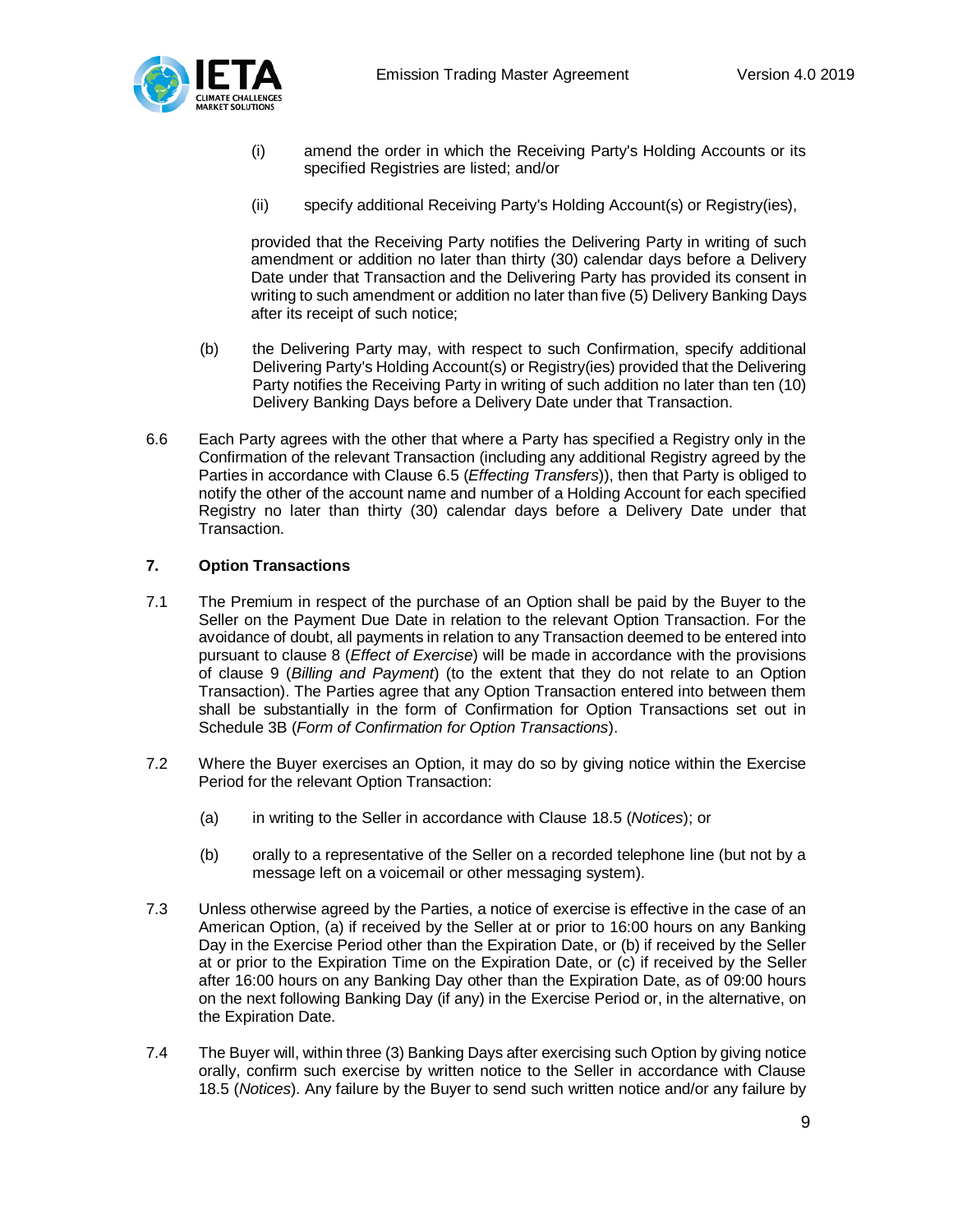

the Seller to inform the Buyer of any inaccuracies in such written notice will not: (a) affect the validity or enforceability of the exercise of such Option or of the Option Transaction deemed to be entered into pursuant to Clause [8](#page-13-0) (*Effect of Option Exercise*); or (b) be a material breach of obligations under this Agreement under Clause [14.2\(c\)](#page-23-1) (*Material Obligations*).

- 7.5 If the Parties agree in the relevant Confirmation that "**Automatic Exercise**" will apply in respect of an Option Transaction, then, unless the Seller is otherwise instructed by the Buyer at or prior to the Expiration Time in respect of an Option, that Option will have been deemed to have been exercised at the Expiration Time where the Positive Mark to Market Amount payable to the Buyer equals or exceeds the product of (a) ten per cent (10%) (or such other percentage as may have been agreed by the Parties) of the Strike Price and (b) the PTA Quantity.
- <span id="page-13-5"></span><span id="page-13-3"></span>7.6 For the purposes of this Clause [7,](#page-12-0) "**Positive Mark to Market Amount**" means:
	- (a) in the case of a Call Option, the amount, if any, by which (x) the product of the PTA Quantity times the Reference Price exceeds (y) the product of the PTA Quantity times the Strike Price; and
	- (b) in the case of a Put Option, the amount, if any, by which (x) the product of the PTA Quantity and the Strike Price exceeds (y) the product of the PTA Quantity times the Reference Price.
- 7.7 Where the Option is not exercised or deemed to be exercised in accordance with this Clause [7](#page-12-0) by the Buyer at or prior to the Expiration Time on the Expiration Date, it will expire unexercised (except that any outstanding Premium will remain payable by the Buyer in accordance with Clause [9](#page-13-1) (*Billing and Payment*)).

# <span id="page-13-0"></span>**8. Effect of Option Exercise**

- 8.1 Upon the Buyer exercising an Option in accordance with Clause [7](#page-12-0) (*Option Transactions*):
	- (a) the relevant Option Transaction will be terminated to the extent it relates to the Option (but without prejudice to any claim that the Seller may have in respect of any unpaid Premium or other amount relating to such Option Transaction); and
	- (b) the Parties will be deemed to have entered into a Transaction evidenced by and on the terms set out in the part of the relevant Confirmation for such Option Transaction that relates to such Transaction.

#### <span id="page-13-1"></span>**9. Billing and Payment**

9.1 **Payment Due Date.** Payment for each Transaction shall be due on the Payment Due Date. The Premium in respect of the purchase of an Option shall be paid by the Buyer to the Seller on the Premium Payment Date in relation to the relevant Option Transaction.

#### <span id="page-13-4"></span><span id="page-13-2"></span>9.2 **Statement**.

<span id="page-13-6"></span>(a) Subject to Clause [9.2\(b\)](#page-14-0) (*Statement*), as soon as practicable after the Delivery Date or Trade Date for each Transaction, the Delivering Party shall send to the Receiving Party a written statement (the "**Statement**") showing for such Transaction (or the relevant part of it, as the case may be):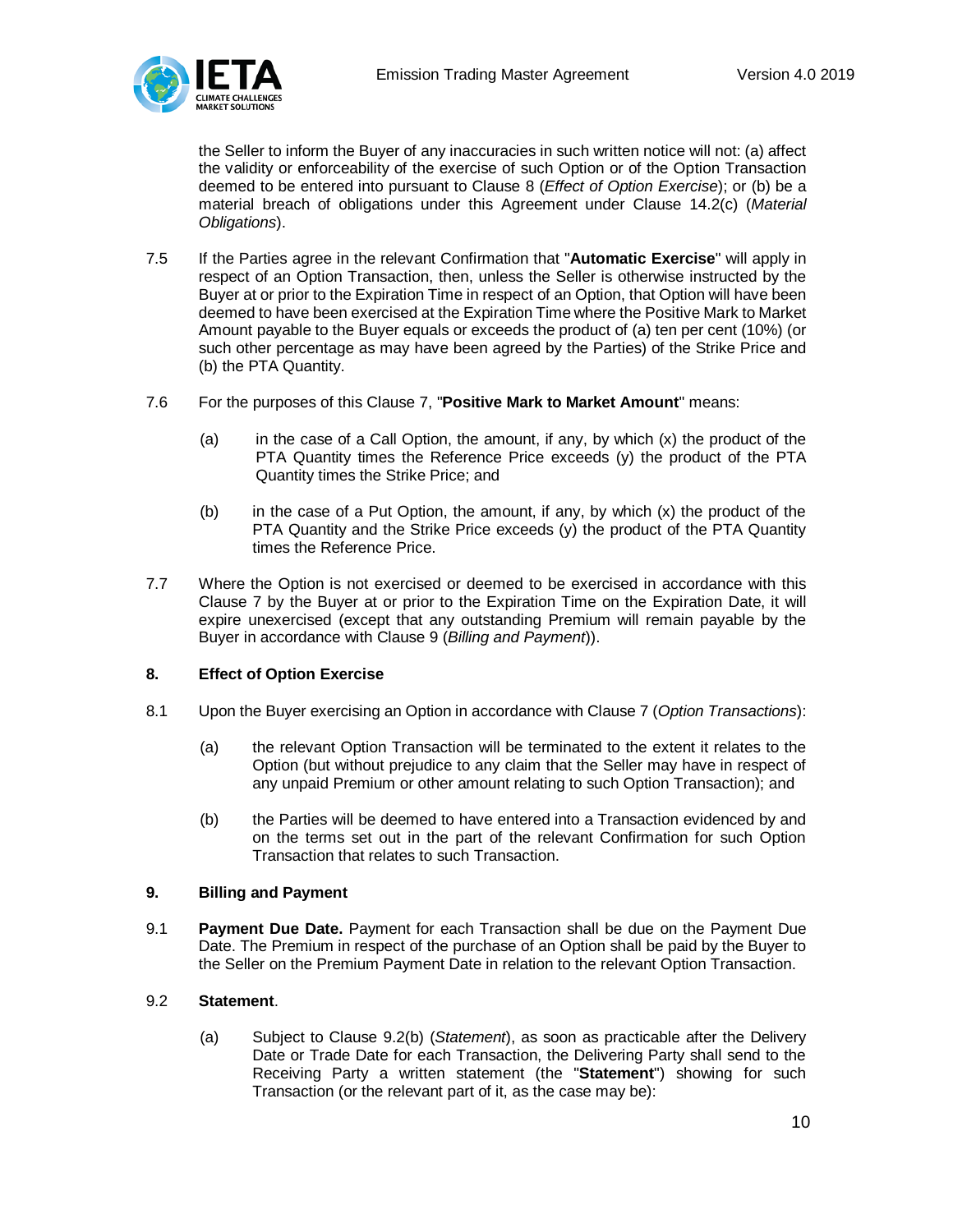<span id="page-14-2"></span>

- (i) the PTA Quantity, Allowance Price, Contract Amount and, if an Option Transaction, the Premium;
- (ii) the number of Delivered Allowances and the dates of the relevant Transfers;
- (iii) (if applicable) the number of Physically Netted Allowances and full details of the Transaction(s) against which such Allowances were netted;
- (iv) any amount owing from one Party to the other, including any amount owing by reason of Clause [12](#page-18-0) (*Transfer or Acceptance Failure*), [9.4](#page-14-1) (*Disputed Payments*) or [14](#page-23-0) (*Termination*), stating any part of that amount or any other amount that has already been paid or set off under Clause [9.6](#page-15-1) (*Payment Netting*);
- (v) the net amount payable from one Party to the other after taking into account all the matters set out above (the "**Statement Amount**"); and
- <span id="page-14-5"></span><span id="page-14-3"></span>(vi) VAT on the Contract Amount and, in the case of an Option Transaction, on any Premium, and any other amount payable under Clause [11](#page-17-0) (*Taxes*).

Each Party shall provide to the other Party such further information as may reasonably be requested by the other Party to substantiate the information contained in any Statement issued pursuant to this Clause [9.2.](#page-13-2)

- <span id="page-14-0"></span>(b) For the avoidance of doubt, where a Monthly Billing Cycle is adopted by the Parties, only one consolidated Statement needs to be issued for each calendar month as soon as practicable after the end of that calendar month in respect of all Transactions having a Payment Due Date falling within that calendar month. Each consolidated Statement will specify (i) each of the items listed in Clause [9.2\(a\)\(i\)](#page-14-2) - [\(vi\)](#page-14-3) in respect of each individual Transaction to which it pertains and (ii) aggregate totals for each of those items in respect of all Transactions to which it pertains.
- (c) Where, in respect of a Transaction, the Delivered Allowance Volume exceeds the relevant PTA Quantity, as long as the Receiving Party has taken all steps reasonably within its power to Transfer the excess number of Allowances back to the Delivering Party's Holding Account, the Delivered Allowance Volume shall be deemed to be equal to the PTA Quantity for the purpose of calculating the Statement Amount.

#### <span id="page-14-4"></span>9.3 **Payment Mechanics**.

- (a) By no later than the Payment Due Date, the Receiving Party or the Delivering Party, as the case may be, shall pay the Statement Amount to the other Party.
- (b) Payment shall be made in Euros by direct bank transfer or equivalent transfer of immediately available funds to the credit of the account specified by the Party to whom such payment is due.

#### <span id="page-14-1"></span>9.4 **Disputed Payments**.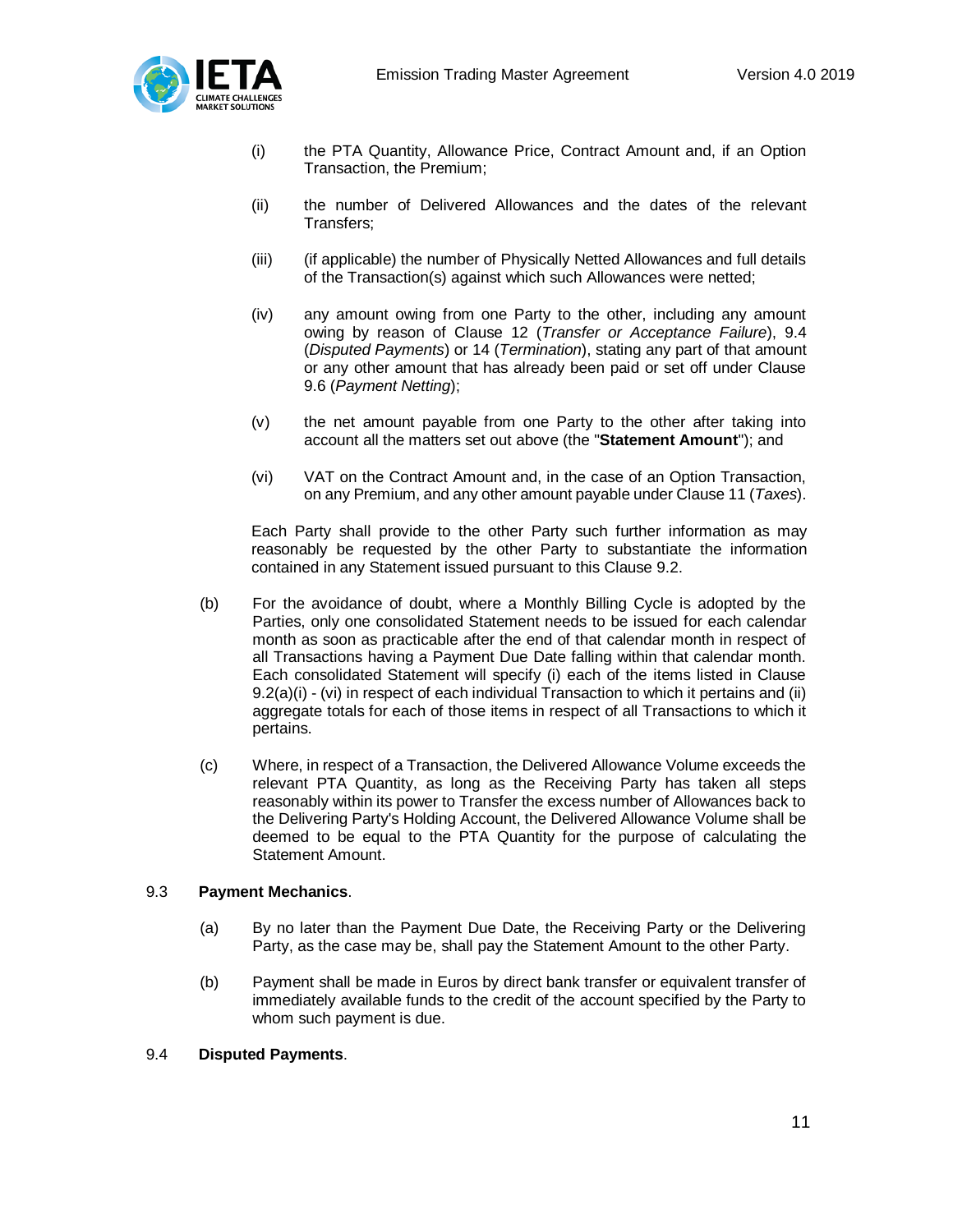



- (a) If a Party disputes in good faith any sum, either shown in the Statement, or payable in respect of an EEP Amount (or any other applicable penalties under the EU ETS Rules) under Clause [12.1\(b\)\(ii\)](#page-19-0) (*Failure to Transfer*), or of which it is notified in accordance with Clause [9.9](#page-16-1) (*No Accurate Information Available*), as being payable by that Party, it shall give notice to the other Party of the amount in dispute and the reasons for the dispute and shall pay:
	- (i) if this Clause [9.4\(a\)\(i\)](#page-15-2) is specified as applying in Schedule 2 (*Elections*), the full amount invoiced by no later than the Payment Due Date; or
	- (ii) if this Clause [9.4\(a\)\(ii\)](#page-15-3) is specified as applying in Schedule 2 (*Elections*), the undisputed amount invoiced by no later than the Payment Due Date.
- <span id="page-15-6"></span><span id="page-15-3"></span><span id="page-15-2"></span>(b) The Parties shall seek to settle the disputed amount as soon as reasonably possible. If they are unable to do so within a period of fourteen (14) days after the date a Party first notifies the other Party of such a dispute, either Party may, if so specified in Schedule 2 (*Elections*), require this matter to be referred to an Expert for determination in accordance with Clause [18.9](#page-34-0) (*Expert Determination*).
- (c) Any adjustment payment required to be made in accordance with the resolution of a dispute shall be made, with interest payable in accordance with Clause [9.5](#page-15-0) (*Interest*), within three (3) Banking Days of that resolution.
- (d) All Statements are conclusively presumed final and accurate unless objected to in writing, with adequate explanation and documentation, within two (2) years after the month the Statement was received, or should have been received, by the Receiving Party.

# <span id="page-15-4"></span><span id="page-15-0"></span>9.5 **Interest.**

- (a) If a Party fails to pay to the other Party any amount due by the Payment Due Date as set out in this Agreement (or otherwise determined by any dispute resolution process), interest shall be payable on that amount at an annual rate equal to the Base Rate as applicable from time to time plus three per cent (3%) compounded monthly from and including the Payment Due Date up to, but excluding the date that payment is actually made.
- <span id="page-15-7"></span><span id="page-15-5"></span>(b) If, following the resolution of a dispute or otherwise to correct any mistaken overpayment or underpayment made in good faith, one Party is required to pay an amount to the other Party, interest shall be payable on that amount at an annual rate equal to the Base Rate specified in the relevant Confirmation as applicable from time to time plus one per cent (1%) compounded monthly from the date when the amount would have been paid or not paid (as applicable) if the dispute, overpayment or underpayment had not occurred up to, but excluding the date that payment is actually made.
- (c) If the rate in Clauses [9.5\(a\)](#page-15-4) or [9.5\(b\)](#page-15-5) (*Interest*) ceases temporarily or permanently to be published, then the Party owed money may substitute a rate published by a published interbank lending rate that it considers in good faith to be the equivalent of that rate.
- <span id="page-15-1"></span>9.6 **Payment Netting**. If on any date Statement Amounts in Euros would otherwise be payable by each Party to the other, whether under one or more Transactions, then, on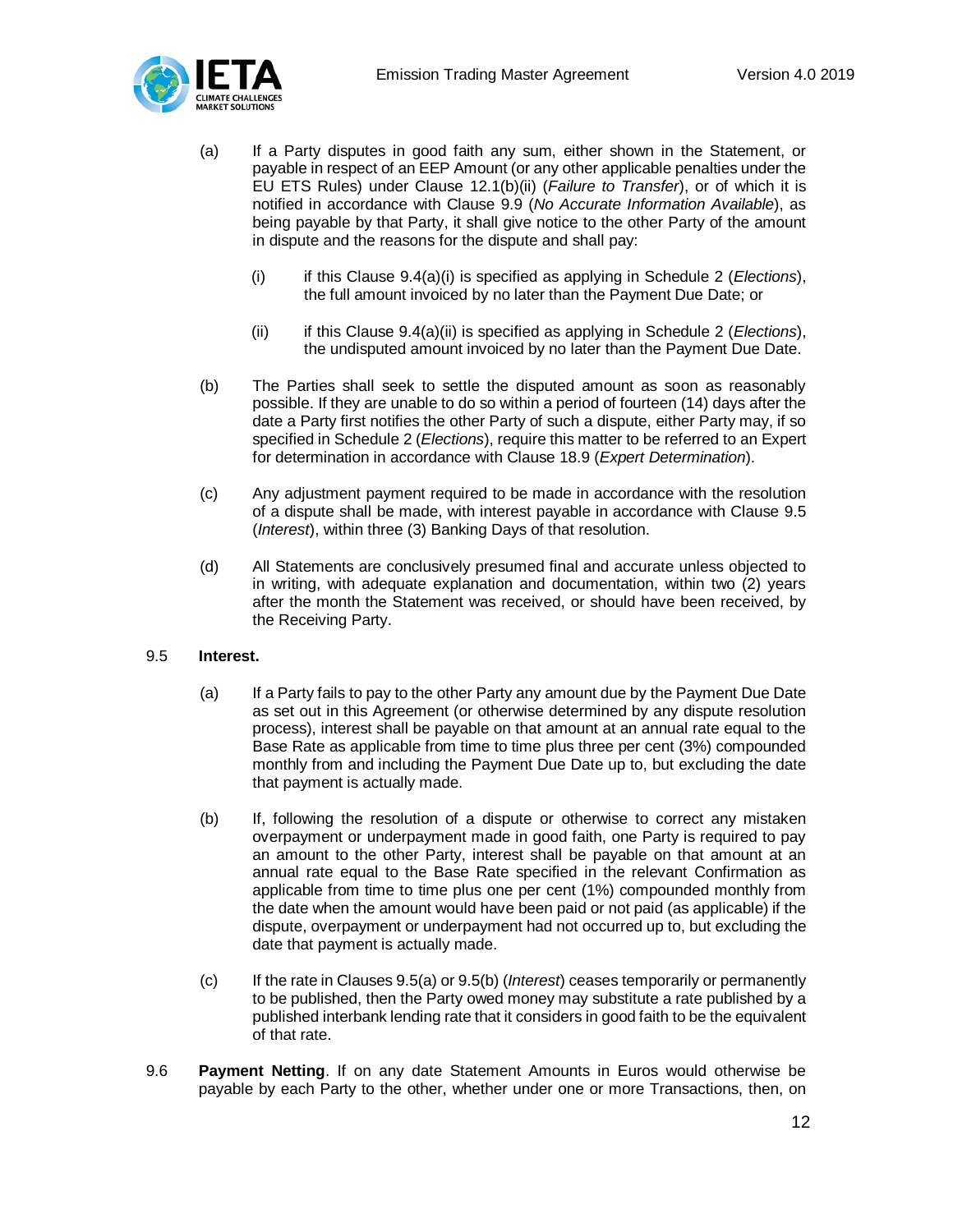

that date, each Party's obligation to pay any such Statement Amount will be automatically satisfied and discharged and, if the aggregate of the Statement Amounts that would otherwise have been payable by one Party exceeds the aggregate of the Statement Amounts that would otherwise have been payable by the other Party, replaced by an obligation upon the Party by whom the larger aggregate of the Statement Amounts would have been payable to pay to the other Party the excess of the larger aggregate of the Statement Amounts over the smaller aggregate of the Statement Amounts.

- <span id="page-16-2"></span>9.7 **Physical Netting of Deliveries**. Unless otherwise specified in Schedule 2 (*Elections*), if on any date Allowances of the same Allowance type and Specified Period would otherwise be Transferable by the Parties in respect of two or more Transactions which provide for Transfer between a Registry Pair or Transfer between an Account Pair, then on such date each Party's obligation to Transfer any such Allowances will be automatically satisfied and discharged and, if the aggregate number of Allowances that would otherwise have been Transferable by one Party exceeds the aggregate number of Allowances that would otherwise have been Transferable by the other Party, replaced by an obligation upon the Party from whom the larger aggregate number of Allowances would have been Transferable to Transfer to the other Party a number of Allowances (of the same Allowance type and Compliance Period) equal to the excess of the larger aggregate number of Allowances over the smaller aggregate number of Allowances.
- 9.8 **Failure to Issue Statement**. If the Delivering Party fails to issue a Statement in accordance with Claus[e 9.2](#page-13-2) (*Statement*) or [9.3](#page-14-4) (*Payment Mechanics*), then the Receiving Party may issue that Statement to the Delivering Party and, once issued, that Statement shall be treated as a Statement issued by the Delivering Party for the purposes of this Agreement. Failure to issue a Statement does not affect the rights and obligations of the Parties under this Agreement and is not a breach of a material obligation of this Agreement under Clause [14.2\(c\)](#page-23-1) (*Material Obligations*).
- <span id="page-16-1"></span>9.9 **No Accurate Information Available**. If any information required to prepare a Statement is not available at the time the Statement in question is prepared, then a Party may prepare the Statement in question based on its reasonable estimate of that information. If there is any change to the information used to prepare the Statement in question after it has been received or information that was estimated in order to prepare it becomes available, then, within two (2) years of the date the relevant Statement was received, either Party may, by notice to the other, require an adjustment payment to be made to reflect the changed or newly available information. The adjustment payment is to be made within three (3) Banking Days of receipt of the notice together with interest calculated in accordance with Clause [9.5\(b\)](#page-15-5) (*Interest*).

#### <span id="page-16-0"></span>**10. Euros**

10.1 **Payment in Euros**. Each payment under this Agreement will be made in Euros. To the extent permitted by applicable law, any obligation to make payments under this Agreement in Euros will not be discharged or satisfied by any tender in any currency other than Euros, except to the extent such tender results in the actual receipt by the Party to which payment is owed, acting in good faith and using commercially reasonable procedures in converting the currency so tendered into Euros, of the full amount in Euros of all amounts payable in respect of this Agreement. If for any reason the amount in Euros so received falls short of the amount in Euros payable in respect of this Agreement, the Party required to make the payment will, to the extent permitted by applicable law, immediately pay such additional amount in Euros as may be necessary to compensate for the Shortfall. If for any reason the amount in Euros so received exceeds the amount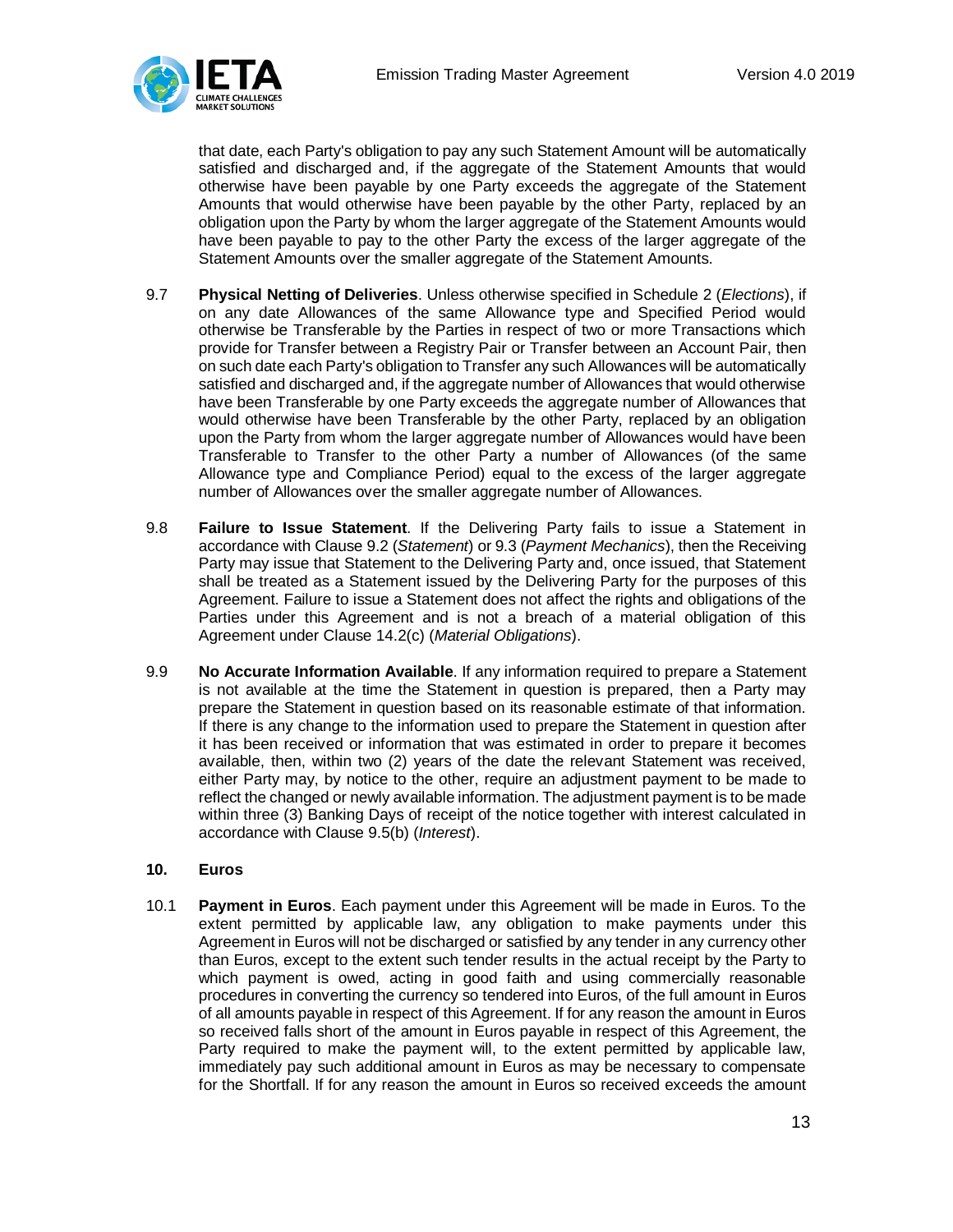

in Euros payable in respect of this Agreement, the Party receiving the payment will refund promptly the amount of such excess.

- 10.2 **Separate Indemnities**. To the extent permitted by applicable law, the indemnities in this Clause [10](#page-16-0) constitute separate and independent obligations from the other obligations in this Agreement, will be enforceable as separate and independent causes of action, will apply notwithstanding any indulgence granted by the Party to which any payment is owed and will not be affected by judgment being obtained or claim or proof being made for any other sums payable in respect of this Agreement.
- 10.3 **Evidence of Loss**. For the purposes of this Clause [10,](#page-16-0) it will be sufficient for a Party to demonstrate that it would have suffered a loss had an actual exchange or purchase been made.

#### <span id="page-17-0"></span>**11. Taxes**

- 11.1 **Value Added Taxes.** All amounts referred to in this Agreement are exclusive of any applicable VAT chargeable on the supply or supplies for which such amounts form the whole or part of the consideration for VAT purposes. The VAT treatment of any Transfer under a Transaction shall be determined pursuant to the VAT law of the jurisdiction where a taxable transaction for VAT purposes is deemed to take place. If VAT is properly chargeable on any such supply or supplies, the Receiving Party shall pay to the Delivering Party an amount equal to the VAT, if any, chargeable in the Delivering Party's jurisdiction; provided, however, that:
	- (a) such amount shall only be required to be paid once the Delivering Party provides the Receiving Party with a valid VAT invoice in relation to that amount; and
	- (b) the Receiving Party shall be under no obligation to make any payment to the Delivering Party in respect of VAT which the Receiving Party must self-assess under the reverse charge rule or any similar system in the Receiving Party's jurisdiction.

Each Party shall to the extent permitted by law provide the other with any additional valid VAT invoices as required for the purposes of this Agreement and, to the extent required by law, shall correctly account for any VAT properly due in its jurisdiction.

- 11.2 **Other Taxes.** Subject to each Party's obligations relating to Value Added Taxes, each Party shall cause all royalties, taxes, duties and other sums (including any stamp duty, other documentary taxes, climate change levy or other environmental tax or levy) legally payable by that Party arising in connection with this Agreement to be paid. In the event that the Delivering Party is required by law to pay any tax which is properly for the account of the Receiving Party, the Receiving Party shall promptly indemnify or reimburse the Delivering Party in respect of such tax. In the event that the Receiving Party is required by law to pay any tax which is properly for the account of the Delivering Party, the Receiving Party may deduct the amount of any such tax from the sums due to the Delivering Party under this Agreement and the Delivering Party shall promptly indemnify or reimburse the Receiving Party in respect of any such tax not so deducted.
- 11.3 **Minimisation of Taxes**. Both Parties shall use reasonable efforts to administer this Agreement and to implement its provisions in accordance with the intent to minimise, where reasonable and possible, the accrual of tax payment obligations.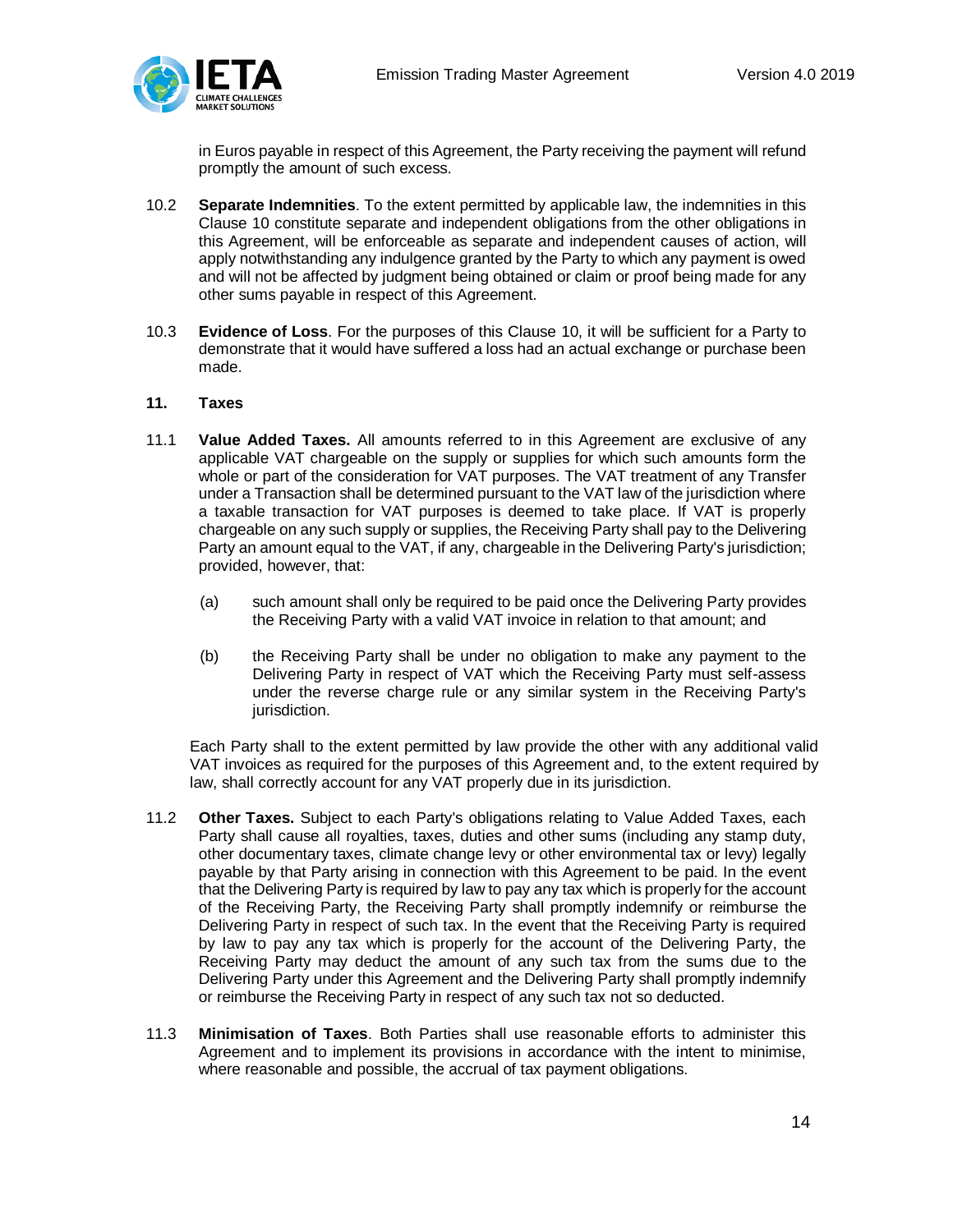



# <span id="page-18-0"></span>**12. Transfer or Acceptance Failure**

# <span id="page-18-3"></span><span id="page-18-1"></span>12.1 **Failure to Transfer**.

<span id="page-18-2"></span>(a) Where in accordance with Schedule 2 (*Elections*), the Excess Emissions Penalty does not apply.

Except to the extent:

- (i) caused by the Receiving Party's non-performance under this Agreement; or
- (ii) that the Delivering Party is relieved from complying with a relevant obligation under Clause [13.1](#page-21-1) (*Force Majeure*);
- (iii) that the Delivering Party is relieved from complying with a relevant obligation under Clause [13.4](#page-22-0) (*Suspension Event*); or
- (iv) that the Delivering Party is relieved from complying with a relevant obligation under Clause [14.7](#page-29-0) (*Illegality*),

if the Delivering Party fails to make a Transfer of a PTA Quantity (whether in whole or in part) to the relevant Receiving Party's Holding Account on or before a Delivery Date for any reason or makes a Transfer Request in respect of a Holding Account other than the relevant Receiving Party's Holding Account (in either case in breach of Clause[s 5](#page-9-0) (*Allowance Transfers*) or [6](#page-11-0) (*Effecting Transfers*) or both of them), then the Receiving Party may, by notice to the Delivering Party, require the Delivering Party to remedy such failure and:

- (i) if such failure is remedied by the Delivering Party on or before the Final Delivery Date, then (i) the Receiving Party shall pay to the Delivering Party the Contract Amount and (ii) the Delivering Party shall pay to the Receiving Party interest on an amount equal to the Allowance Price multiplied by the number of Period Traded Allowances not Transferred to such Receiving Party's Holding Account by the Delivery Date for the period from (and including) the Delivery Date to (but excluding) the actual date of Transfer to the Receiving Party at the rate specified in Clause [9.5\(a\)](#page-15-4) (*Interest*); but
- (ii) if such failure is not remedied by the Delivering Party on or before the Final Delivery Date, the Receiving Party may, by written notice to the Delivering Party, terminate that Transaction. In such a case, the Delivering Party shall pay to the Receiving Party the Receiving Party's Replacement Cost on or before the third  $(3<sup>rd</sup>)$  Banking Day following receipt of such written notice of termination from the Receiving Party,

in either case adjusted to take into account any amount previously paid by the Receiving Party to the Delivering Party in respect of that Transaction.

(b) Where in accordance with Schedule 2 (*Elections*), the Excess Emissions Penalty does apply.

Except to the extent: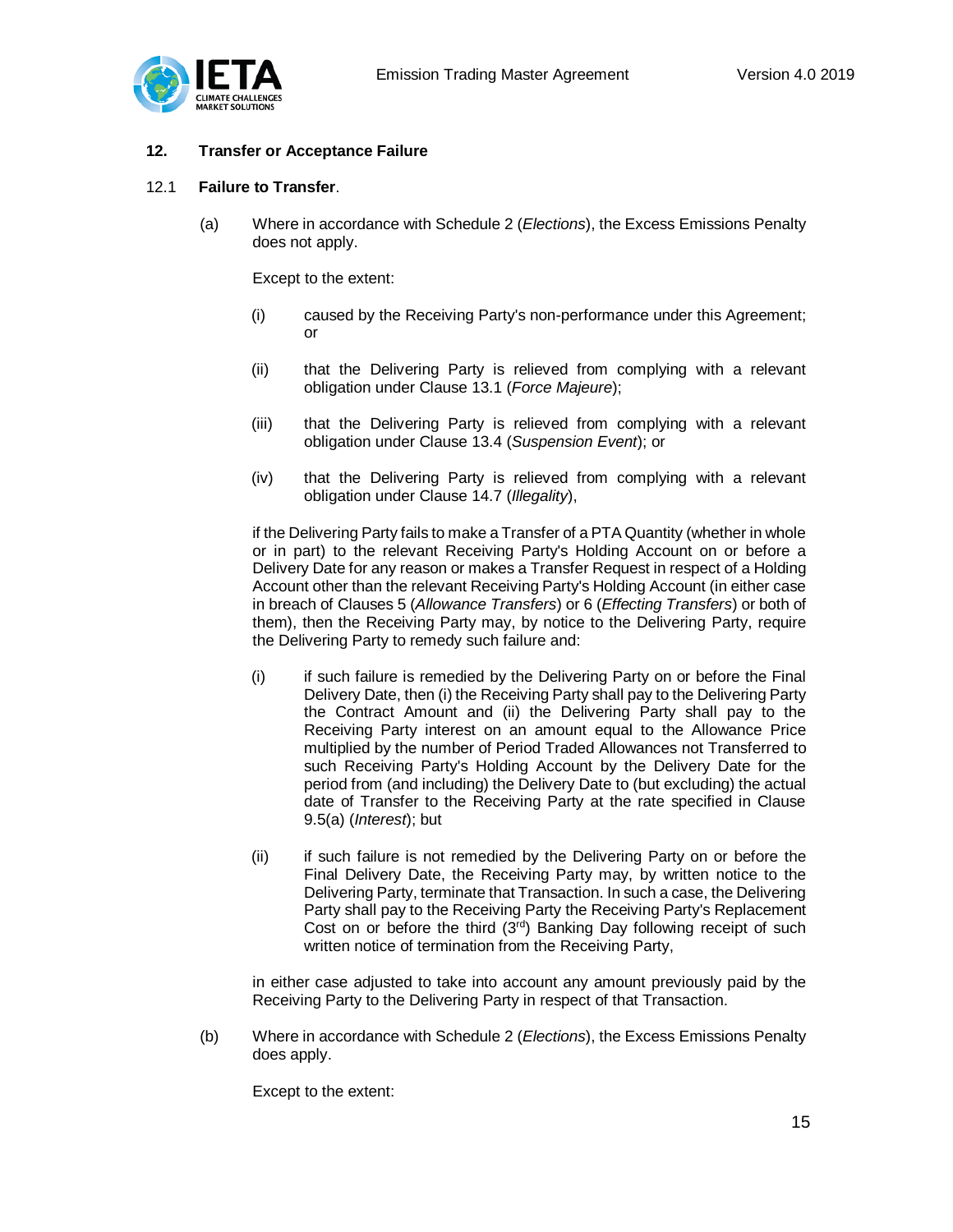

- (i) caused by the Receiving Party's non-performance under this Agreement; or
- <span id="page-19-0"></span>(ii) that the Delivering Party is relieved from complying with a relevant obligation under Clause [13.1](#page-21-1) (*Force Majeure*);
- <span id="page-19-1"></span>(iii) that the Delivering Party is relieved from complying with a relevant obligation under Clause [13.4](#page-22-0) (*Suspension Event*); or
- (iv) that the Delivering Party is relieved from complying with a relevant obligation under Clause [14.7](#page-29-0) (*Illegality*),

<span id="page-19-2"></span>if the Delivering Party fails to make a Transfer of a PTA Quantity (whether in whole or in part) to the relevant Receiving Party's Holding Account on or before a Delivery Date for any reason or makes a Transfer Request in respect of a Holding Account other than the relevant Receiving Party's Holding Account (in either case in breach of Clause [5](#page-9-0) (*Allowance Transfers*) or [6](#page-11-0) (*Effecting Transfers*) or both of them), then the Receiving Party may, by notice to the Delivering Party, require the Delivering Party to remedy such failure and:

- (i) if such failure is remedied on or before the Final Delivery Date, then (i) the Receiving Party shall pay to the Delivering Party the Contract Amount and (ii) the Delivering Party shall pay to the Receiving Party interest on an amount equal to the Allowance Price multiplied by the number of Period Traded Allowances not Transferred to such Receiving Party's Holding Account by the Delivery Date for the period from (and including) the Delivery Date to (but excluding) the actual date of Transfer to the Receiving Party at the rate specified in Clause [9.5](#page-15-0) (*Interest*); but
- (ii) if such failure is not remedied by the Delivering Party on or before the Final Delivery Date, the Receiving Party may, by written notice to the Delivering Party, terminate that Transaction. In such a case, the Delivering Party shall pay to the Receiving Party the Receiving Party's Replacement Cost on or before the third  $(3<sup>rd</sup>)$  Banking Day following the day on which the Receiving Party is able to effect a Buy-In (which may be a Buy-In, on any such date, of less than the entire number of Undelivered Allowances) if and to the extent that paragraph (A)(i) or A(ii)(1) of the Receiving Party's Replacement Cost applies, or on the third (3rd) Banking Day following the day on which the Receiving Party is or would be able to effect a purchase of Allowances in accordance with paragraph A(ii)(2) of Receiving Party's Replacement Cost, if and to the extent that paragraph applies, in either case adjusted to take into account any amount previously paid by the Receiving Party to the Delivering Party in respect of that Transaction.
- (c) Subject to Clause [12.1\(d\)](#page-20-0) (*Failure to Transfer*), if as a result of the Delivering Party's failure to make a Transfer (in whole or in part) the Receiving Party becomes liable to pay any EEP Amount, then the Receiving Party shall provide to the Delivering Party, upon its reasonable request, evidence to the reasonable satisfaction of the Delivering Party:
	- (i) that the Receiving Party has incurred an EEP Amount consequent on the Delivering Party's failure to make a Transfer (in whole or in part);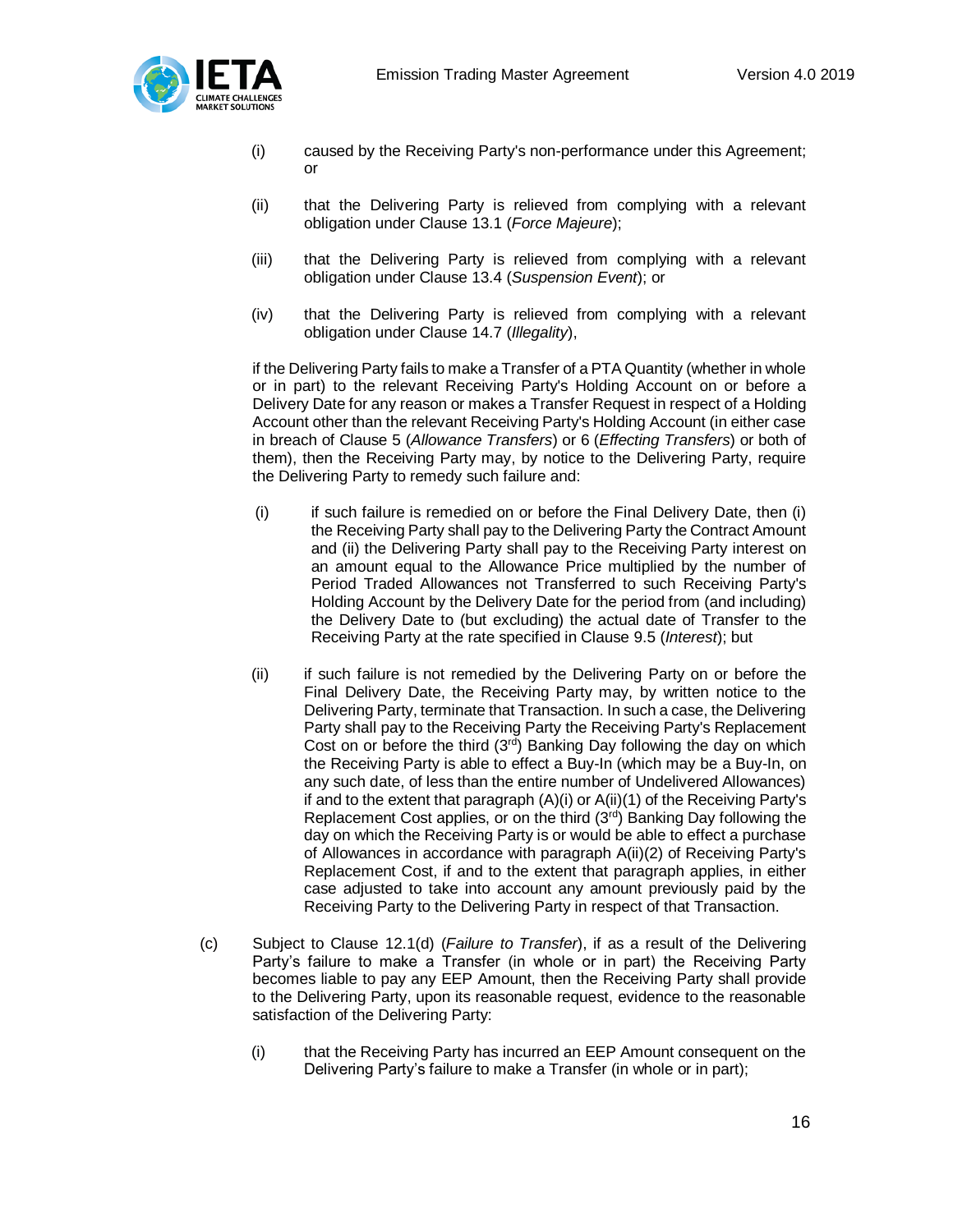- (ii) the extent to which the requirement for the Receiving Party to pay any EEP Amount results from the Delivering Party's failure to make such Transfer; and
- (iii) that the Receiving Party could not have used Allowances to which it had legal and beneficial interest in any Holding Account(s) in any Registry in order to avoid or reduce its liability to pay any EEP Amount which it claims from the Delivering Party as part of the Receiving Party's Replacement Cost.
- <span id="page-20-0"></span>(d) The Delivering Party's obligation to pay any EEP Amount under this Clause [12.1](#page-18-1) (*Failure to Transfer*) is subject always to the Receiving Party's overriding obligation to use its reasonable endeavors to avoid becoming liable for such EEP Amount or, when liable, to mitigate the payment obligation in relation to such EEP Amount and to allocate any such EEP Amount pro rata between all counterparties of the Receiving Party that have failed to make any Transfer; provided, however, that where the Receiving Party confirms that it has been unable to avoid becoming liable for any EEP Amount, it shall be for the Delivering Party to show that this liability has arisen as a result of the Receiving Party failing to use its reasonable endeavors to do so.
- (e) The Delivering Party shall pay such determined EEP Amount to the Receiving Party within two (2) Banking Days against the Receiving Party's VAT invoice in respect thereof.

# <span id="page-20-2"></span><span id="page-20-1"></span>12.2 **Failure to Accept**.

Except to the extent:

- (i) caused by the Delivering Party's non-performance under this Master Agreement; or
- (ii) that the Receiving Party is relieved from complying with a relevant obligation under Clause [13.1](#page-21-1) (*Force Majeure*);
- (iii) that the Delivering Party is relieved from complying with a relevant obligation under Clause [13.4](#page-22-0) (*Suspension Event*); or
- (iv) that the Receiving Party is relieved from complying with a relevant obligation under Clause [14.7](#page-29-0) (*Illegality*),

if the Receiving Party fails to accept a Transfer of a PTA Quantity (whether tendered in whole or in part) to the relevant Receiving Party's Holding Account by the Delivery Date for any reason or specifies an incorrect Holding Account other than the relevant Receiving Party's Holding Account (in either case in breach of Clauses [5](#page-9-0) (*Allowance Transfers*) or [6](#page-11-0) (*Effecting Transfers*) or both of them), then the Delivering Party may, by notice to the Receiving Party, require the Receiving Party to remedy such failure and:

(i) if such failure is remedied by the Receiving Party on or before the Final Delivery Date, the Receiving Party shall pay to the Delivering Party interest on an amount equal to the Allowance Price multiplied by the number of Period Traded Allowances not Transferred to such Receiving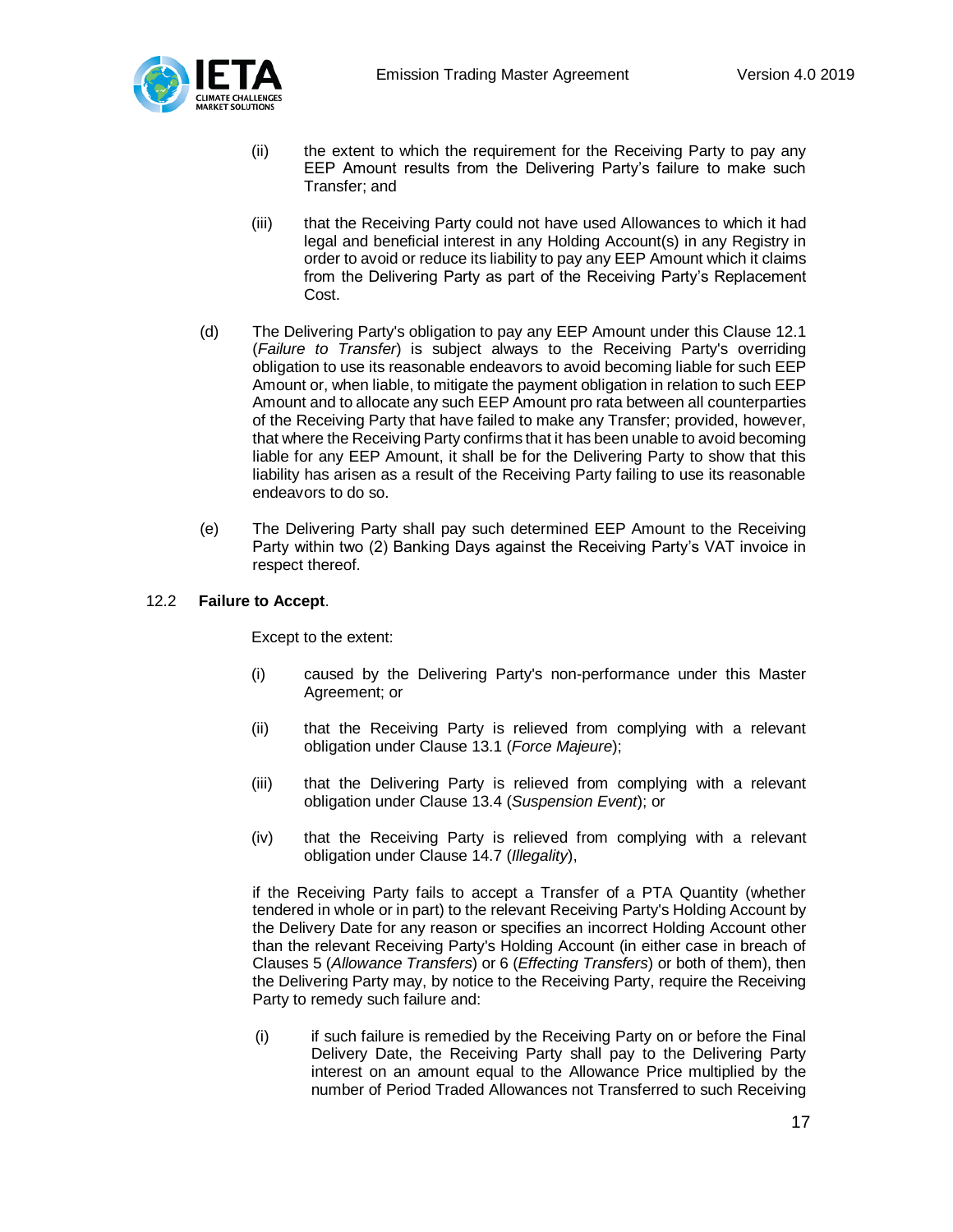

Party's Holding Account by the Delivery Date for the period from (and including) the Delivery Date to (but excluding) the actual date of Transfer to the Receiving Party at the rate specified in Claus[e 9.5\(a\)](#page-15-4) (*Interest*); but

(ii) if such failure is not remedied by the Receiving Party on or before the Final Delivery Date, the Delivering Party may, by written notice to the Receiving Party, terminate that Transaction. In such a case, the Receiving Party shall pay to the Delivering Party the Delivering Party's Replacement Cost on or before the third (3<sup>rd</sup>) Banking Day following receipt of such written notice of termination from the Delivering Party,

in either case adjusted to take into account any amount previously paid by the Receiving Party to the Delivering Party in respect of that Transaction.

# <span id="page-21-0"></span>**13. Force Majeure and Suspension Event**

# <span id="page-21-6"></span><span id="page-21-1"></span>13.1 **Force Majeure.**

<span id="page-21-5"></span>Upon the occurrence of a Force Majeure, either Party may notify the other Party in writing of the commencement of the Force Majeure. Where the notification is from the Party affected by the Force Majeure (the "**FM Affected Party**"), to the extent available to such Party, it should also provide details of the Force Majeure and a non-binding estimate of the extent and the expected duration of its inability to perform its obligations due to the Force Majeure.

The obligations of both Parties under this Agreement with respect to the Transaction(s) affected by the Force Majeure (the "**FM Affected Transactions**") will be suspended for the duration of the Force Majeure. During the continuation of the Force Majeure, the FM Affected Party shall use all reasonable endeavors to overcome the Force Majeure. Upon the Force Majeure being overcome or it ceasing to subsist, both Parties will, as soon as reasonably practicable thereafter, resume full performance of their obligations under this Agreement with respect to the FM Affected Transactions (including, for the avoidance of doubt, any suspended obligations).

Where a Force Majeure (a) continues for a period of nine (9) Delivery Banking Days or (b) continues up until three (3) Delivery Banking Days prior to any Validity Period Reconciliation Deadline (if sooner), either Party may, by written notice to the other Party, terminate all (but not less than all) FM Affected Transactions.

- <span id="page-21-4"></span><span id="page-21-3"></span><span id="page-21-2"></span>13.2 **Force Majeure Termination Payment**. If an FM Affected Transaction is terminated in accordance with Clause [13.1](#page-21-1) (*Force Majeure and Suspension Event*), the Parties' corresponding Transfer and acceptance obligations shall be released and discharged and the Force Majeure termination payment to be made between the Parties (if any) shall be calculated in accordance with paragraph [\(a\),](#page-21-2) [\(b\)](#page-21-3) or [\(c\)](#page-22-1) below, as selected by the Parties in Schedule 2 (*Elections*).
	- (a) **No Termination Payment**. No Force Majeure termination payment shall be made between Parties; provided, however, that the obligation to pay any Unpaid Amounts shall survive the termination of the FM Affected Transaction.
	- (b) **Two-way Market Quotation Termination Payment**. Both Parties shall go into the market and obtain three (3) mid-market quotations in the Termination Currency from third party dealers for a replacement Transaction for the same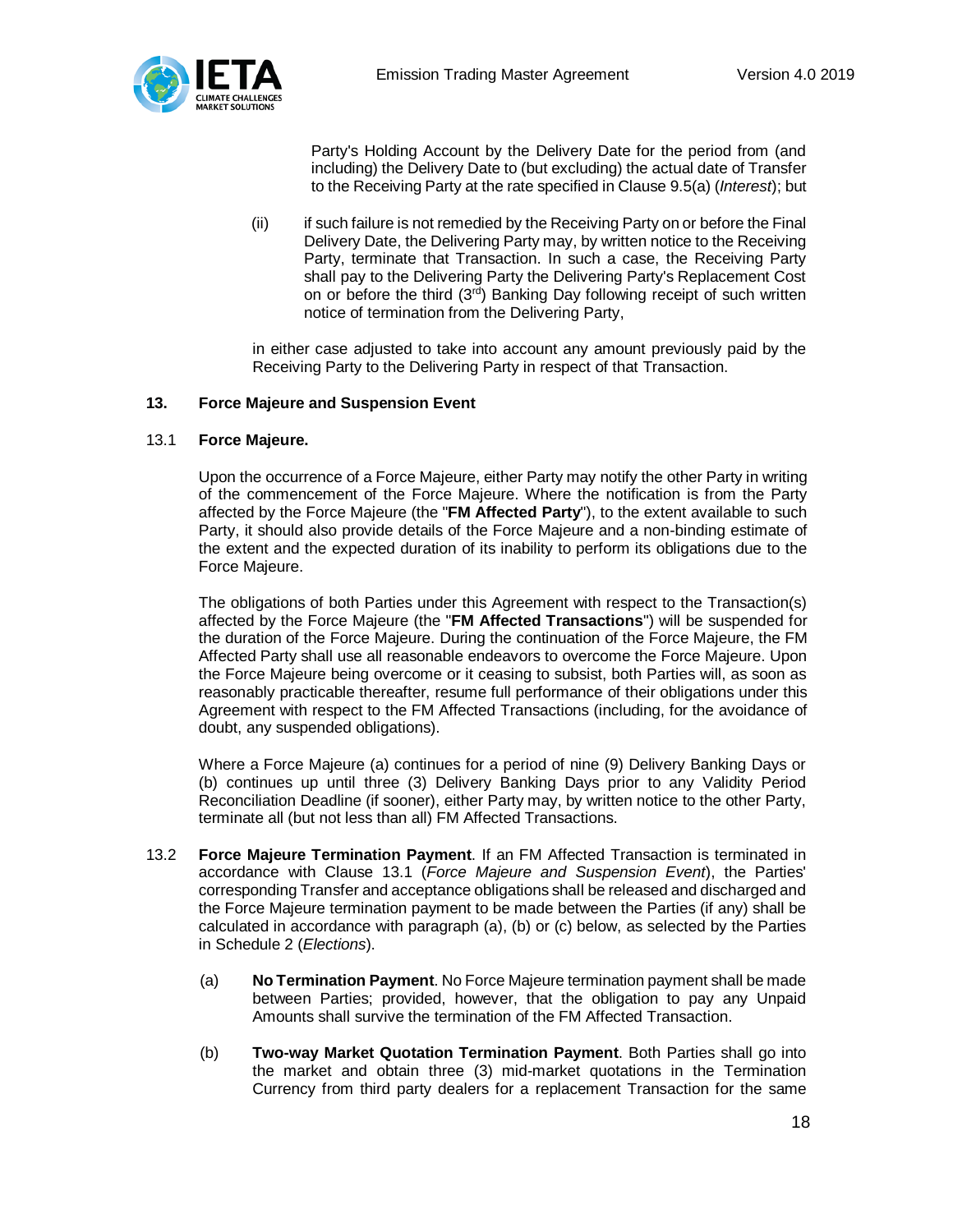

amount of Period Traded Allowances (without taking into account the current credit-worthiness of the requesting Party or any existing Credit Support Document). Each Party will then calculate the average of the quotations it obtained and the amount payable shall be equal to (A) the sum of (I) one-half of the difference between the higher amount so determined (the Party determining the higher amount being "X") and the lower amount so determined (the Party determining the lower amount being "Y") and (II) any Unpaid Amounts owing to X less (B) any Unpaid Amounts owing to Y. If the resultant amount is a positive number, Y shall pay it to  $X$ ; if it is a negative number,  $X$  shall pay the absolute value of such amount to Y. If three (3) mid- market quotations cannot be obtained, all quotations will be deemed to be zero.

- <span id="page-22-1"></span>(c) **Two-way Loss Termination Payment**. Each Party will determine its Loss in respect of the FM Affected Transaction and an amount will be payable in the Termination Currency equal to one half of the difference between the Loss of the Party with the higher Loss ("X") and the Loss of the Party with the lower Loss  $('Y")$ . If the amount payable is a positive number, Y will pay it to X; if it is a negative number, X will pay the absolute value of such amount to Y.
- <span id="page-22-6"></span>13.3 Where an event or circumstance that would otherwise constitute or give rise to an Event of Default also constitutes a Force Majeure or a Suspension Event, it is to be treated as Force Majeure or a Suspension Event and not as an Event of Default. Where an event or circumstance that would otherwise constitute a Force Majeure also constitutes a Suspension Event, it is to be treated as a Suspension Event and not as a Force Majeure.

# <span id="page-22-4"></span><span id="page-22-3"></span><span id="page-22-0"></span>13.4 **Suspension Event**.

- (a) Upon the occurrence of a Suspension Event, the Party affected by the Suspension Event shall, as soon as practicable by written notice, notify the other Party of the commencement of the Suspension Event. To the extent available to the Party affected by the Suspension Event, it shall also provide details of the Suspension Event including a non-binding estimate of the duration of its inability to perform its obligations due to the Suspension Event.
- <span id="page-22-5"></span><span id="page-22-2"></span>(b) Where a Suspension Event occurs, the obligations of both Parties, which would otherwise be required to be performed with respect to the relevant Transaction, shall be suspended for the duration of the Suspension Event. Subject to paragraph (c) below, upon the Suspension Event ceasing to exist both Parties will resume full performance of their obligations under this Agreement in respect of the relevant Transaction (including for the avoidance of doubt any suspended obligations) as soon as possible but no later than the day that is ten (10) Delivery Banking Days thereafter or, if earlier, three (3) Delivery Banking Days prior to the End of Validity Period Reconciliation Deadline (such date being the "**Delayed Delivery Date**"). For the avoidance of doubt, where a Delivery Date is adjusted in accordance with this Clause [13.4](#page-22-0)[\(b\),](#page-22-2) then the use of the term "Delivery Date" elsewhere in this Agreement shall be construed to be a reference to the Delayed Delivery Date.
- (c) In the event that Period Traded Allowances are Transferred to the Receiving Party on or before the Delayed Delivery Date following the occurrence of a Suspension Event as contemplated by sub-clause [\(a\)](#page-22-3) above, the Receiving Party agrees to pay the Delivering Party the Contract Amount adjusted by the Cost of Carry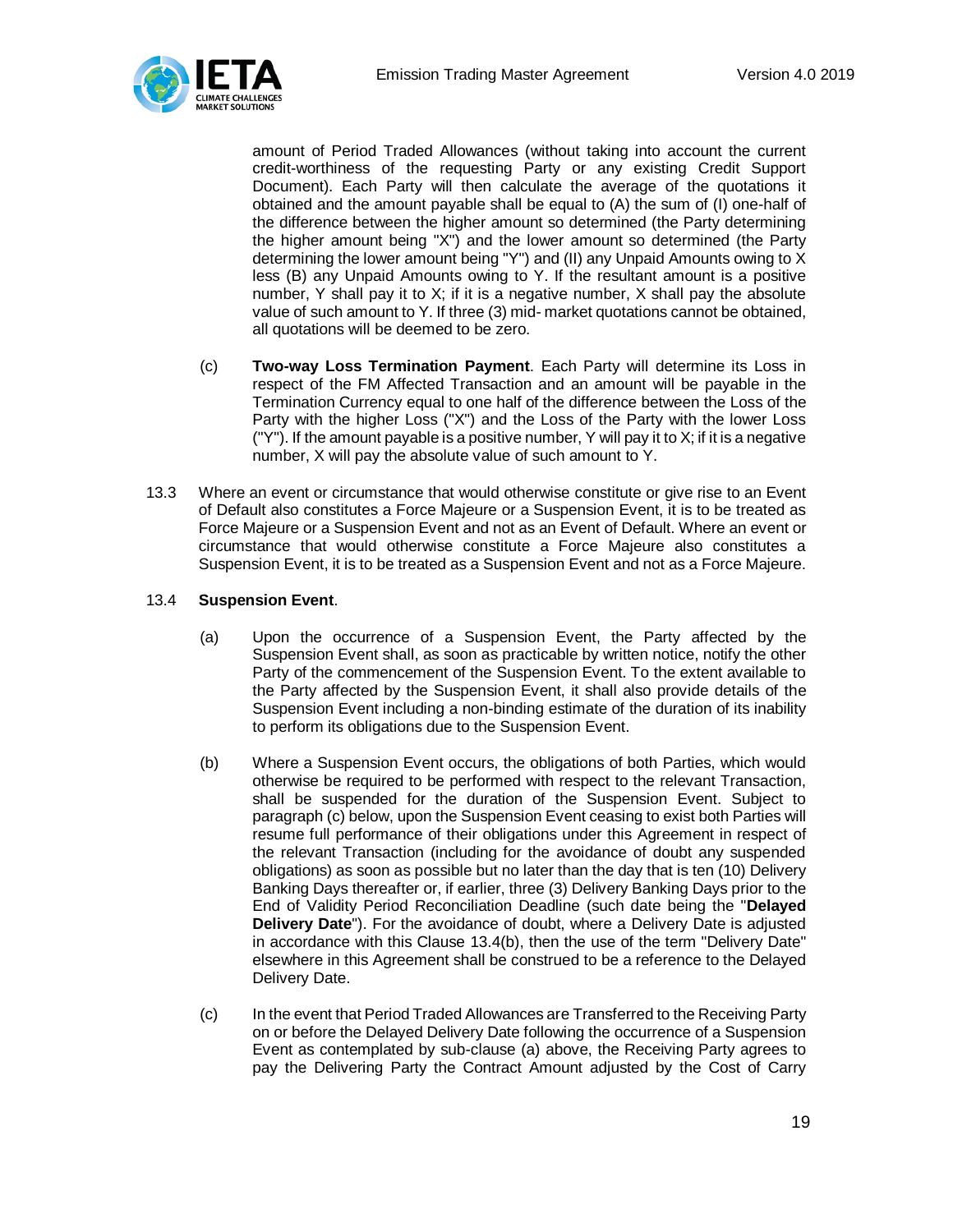

Amount. For the avoidance of doubt, any adjustment of the Contract Amount will be identified in the relevant Statement sent to the Receiving Party.

(d) Where a Suspension Event continues to exist on the Long Stop Date, Clause [13.2\(a\)](#page-21-2) (*No Termination Payment*) shall apply and the suspended Transaction shall be deemed an FM Affected Transaction and terminated as an FM Affected Transaction on the Long Stop Date.

# <span id="page-23-0"></span>**14. Termination**

- <span id="page-23-10"></span><span id="page-23-9"></span><span id="page-23-7"></span>14.1 **Termination Rights.** If, at any time, an Event of Default (as defined below) has occurred and is continuing, the Non-Defaulting Party may designate a day as an early termination date (the "**Early Termination Date**") in respect of all outstanding Transactions between the Parties by giving not more than twenty (20) days' notice to the Defaulting Party. This notice must specify the relevant Event of Default. The Early Termination Date may not be earlier than the day the notice is effective. If, however, "**Automatic Early Termination**" is specified in Schedule 2 (*Elections*) as applying to a Party then an Early Termination Date in respect of all outstanding Transactions will occur immediately upon the occurrence with respect to such Party or its Credit Support Provider (as applicable) of an Event of Default specified in Clause [14.2\(d\)\(i\),](#page-23-2) [\(iii\),](#page-24-0) [\(v\),](#page-24-1) [\(vi\),](#page-24-2) [\(vii\)](#page-24-3) (*Insolvency*), or to the extent analogous thereto, [\(viii\),](#page-24-4) and as of the time immediately preceding the institution of the relevant proceeding or the presentation of the relevant petition upon the occurrence with respect to such Party or its Credit Support Provider (as applicable) of an Event of Default specified in Clause [14.2\(d\)\(iv\)](#page-24-5) (*Insolvency*) or, to the extent analogous to it, [\(viii\).](#page-24-4)
- <span id="page-23-8"></span><span id="page-23-6"></span><span id="page-23-5"></span><span id="page-23-4"></span><span id="page-23-3"></span><span id="page-23-2"></span><span id="page-23-1"></span>14.2 **Events of Default**. Subject to Clauses [13.1,](#page-21-1) [13.4,](#page-22-0) [14.2](#page-23-3) and [14.7](#page-29-0) (*Events of Default, Illegality, Force Majeure and Suspension Event*), an "**Event of Default**" means the occurrence at any time with respect to a Party or, if applicable, any Credit Support Provider of that Party (the "**Defaulting Party**"), of any of the following events:
	- (a) **Non-payment**. The Party fails to pay any amount when due under this Agreement, and that failure is not remedied on or before the third  $(3<sup>rd</sup>)$  Banking Day after the Non-Defaulting Party gives the Defaulting Party notice of that failure.
	- (b) **Representation or Warranty**. Any representation or warranty made, or deemed to have been made, by the Party or any Credit Support Provider of that Party in this Agreement or any Credit Support Document proves to have been false or materially misleading at the time it was made or was deemed to have been made.
	- (c) **Material Obligations**. The Party fails to perform a material obligation under this Agreement (other than an obligation referred to in Clause[s 14.2\(a\)](#page-23-4) (*Non-payment*) and [14.2\(b\)](#page-23-5) (*Representation or Warranty*) and [5.3](#page-10-1) (*No Encumbrances*) and that failure is not remedied within five (5) Banking Days of the Non-Defaulting Party giving the Defaulting Party notice of that failure.
	- (d) **Insolvency**. The Party or any Credit Support Provider of the Party:
		- (i) is dissolved (other than pursuant to a consolidation, amalgamation or merger);
		- (ii) becomes insolvent or is unable to pay its debts generally as they fall due, fails generally to pay, or admits in writing its inability generally to pay its debts as they become due;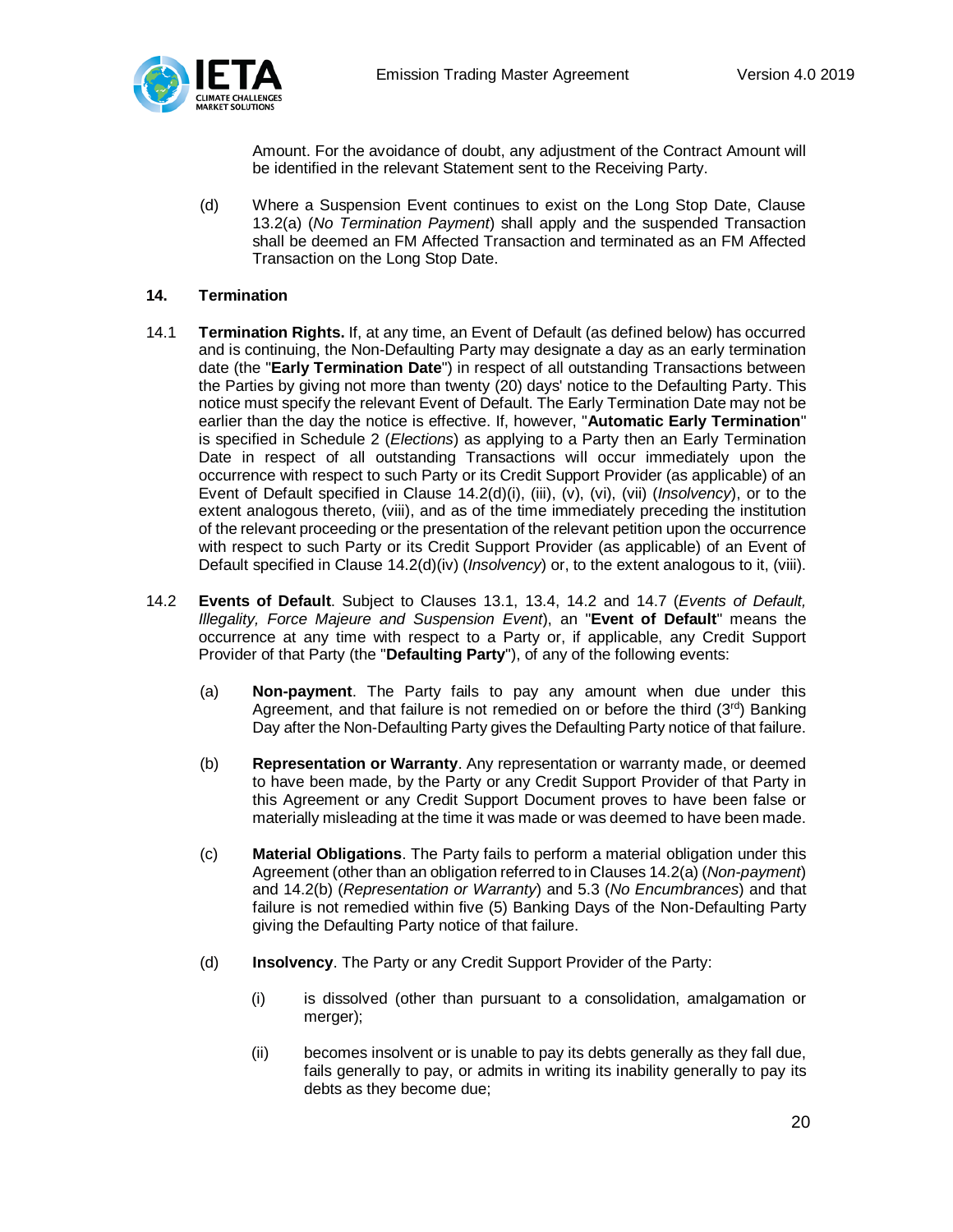<span id="page-24-0"></span>

- (iii) makes a general assignment, arrangement, composition or other arrangement with or for the benefit of its creditors;
- <span id="page-24-5"></span>(iv) institutes or has instituted against it a proceeding seeking a judgment of insolvency or bankruptcy or any other relief under any bankruptcy or insolvency law or other similar law affecting creditors' rights, or a petition is presented for its winding-up or liquidation, and, in the case of any such proceeding or petition instituted or presented against it, that proceeding or petition (A) results in a judgment of insolvency or bankruptcy or the entry of an order for relief or the making of an order for its winding-up or liquidation or (B) is not withdrawn, dismissed, discharged, stayed or restrained in each case within thirty (30) days of the institution or presentation of that proceeding or petition;
- <span id="page-24-1"></span>(v) has a resolution passed for its winding-up, official management or liquidation (other than pursuant to a consolidation, amalgamation or merger);
- <span id="page-24-2"></span>(vi) seeks or becomes subject to the appointment of an administrator, provisional liquidator, conservator, receiver, trustee, custodian or other similar official for it or for all or substantially all its assets;
- <span id="page-24-3"></span>(vii) has a secured party take possession of all or substantially all its assets or has a distress, execution, attachment, sequestration or other legal process levied, enforced or sued on or against all or substantially all its assets and that secured party maintains possession, or that process is not withdrawn, dismissed, discharged, stayed or restrained, in each case within fifteen (15) days of that event;
- <span id="page-24-4"></span>(viii) causes or is subject to any event with respect to it that, under the applicable laws of any jurisdiction, has an analogous effect to any of the events specified in sub-paragraphs (i) to (vii) (inclusive) of this Clause [14.2\(d\);](#page-23-6) or
- (ix) takes any action in furtherance of, or indicating its consent to, approval of, or acquiescence in, any of the acts referred to in this Clause [14.2\(d\).](#page-23-6)

# (e) **Credit Support.**

- (i) The Party or any Credit Support Provider or Performance Assurance Provider of the Party fails to comply with or perform any agreement or obligation to be complied with or performed by it in accordance with any Credit Support Document or Performance Assurance if that failure is not remedied within three (3) Banking Days of notification;
- (ii) any Credit Support Document or Performance Assurance expires or terminates, is due to expire or terminate within thirty (30) days or such other period as is specified in Schedule 2 (*Elections*), or fails or ceases to be in full force and effect for the purpose of this Agreement (in each case other than in accordance with its terms) prior to the satisfaction of all obligations of the Party under each Transaction to which that Credit Support Document or Performance Assurance (as the case may be) relates without the written consent of the other Party and such expiration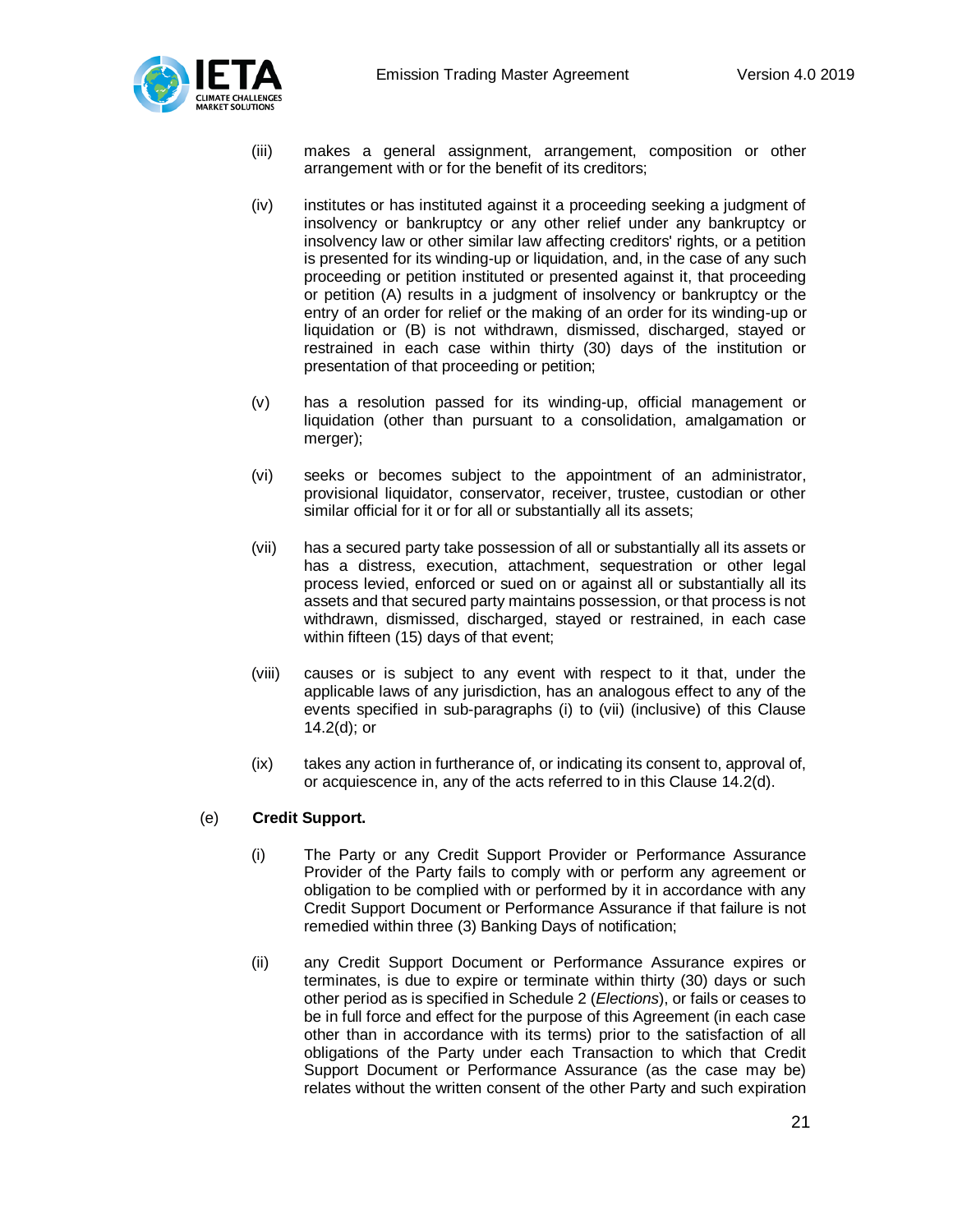

or termination is not remedied within three (3) Banking Days of notification; or

- (iii) the Party or any Credit Support Provider or Performance Assurance Provider of that Party disaffirms, disclaims, repudiates or rejects, in whole or in part, or challenges the validity of, that Credit Support Document or Performance Assurance or otherwise fails to comply with or perform its obligations under or in respect of a Credit Support Document and that failure is continuing after any applicable grace or cure period.
- (f) **Cross Default**. Unless cross default is specified not to apply to the Party in Schedule 2 (*Elections*), there occurs or exists:
	- (i) a default, event of default or other similar condition or event (however described) in respect of the Party or any Credit Support Provider of the Party under one or more agreements or instruments relating to Indebtedness of any of them (individually or collectively) in an aggregate amount of not less than the Cross Default Threshold that has resulted in that Indebtedness becoming due and payable under those agreements or instruments before it would otherwise have been due and payable; or
	- (ii) a default by that Party or that Credit Support Provider (individually or collectively) in making one or more payments on the due date for those purposes under those agreements or instruments in an aggregate amount of not less than the Cross Default Threshold (after giving effect to any applicable notice requirement or grace period).
- (g) **Default under Specified Transaction**. The Party or any Credit Support Provider of the Party:
	- (i) defaults under a Specified Transaction and, after giving effect to any applicable notice requirement or grace period, there occurs a liquidation of, an acceleration of obligations under, or an early termination of, that Specified Transaction;
	- (ii) defaults (A) in making any payment due on the last date for that payment under the Specified Transaction, or (B) in making any payment on early termination of a Specified Transaction, after giving effect to any applicable notice requirement or grace period or, in each case where there is no applicable notice requirement or grace period, where that default continues for at least three (3) Banking Days; or
	- (iii) disaffirms, disclaims, repudiates or rejects, in whole or in part, a Specified Transaction (or that action is taken by any Entity appointed or empowered to act on its behalf).
- <span id="page-25-0"></span>(h) **Material Adverse Change**. The Party fails, within three (3) Banking Days of receipt of the notice referred to below, to provide the other Party (the "**Requesting**  Party") with, or increase the amount of, Performance Assurance when the Requesting Party believes in good faith that a Material Adverse Change has occurred or its exposure in respect of such Party under a continuing Material Adverse Change has increased and the Requesting Party serves written notice on that Party. For the purposes of this Event of Default, a "**Material Adverse**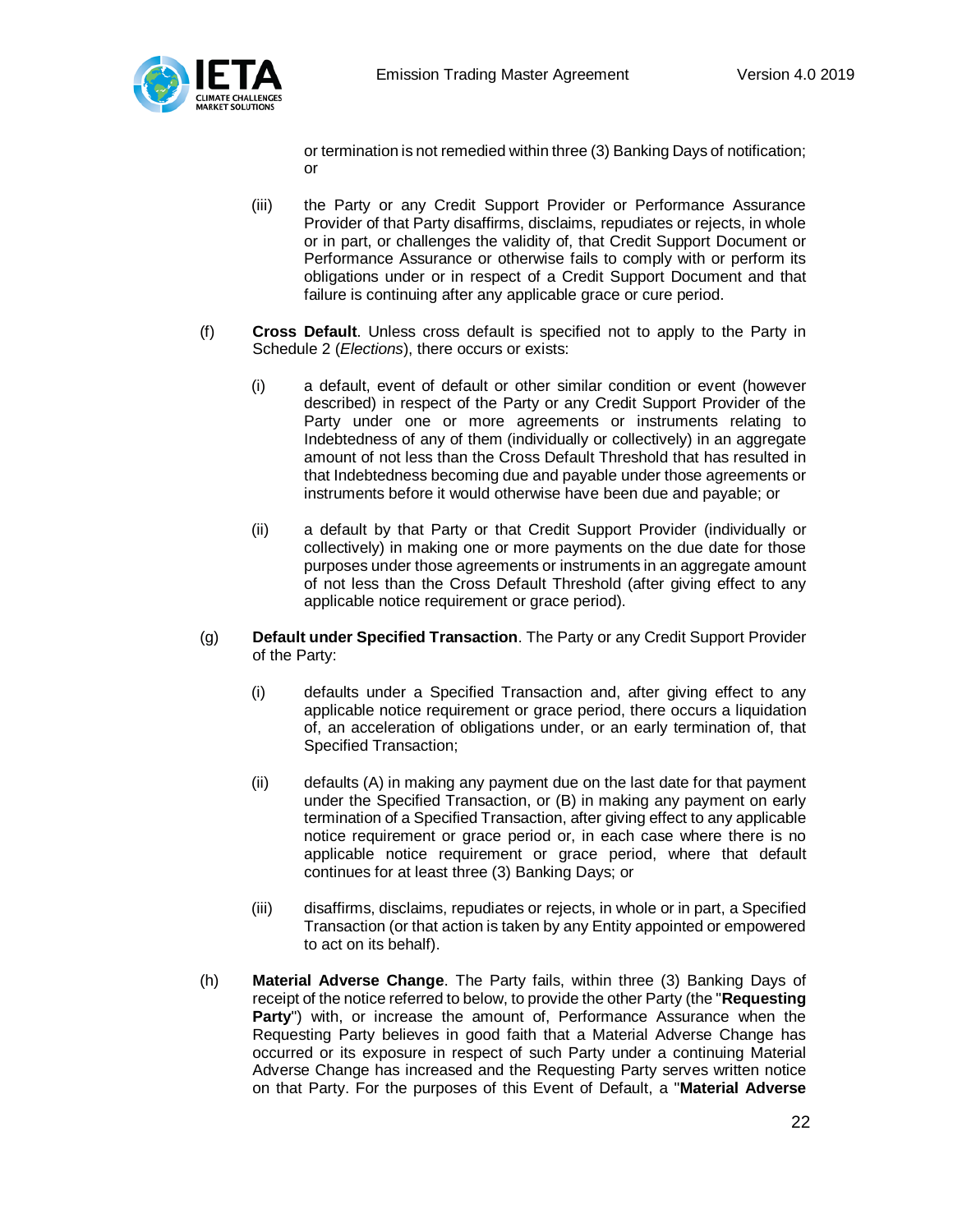

**Change**" has occurred if any one or more of the following events has occurred and is continuing:

- <span id="page-26-0"></span>(i) **Credit Rating**. If the Credit Rating (where available) of an Entity listed in paragraph (A), (B) or (C) below, each such Entity being a "**Relevant Entity**", is withdrawn or downgraded below the ratings specified in Schedule 2 (*Elections*):
	- (A) the Party in question (unless all that Party's financial obligations under this Agreement are fully guaranteed or assured under a Credit Support Document or there is a Control and Profit Transfer Agreement in place in respect of that Party); or
	- (B) that Party's Credit Support Provider (other than a bank); or
	- (C) that Party's Controlling Party.
- (ii) **Credit Rating of a Credit Support Provider that is a bank**. If the Credit Rating of a bank serving as the Party's Credit Support Provider is withdrawn or downgraded below Standard & Poor's Rating Group "A-" or Moody's Investor's Service Inc. or Fitch Ratings Ltd. equivalent rating.
- (iii) **Failure of a Control and Profit Transfer Agreement**. If any Control and Profit Transfer Agreement entered into by any Controlling Party of the Party expires (and is not renewed) or terminates in whole or in part or ceases to be in full force and effect for the purpose of this Agreement (in any case other than in accordance with its terms) prior to the satisfaction of all obligations of the Party under each Transaction.
- (iv) **Impaired Ability to Perform**. If in the reasonable and good faith opinion of the Requesting Party, the ability of the Relevant Entity to perform its obligations under this Agreement, any Credit Support Document or any Control and Profit Transfer Agreement, as the case may be, is materially impaired.
- (v) **Credit Event upon Merger**. If the Party or any Credit Support Provider of the Party or Controlling Party undergoes a change of control, consolidates or amalgamates with, or merges with or into, or transfers all or substantially all its assets to, or reorganises, incorporates, reincorporates or reconstitutes into or as another Entity, or another Entity transfers all or substantially all its assets to, or reorganises, incorporates, reincorporates or reconstitutes into or as such Party or any Credit Support Provider of the Party or Controlling Party, and the creditworthiness of such Party, such Credit Support Provider or Controlling Party or the resulting surviving transferee or successor Entity is, in the reasonable and good faith opinion of the Requesting Party, materially weaker than that of the Party or such Credit Support Provider or Controlling Party, as the case may be, immediately prior to such action.
- (vi) **Decline in Tangible Net Worth**. If the Tangible Net Worth of any Relevant Entity falls below the amount specified in Schedule 2 (*Elections*).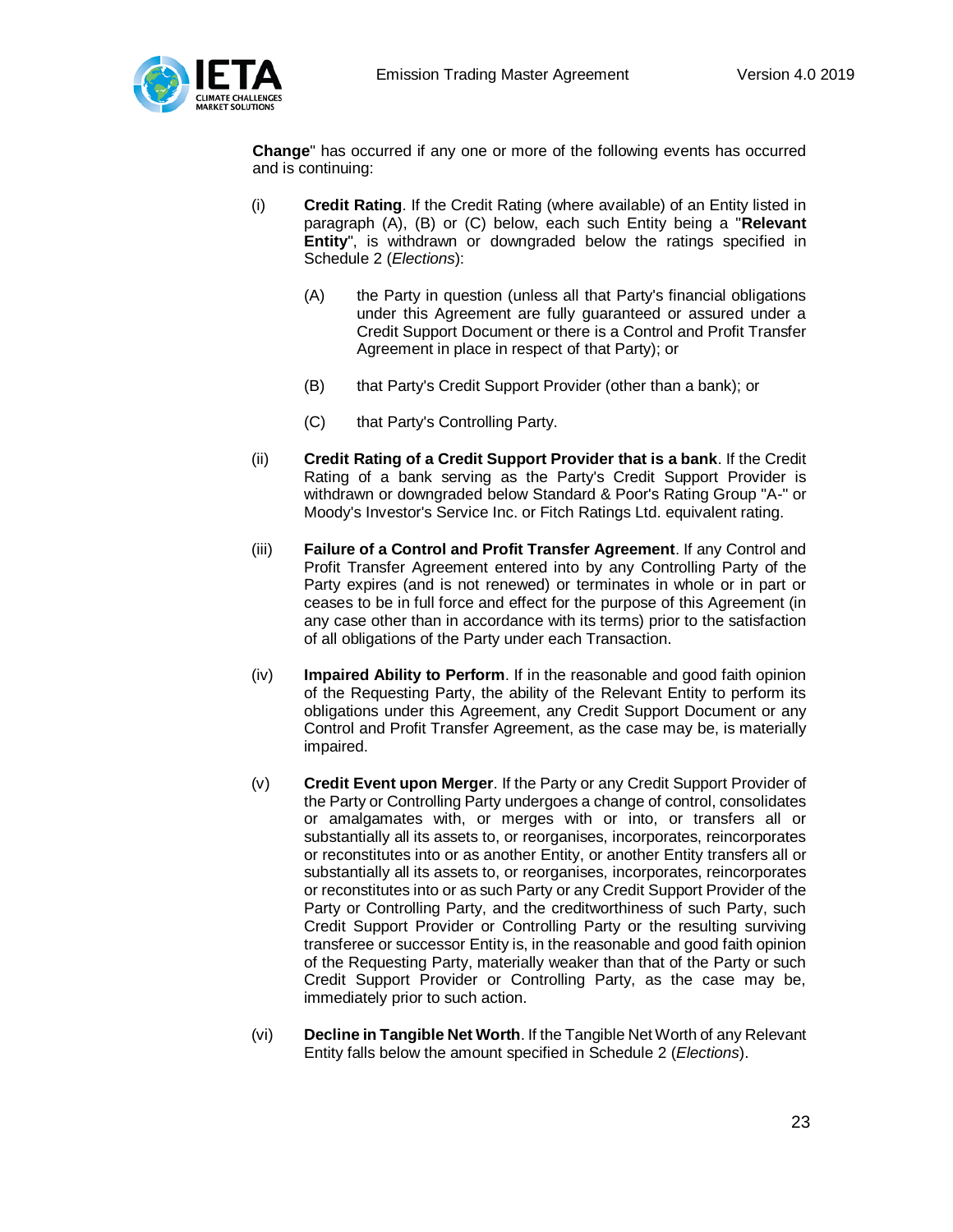

- (vii) **Financial Covenants**. If a Party does not have a Credit Rating, any Relevant Entity fails to fulfil any of the following requirements as determined by reference to the most recent relevant financial statements:
	- (A) the ratio of (1) earnings before interest and taxes to (2) the sum of all interest and any amounts in the nature of interest charged to expense relating to Total Debt is for the Party or its Credit Support Provider in any fiscal year greater than the ratio specified in Schedule 2 (*Elections*);
	- (B) the ratio of (1) the amount of cash generated or employed by the Party or its Credit Support Provider in its operating activities to (2) Total Debt of the Party or its Credit Support Provider in any fiscal year is greater than the ratio specified in Schedule 2 (*Elections*); and
	- (C) the ratio of (1) Total Debt to (2) the sum of Total Debt and all paid up shareholder cash contributions to the share capital account or any other capital account of the Party or its Credit Support Provider ascribed for such purposes is less than the ratio specified in Schedule 2 (*Elections*).
- (i) **Merger Without Assumption**. The Party or any Credit Support Provider of the Party or Controlling Party undergoes a change of control, consolidates or amalgamates with, or merges with or into, or transfers all or substantially all its assets to, or reorganises, incorporates, reincorporates or reconstitutes into or as another Entity, or another Entity transfers all or substantially all its assets to, or reorganises, incorporates, reincorporates or reconstitutes into or as such Party or any Credit Support Provider of the Party or Controlling Party, and, at the time of such consolidation, amalgamation, merger, transfer, reorganisation, reincorporation or reconstitution,
	- (i) the resulting surviving transferee or successor Entity fails to assume all the obligations of that Party or such Credit Support Provider or Controlling Party under this Agreement or any Credit Support Document to which it or its predecessor was a Party; or
	- (ii) the benefits of any Credit Support Document cease or fail to extend (without the consent of the Requesting Party) to the performance by such resulting surviving transferee or successor Entity of its obligations under this Agreement.
- (j) **Repudiation of Agreement**. The Party disaffirms, disclaims, repudiates or rejects, in whole or in part, or challenges the validity of, this Agreement, any Schedule, any Confirmation executed and delivered by that Party or any Transaction evidenced by such a Confirmation (or such action is taken by any person or Entity appointed or empowered to operate it or act on its behalf).
- <span id="page-27-1"></span><span id="page-27-0"></span>14.3 **Suspension following Event of Default**. Notwithstanding any other provision of this Agreement, after the occurrence of either an Event of Default or an event that, with the giving of notice or the passage of time or both, would constitute an Event of Default with respect to a Party, the other Party may, in addition to any other remedies that it may have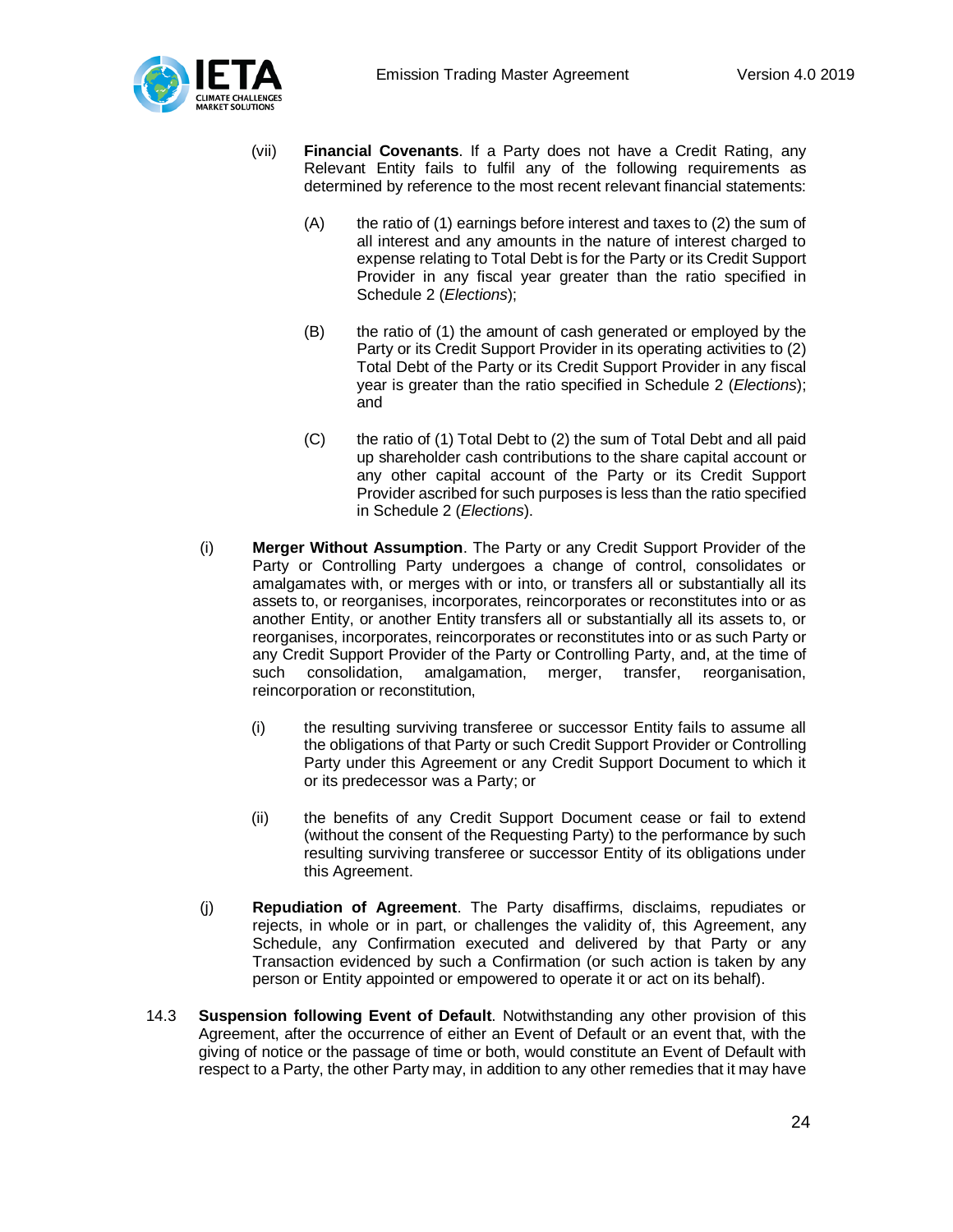

and subject to Clause [17](#page-32-0) (*Liabilities*), for the period that the relevant event subsists or, if shorter, thirty (30) days, do any one or more of the following:

- (a) withhold or suspend payments under this Agreement; or
- (b) suspend its compliance with Clauses [5](#page-9-0) (*Allowance Transfers*) and [6](#page-11-0) (*Effecting Transfers*) or both of them.
- 14.4 **Survival of Obligations**. Any obligation of a Party that would have become due under a Transaction but for Clause [14.3](#page-27-0) (*Suspension following Event of Default*) will, notwithstanding the occurrence of the last scheduled due date for performance by that Party under that Transaction, become due (together with interest in accordance with Clause [9.5](#page-15-0) (*Interest*)) on the first to occur of (a) the date that the relevant event ceases to subsist, or (b) thirty (30) days following the occurrence of such event.
- <span id="page-28-3"></span><span id="page-28-1"></span>14.5 **Early Termination Date**. If notice designating an Early Termination Date is given under Clause [14.1](#page-23-7) (*Termination Rights*), the Early Termination Date occurs on the date so designated even if the circumstances giving rise to the Event of Default are no longer continuing. Upon the effective designation of an Early Termination Date: (a) no further payments or compliance with Clauses [5](#page-9-0) (*Allowance Transfers*) or [6](#page-11-0) (*Effecting Transfers*) or both of them is required in respect of any Transaction, and (b) the amount, if any, payable in respect of an Early Termination Date is to be determined pursuant to Clause [14.6](#page-28-0) (*Termination Payments*).

# <span id="page-28-2"></span><span id="page-28-0"></span>14.6 **Termination Payments.**

- <span id="page-28-5"></span>(a) On, or as soon as reasonably practicable after, the Early Termination Date, the Non- Defaulting Party shall in good faith calculate the termination payment (the "**Termination Payment**"), which is an amount equal to:
	- (i) the Loss for all Transactions unless the Market Amount is specified as the Termination Payment method in Schedule 2 (*Elections*) (in which case it is the Market Amount); and
	- (ii) the Termination Currency Equivalent of the Unpaid Amounts owing to the Non-Defaulting Party,

less the Termination Currency Equivalent of the Unpaid Amounts owing to the Defaulting Party.

- (b) The Non-Defaulting Party shall notify the Defaulting Party of the Termination Payment including detailed support for the Termination Payment calculation.
- (c) A Party is not required to enter into Replacement Transactions in order to determine the Termination Payment.
- <span id="page-28-4"></span>(d) If the Termination Payment is a positive number, the Defaulting Party shall pay the Termination Payment to the Non-Defaulting Party within three (3) Banking Days of invoice or notification of the Termination Payment amount (the "**Termination Payment Date**"), which amount bears interest in accordance with Clause [9.5](#page-15-0) (*Interest*).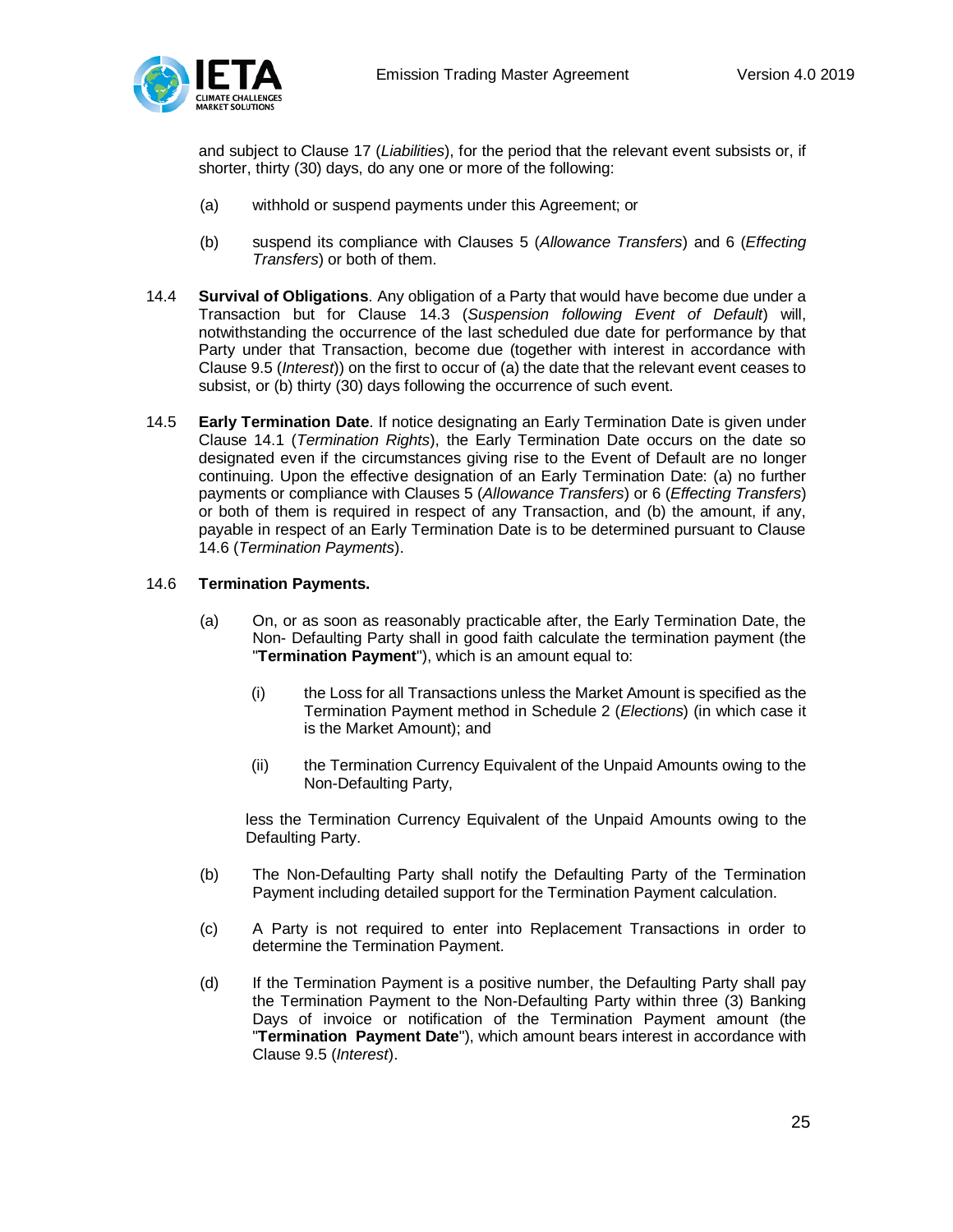



- (e) If the Termination Payment is a negative number, the Non-Defaulting Party shall pay an amount equal to the absolute value of the Termination Payment to the Defaulting Party within thirty (30) Banking Days of the Termination Payment Date, which amount bears interest in accordance with Claus[e 9.5](#page-15-0) (*Interest*).
- (f) The Non-Defaulting Party may, at its option, set off the Termination Payment against any other amounts owing (whether or not matured, contingent or invoiced) between the Parties under this Agreement or under any other agreements, instruments or undertakings between the Parties. The right of set-off is without prejudice and in addition to any other right of set-off, combination of accounts, lien, charge or other right to which any Party is at any time otherwise entitled (whether by operation of law, by contract or otherwise). If an amount is unascertained, the Non-Defaulting Party may reasonably estimate the amount to be set off. The Parties shall make any adjustment payment required within three (3) Banking Days of the amount becoming ascertained.
- (g) Disputed amounts under this Clause [14.6](#page-28-0) are to be paid by the Defaulting Party subject to refund with interest calculated in accordance with Clause [9.5\(b\)](#page-15-5) (*Interest*) if the dispute is resolved in favour of the Defaulting Party.
- <span id="page-29-1"></span><span id="page-29-0"></span>14.7 **Illegality**. If, due to the adoption of, or any change in, any applicable law after the date on which a Transaction is entered into, or due to the promulgation of, or any change in, the interpretation by any court, tribunal or regulatory authority with competent jurisdiction of any applicable law after that date, it becomes unlawful (other than as a result of a breach by the relevant Party of Clause [4.2](#page-8-1) (*Holding Accounts and Registries*)) for a Party (the "**Affected Party**"):
	- (a) to perform any absolute or contingent obligation to make a payment or delivery or to receive a payment or delivery in respect of that Transaction or to comply with any other material provision of this Agreement relating to that Transaction; or
	- (b) to perform, or for any Credit Support Provider of that Party to perform, any contingent or other obligation that the Party (or that Credit Support Provider) has under any Credit Support Document relating to that Transaction (in either case, an "**Illegality**"),

then, unless the Parties otherwise agree in writing, either Party may elect to terminate that Transaction in accordance with Clauses [14.1](#page-23-7) (*Termination Rights*), [14.5](#page-28-1) (*Early Termination Date*) and [14.6](#page-28-0) (*Termination Payments*), except that, for the purposes of Clause [14.1](#page-23-7) (*Termination Rights*), either Party may designate an Early Termination Date and, for the purposes of Clause [14.6](#page-28-0) (*Termination Payments*), (i) the Termination Payment shall be calculated in the Termination Currency on the basis of Loss and (ii) references to the Defaulting Party are to be read as references to the Affected Party, references to the Non-Defaulting Party are to be read as references to the Party that is not the Affected Party, and references to "all Transactions" are to be read as references to only those Transactions affected by the Illegality ("**Illegality Affected Transactions**"). However, if both Parties are Affected Parties, each Party will determine its Loss in respect of the affected Transaction and an amount will be payable in the Termination Currency equal to one half of the difference between the Loss of the Party with the higher Loss ("X") and the Loss of the Party with the lower Loss ("Y"). If the amount payable is a positive number, Y will pay it to X; if it is a negative number, X will pay the absolute value of such amount to Y.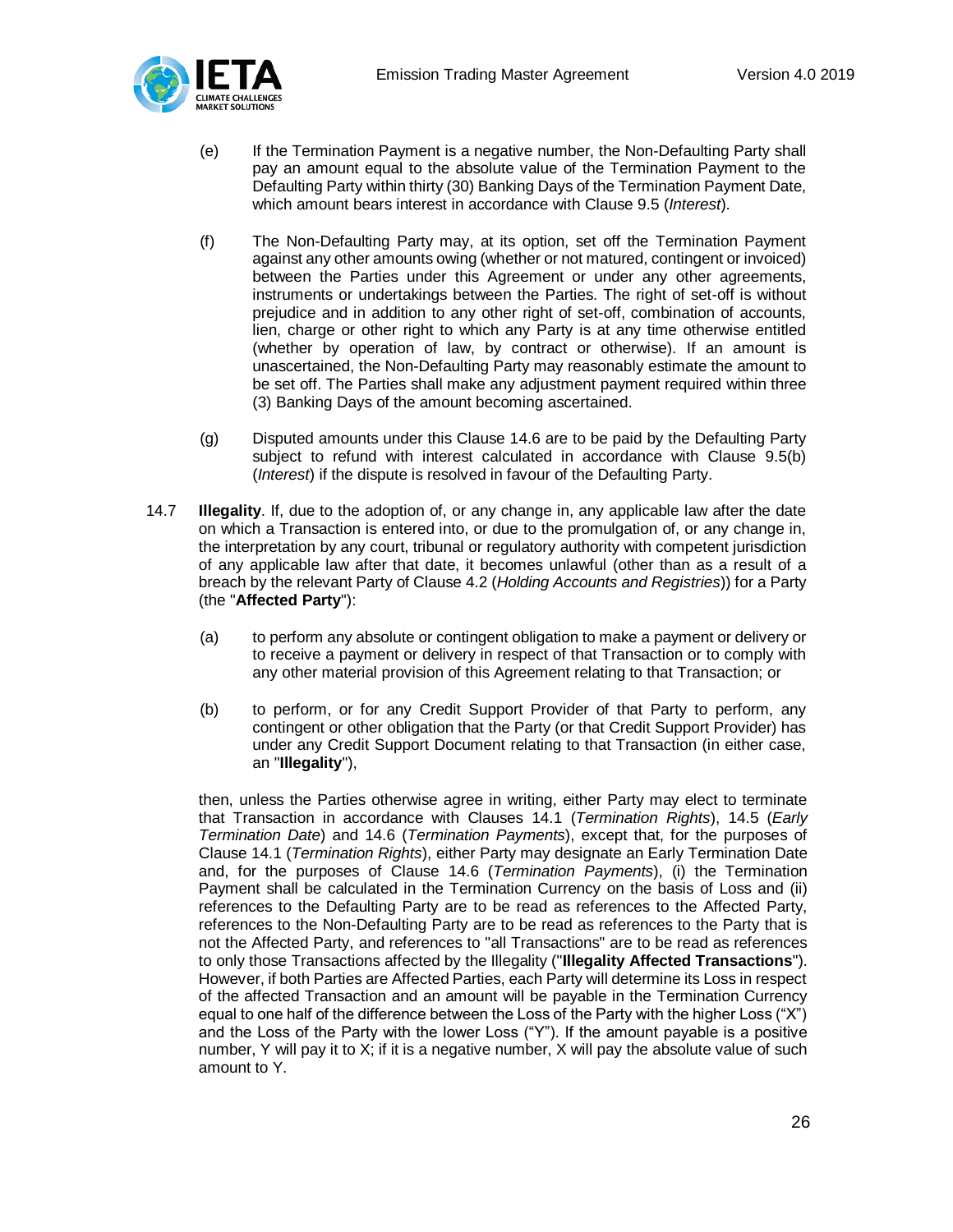

- 14.8 **Event of Default, Illegality, Force Majeure and Suspension Event.** If an event or circumstance that would otherwise constitute or give rise to an Event of Default also constitutes an Illegality, it is to be treated as an Illegality and does not constitute an Event of Default. If an event or circumstance that would otherwise constitute or give rise to Force Majeure or to a Suspension Event (as the case may be) also constitutes an Illegality, it is to be treated as an Illegality and does not constitute Force Majeure or a Suspension Event.
- <span id="page-30-1"></span>14.9 **Change in Taxes**. If change in taxes is specified as applying in Schedule 2 (*Elections*) and, due to any action taken by a taxing authority or brought in a court of competent jurisdiction on or after the date on which a Transaction is entered into (regardless of whether that action is taken or brought with respect to a Party) or to a Change in Tax Law, a Party (the "**Affected Tax Party**") will, or there is a substantial likelihood that it will, on the next Payment Due Date either:
	- (a) be required to pay an amount in respect of a Relevant Tax; or
	- (b) receive a payment from which an amount is required to be deducted or withheld for or on account of a Relevant Tax and no additional amount is required to be paid in respect of that Relevant Tax,

other, in either case, than in respect of interest payable under this Agreement (a "**Relevant Change in Tax**"), then the Affected Tax Party may give a notice electing to terminate, liquidate and accelerate any uncompleted portions of that Transaction in accordance with Clauses [14.1](#page-23-7) (*Termination Rights*), [14.5](#page-28-1) (*Early Termination Date*) and [14.6](#page-28-0) (*Termination Payment*s), except that, for the purposes of Clause [14.1](#page-23-7) (*Termination Rights*), either Party may designate an Early Termination Date and, for the purposes of Clause [14.5](#page-28-1) (*Early Termination Date*) and [14.6](#page-28-0) (*Termination Payments*), references to the Defaulting Party are to be read as references to the Affected Tax Party, references to the Non-Defaulting Party are to be read as references to the Party that is not the Affected Tax Party, references to "all Transactions" are to be read as references to only those Transactions affected by the Relevant Change in Tax, and the notice given by the Affected Tax Party electing to terminate, liquidate and accelerate any uncompleted portions of the Transaction is deemed to be the notice to terminate, liquidate and accelerate to be given by the Non-Defaulting Party for the purposes of Clause [14.1](#page-23-7) (*Termination Rights*). However, if both Parties are Affected Tax Parties, each Party shall determine its Termination Payment in respect of all Transactions and an amount will be payable in the Termination Currency equal to one half of the difference between the Termination Payment of the Party with the higher Termination Payment ("X") and the Termination Payment of the Party with the lower Termination Payment ("Y"). If the amount payable is a positive number, Y will pay it to X; if it is a negative number, X will pay the absolute value of such amount to Y.

#### <span id="page-30-0"></span>**15. Confidentiality**

<span id="page-30-2"></span>15.1 The Parties shall treat the terms of this Agreement and all information provided under or in connection with it, including the financial statements provided under Clause [4.3](#page-8-0) (*Provision of Annual Reports*) (collectively, "**Confidential Information**") as confidential and may not either disclose Confidential Information or use it other than for *bona fide*  purposes connected with this Agreement without the prior written consent of the other Party, except that consent is not required for disclosure to: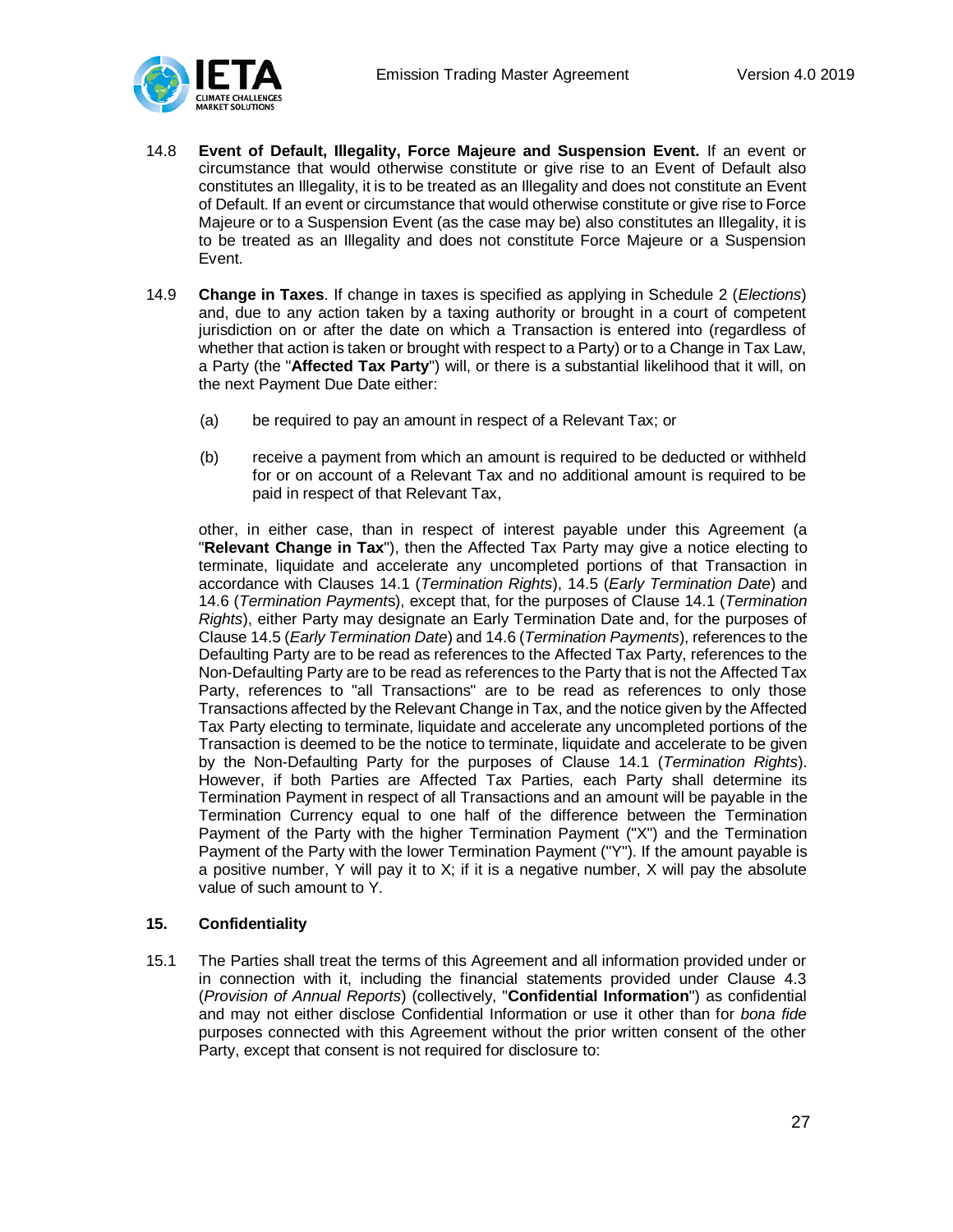

- (a) directors, employees or Affiliates of a Party, as long as they in turn are required by that Party to treat the Confidential Information as confidential in favour of the other Party on terms substantially the same as those set out in this Clause [15;](#page-30-0)
- (b) persons professionally engaged by a Party, as long as they in turn are required by that Party to treat the Confidential Information as confidential in favour of the other Party on terms substantially the same as those set out in this Clause [15;](#page-30-0)
- (c) the extent required by any government department or agency or regulatory authority having jurisdiction over that Party (including the Relevant Authority);
- (d) any bank, other financial institution or rating agency to the extent required in relation to the financing of a Party's business activities, as long as the bank or other financial institution or rating agency, as the case may be, is required by that Party to treat the Confidential Information as confidential in favour of the other Party on terms substantially the same as those set out in this Clause [15;](#page-30-0)
- (e) the extent required by any applicable laws, judicial process or the rules and regulations of any regulated market or recognised stock exchange;
- (f) any intending assignee of the rights and interests of a Party under this Agreement or under a Transaction or to a person intending to acquire an interest in a Party or that Party's Affiliate holding company as long as the intending assignee or acquirer in turn is required by that Party to treat the Confidential Information as confidential in favour of the other Party on terms substantially the same as those set out in this Clause [15;](#page-30-0)
- (g) the extent that the Confidential Information is in or lawfully comes into the public domain other than by breach of this Clause [15;](#page-30-0) or
- (h) price reporting agencies for the calculation of an index as long as the identity of the other Party is not revealed. It must also be a precondition of the disclosure agreement between a Party and the price reporting agency that only the price is released by the price reporting agency and not the identity of either Party.
- 15.2 This Clause [15](#page-30-0) will continue to bind the Parties after the date of termination of this Agreement for a period of two (2) years.

#### <span id="page-31-0"></span>**16. Assignment**

16.1 **Prohibition of Assignment**. Subject to Clause [16.2](#page-32-2) (*Assignment of Termination Payments*), neither Party may assign or transfer to any person any of its rights or obligations in respect of this Agreement without the written consent of the other Party (which consent shall not be unreasonably withheld or delayed). For these purposes, it shall be unreasonable to withhold consent to an assignment or transfer of all, but not part only, of a Party's rights and obligations in the case of an assignee or transferee that (a) is demonstrably capable of fulfilling the obligations of the assignor or transferor under this Agreement; (b) has a financial standing no worse than that of the assignor or transferor at the date such person becomes a party to this Agreement and as of the date it entered into the relevant Transactions; (c) is demonstrably capable of continuing to provide security and/or performance assurance at least equal to that provided (or required to be provided) by the assignor or transferor; (d) has its registered office in the same jurisdiction as that of the assignor or transferor; and (e) only if reasonably requested by the other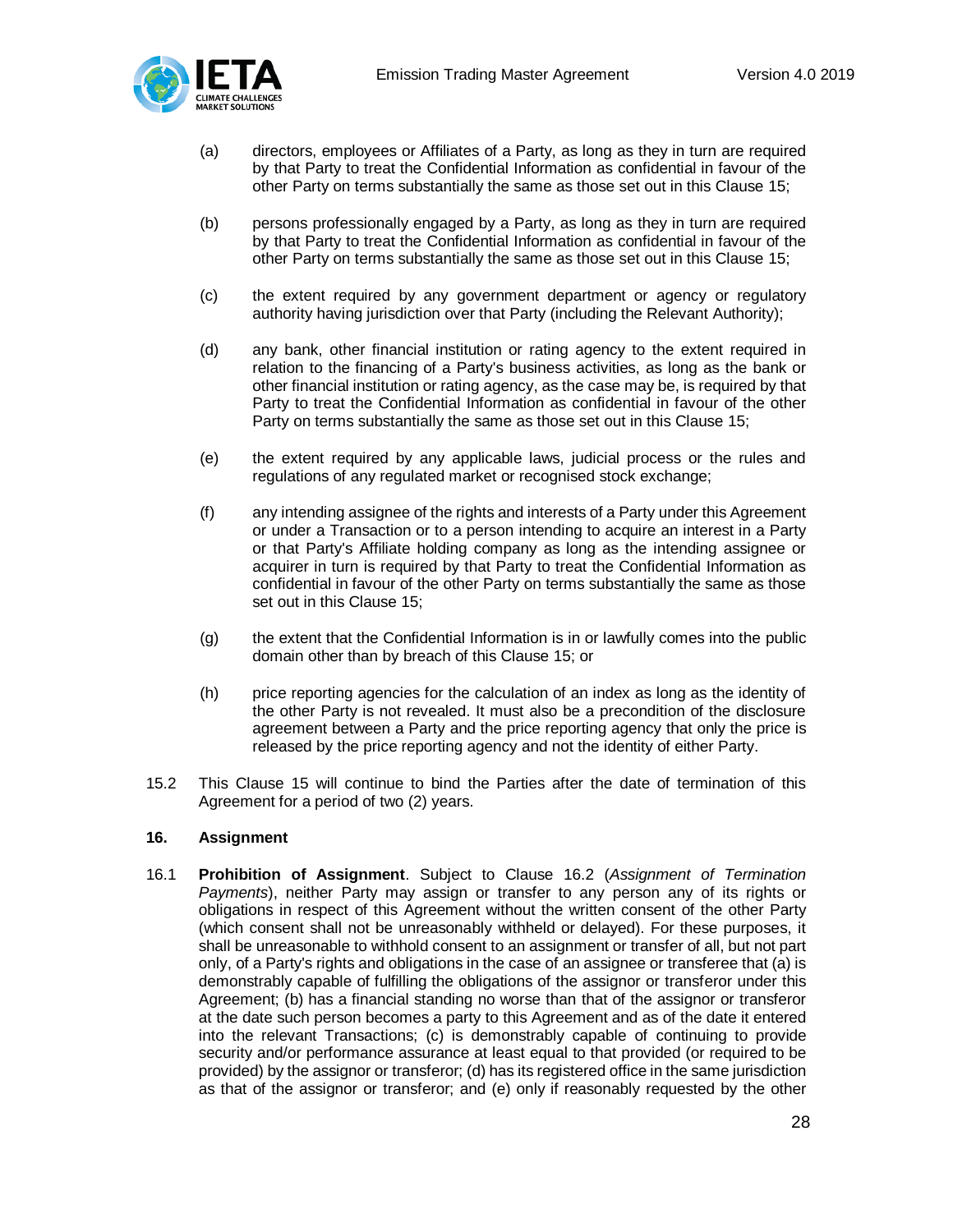

Party, cooperates with and provides the necessary documentation to fulfill any know your customer or anti-money laundering requirements of the other Party.

<span id="page-32-2"></span>16.2 **Assignment of Termination Payments**. A Party may assign all or any part of its interest in any Termination Payment payable to it under Clause [14.6](#page-28-0) (*Termination Payments*) together with any amounts payable on or with respect to that interest pursuant to Clauses [9.5](#page-15-0) (*Interest*) an[d 10](#page-16-0) (*Euros*) without the consent of the other Party.

# <span id="page-32-0"></span>**17. Liabilities**

- 17.1 **No Consequential Loss**. Except to the extent included in any payment made in accordance with Clauses [5.3](#page-10-1) (*No Encumbrances*), [12.1](#page-18-1) (*Failure to Transfer*)[, 12.2](#page-20-1) (*Failure to Accept*), [13.2](#page-21-4) (*Force Majeure Termination Payment*), [14.6](#page-28-0) (*Termination Payments*) or [14.7](#page-29-0) (*Illegality*), neither Party is liable to the other, whether in contract, tort (including negligence and breach of duty) or otherwise at law, for any business interruption or loss of use, profits, contracts, production, or revenue or for any consequential or indirect loss or damage of any kind however arising.
- 17.2 **Breach of Warranty**. Neither Party shall be liable in respect of any breach of warranty under Clause [4](#page-6-0) (*General Obligations, Representations and Warranties*) in relation to any Transaction for any greater sum than it would be liable for under Clause [14](#page-23-0) (*Termination*) in relation to such Transaction for any breach of Clause [5](#page-9-0) (*Allowance Transfers*) or [6](#page-11-0) (*Effecting Transfers*).
- <span id="page-32-3"></span>17.3 **Unlimited Liability**. Notwithstanding anything to the contrary contained in this Agreement, the liability of a Party to the other Party for:
	- (a) death or personal injury resulting from negligence of the Party liable, its employees, agents and contractors; or
	- (b) fraud or fraudulent misrepresentation

is unlimited save that nothing in this Clause [17.3](#page-32-3) confers a right or remedy upon the other Party to which that Party would not otherwise have been entitled.

- 17.4 **Reasonable Pre-estimate and Maximum Liability**. Each Party acknowledges that the payment obligations in Clauses [12.1](#page-18-1) (*Failure to Transfer*), [13](#page-21-0) (*Force Majeure and Suspension Event*) and [14](#page-23-0) (*Termination*) are reasonable in the light of the anticipated harm and the difficulty of estimation or calculation of actual damages. Each Party waives the right to contest those payments as an unreasonable penalty. Each Party further acknowledges that the payment obligation in Clause [14](#page-23-0) (*Termination*) shall constitute the maximum liability in the event of termination of this Agreement.
- 17.5 **Sole Remedy**. The rights to suspend, take action, terminate, liquidate and accelerate and to be paid a Termination Payment under Clause [14](#page-23-0) (*Termination*), together with any interest arising thereunder are in full and final satisfaction of the rights of the Non-Defaulting Party if an Event of Default occurs in respect of the Defaulting Party.

#### <span id="page-32-1"></span>**18. Miscellaneous**

18.1 **Waiver**. No waiver by either Party of any breach by the other of this Agreement operates unless expressly made in writing, and any such waiver is not to be construed as a waiver of any other breach.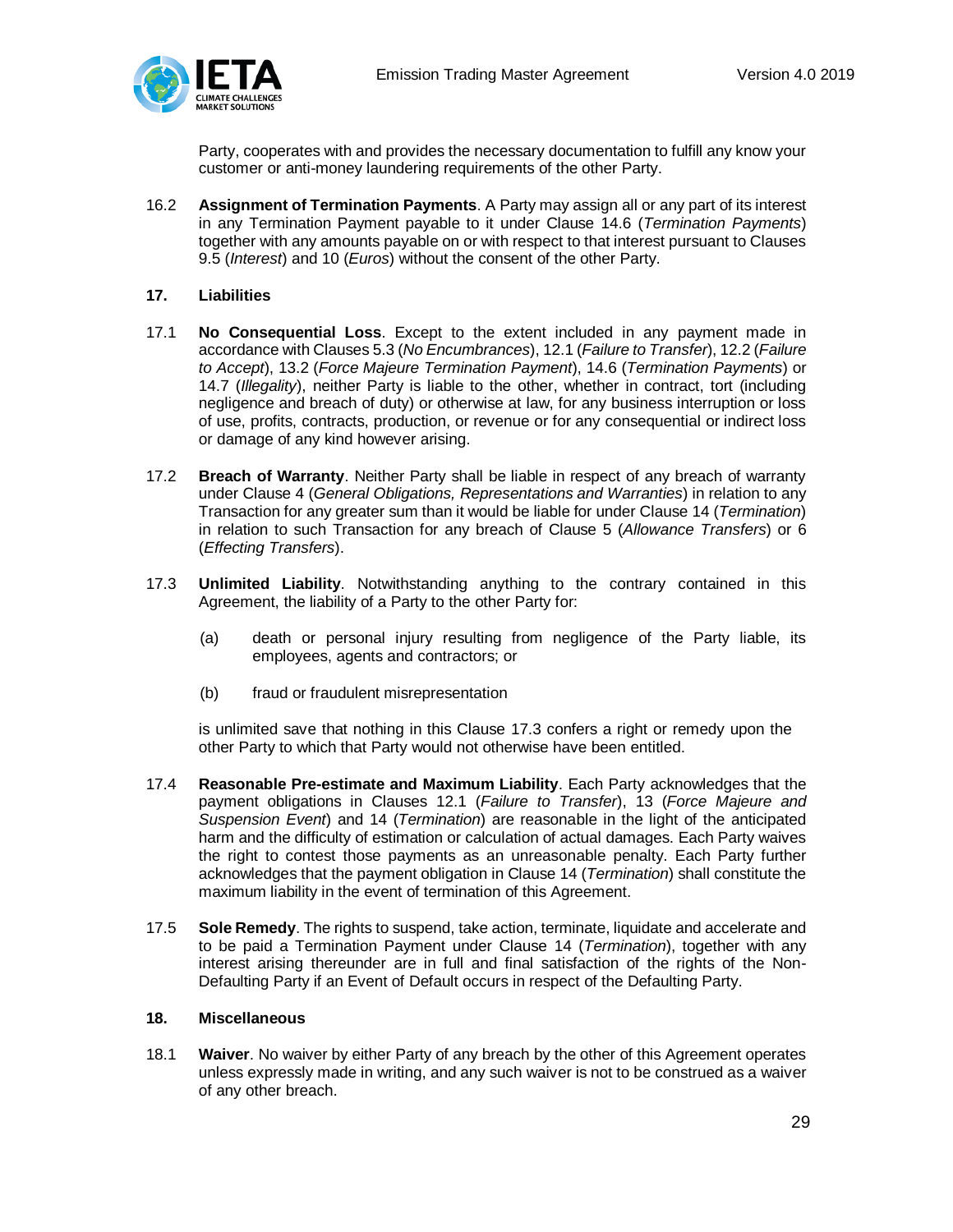

- 18.2 **Variation**. No variation to the provisions of this Agreement is valid unless it is in writing and signed by each Party.
- <span id="page-33-1"></span>18.3 **Entire Agreement**. This Agreement constitutes the entire agreement and understanding of the Parties with respect to its subject matter and supersedes and extinguishes any representations previously given or made with respect to its subject matter other than those given or made in this Agreement, but nothing in this Clause [18.3](#page-33-1) limits or excludes any liability for fraud in relation to those representations.
- 18.4 **Severability**. If any provision or part of a provision of this Agreement is found by a court, arbitrator or other authority of competent jurisdiction to be void or unenforceable, that provision or part of a provision is to be deemed deleted from this Agreement and the remaining provisions to continue in full force and effect. The Parties shall in this event seek to agree upon a valid and enforceable provision or part of a provision to replace the provision or part of a provision found to be void and unenforceable.
- <span id="page-33-0"></span>18.5 **Notices**. Any notice or other written communication to be given or made in respect of this Agreement by one Party to the other is to be given or made in writing to the other at the address or contact number or in accordance with the electronic messaging system or email details provided pursuant to Schedule 2 (*Elections*). A written notice is deemed to have been received:
	- (a) if delivered by hand, on the Banking Day of delivery or on the first  $(1<sup>st</sup>)$  Banking Day after the date of delivery if delivered on a day other than a Banking Day;
	- (b) if sent by registered mail, on the second  $(2^{nd})$  Banking Day after the date of posting or, if sent from one country to another, on the fifth (5th) Banking Day after the date of posting; or
	- (c) if sent by facsimile transmission and a valid transmission report confirming good receipt is generated, on the day of transmission if transmitted before 17:00 hours on a Banking Day or otherwise at 09:00 hours on the first Banking Day after transmission.
- 18.6 **Third Party Rights**. Subject to the rights that may accrue to any successor or permitted assignees of the Parties, no provision of this Agreement is be construed as creating any rights enforceable by a third party, and all third party rights implied by law are, to the extent permissible by law, excluded from this Agreement.
- <span id="page-33-3"></span>18.7 **Applicable Law**. The Agreement is governed by and is to be construed in accordance with English law, unless otherwise specified in Schedule 2 (*Elections*). Subject to the express referral of any matter to the Expert under this Agreement and subject to Clause [18.8](#page-33-2) (*Arbitration*) (if it applies), the Parties submit to the non-exclusive jurisdiction of the English courts, unless otherwise specified in Schedule 2 (*Elections*), for the purposes of any dispute under or in connection with this Agreement and any non-contractual obligations arising out of or in connection with it.
- <span id="page-33-2"></span>18.8 **Arbitration**. If this Clause [18.8](#page-33-2) is specified as applying in Schedule 2 (*Elections*), save for those disputes that are expressed under this Agreement to be subject to expert determination in accordance with Clause [18.9](#page-34-0) (*Expert Determination*), the Parties agree that any difference or dispute arising under, out of or in connection with this Agreement that the Parties are unable to settle between themselves is to be resolved by arbitration in accordance with the rules of arbitration, the number of arbitrators and at the place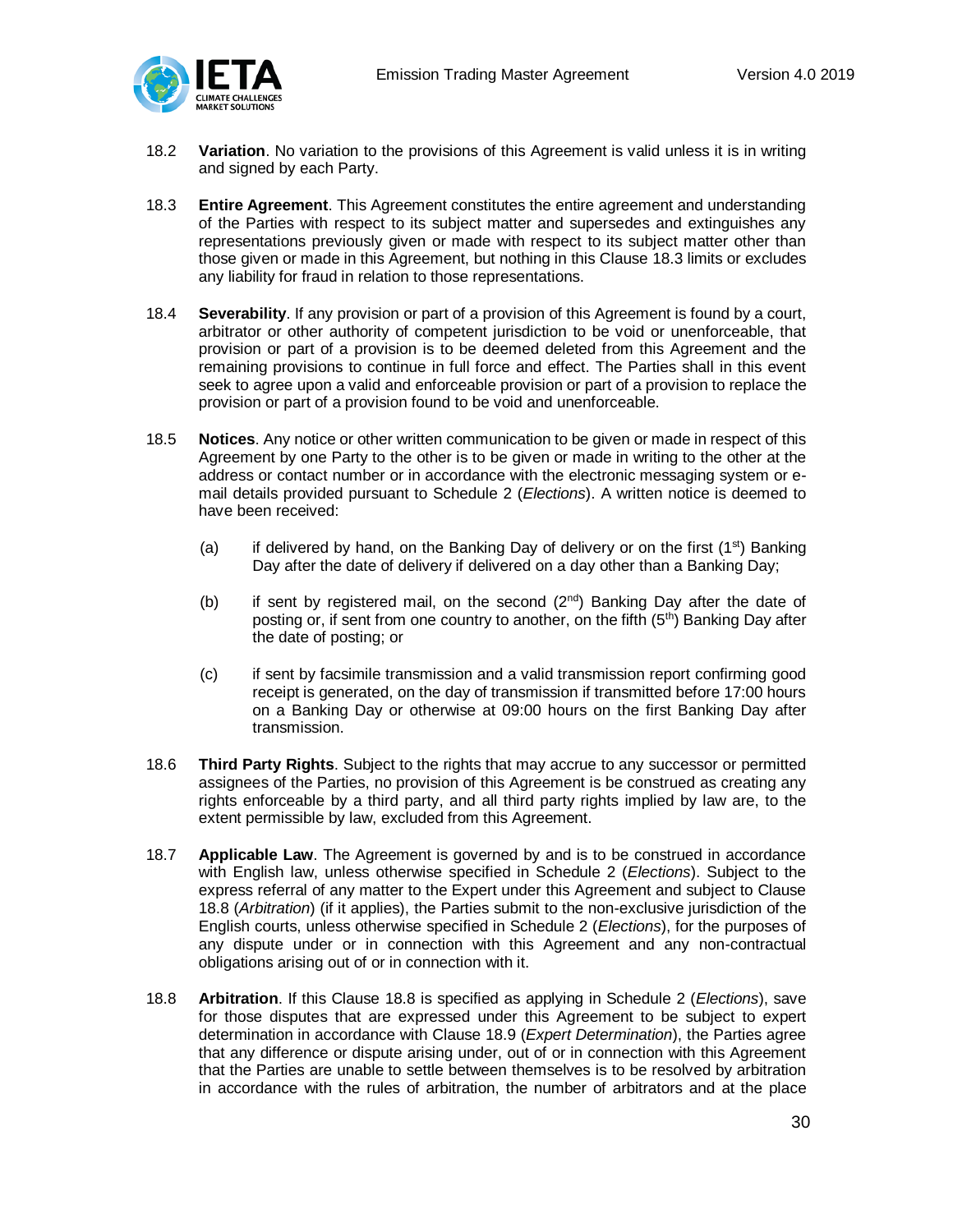

specified in Schedule 2 (*Elections*). The language of arbitration is English. The appointing authority is the Secretary-General of the Permanent Court of Arbitration unless the rules chosen in Schedule 2 (*Elections*) specify otherwise. Unless indicated otherwise in Schedule 2 (*Elections*), the number of arbitrators is one.

# <span id="page-34-0"></span>18.9 **Expert Determination.**

<span id="page-34-1"></span>(a) If any matter specified in Schedule 2 (*Elections*) (pursuant to Clause [9.4\(b\)](#page-15-6) (*Disputed Payments*)) as subject to expert determination is referred to an independent expert (the "**Expert**"), the Expert is to be appointed by agreement between the Parties. If the Parties fail to agree upon that appointment within ten (10) Banking Days of a Party notifying the other Party of its decision to refer the matter to an Expert, the President of the International Emissions Trading Association may appoint the Expert on the application of either Party.

In the absence of the Parties agreeing to any amendments to this Agreement, if that failure to agree is referable to the Expert, the Expert is empowered to make amendments binding on the Parties consistent with any relevant requirements, purposes or restrictions concerning those amendments expressly provided for in this Agreement. The Parties agree that it is their intention that in the absence of their ability to agree to any required amendments to this Agreement, this Agreement should continue and not come to an end or be deemed to be void or voidable in accordance with the doctrine of frustration or any other legal theory. Accordingly, if the Expert is unable to decide upon any amendments based on the express or implied intentions of the Parties, the Expert is entitled to have regard to the way in which similar issues or amendments are addressed or are proposed to be addressed by other participants trading Allowances and to substitute the Expert's own view of what is reasonable in all the circumstances.

- (b) The Expert shall act as an expert and not as an arbitrator and shall give his or her determination in writing.
- (c) The determination of the Expert shall be final, conclusive and binding upon the Parties unless a Party notifies the other Party that it disputes the Expert's determination within twenty-one (21) days of receipt of that determination, in which case the dispute is to be referred either to the courts of law of the jurisdiction specified in accordance with Clause [18.7](#page-33-3) (*Applicable Law*) or, if Clause [18.8](#page-33-2) (*Arbitration*) applies, to arbitration in accordance with Clause [18.8](#page-33-2) (*Arbitration*).
- (d) The Expert shall determine the procedure to be followed by the Expert for the purpose of making a determination, but the Parties shall use their respective reasonable endeavors to ensure that he or she makes his or her determination within twenty (20) Banking Days of being appointed.
- (e) Each of the Parties shall bear one half of the costs of the Expert unless the Expert determines otherwise.
- (f) Pending the determination of any amendments to this Agreement by the Parties or the Expert, the Parties shall continue to the extent possible to perform their obligations under this Agreement.

18.10

**Party Preparing this Agreement**. The Party (the "**Relevant Party**") who has prepared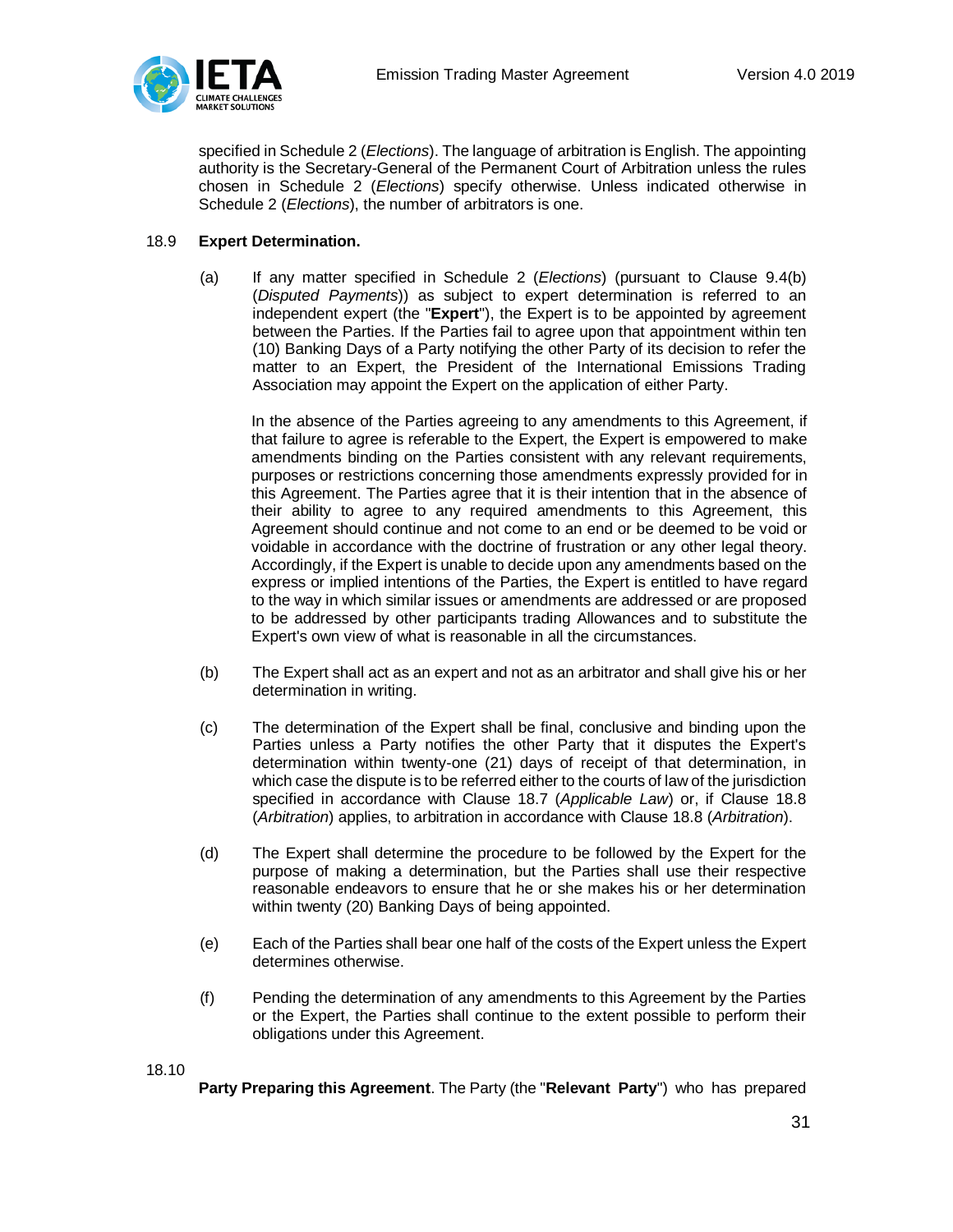

copies of this Agreement for execution (as indicated in item 14.10 of Schedule 2 (*Elections*)) warrants and undertakes to the other Party that no changes have been made to the standard form Emissions Trading Master Agreement For The EU ETS (Version 4.0 2019) posted by the International Emission Trading Association on its website on 20 June 2019, except (a) the elections as set out in Part 1 of Schedule 2 (*Elections*) and (b) any revisions specifically agreed in Part 2 of Schedule 2 (*Elections*).

18.11 **Counterparts**. This Agreement (including any Confirmations) may be executed in any number of counterparts and by different Parties in separate counterparts, any of which when so executed shall be deemed to be an original and all of which when taken together shall constitute the one and same Agreement.

IN WITNESS WHEREOF the Parties have duly executed and delivered this Agreement on the respective dates set out below with effect from the date set out on the first page of this document.

| (Name of Party) | (Name of Party) |
|-----------------|-----------------|
|                 |                 |
| Name:           | Name:           |
| Title:          | Title:          |
| Date:           | Date:           |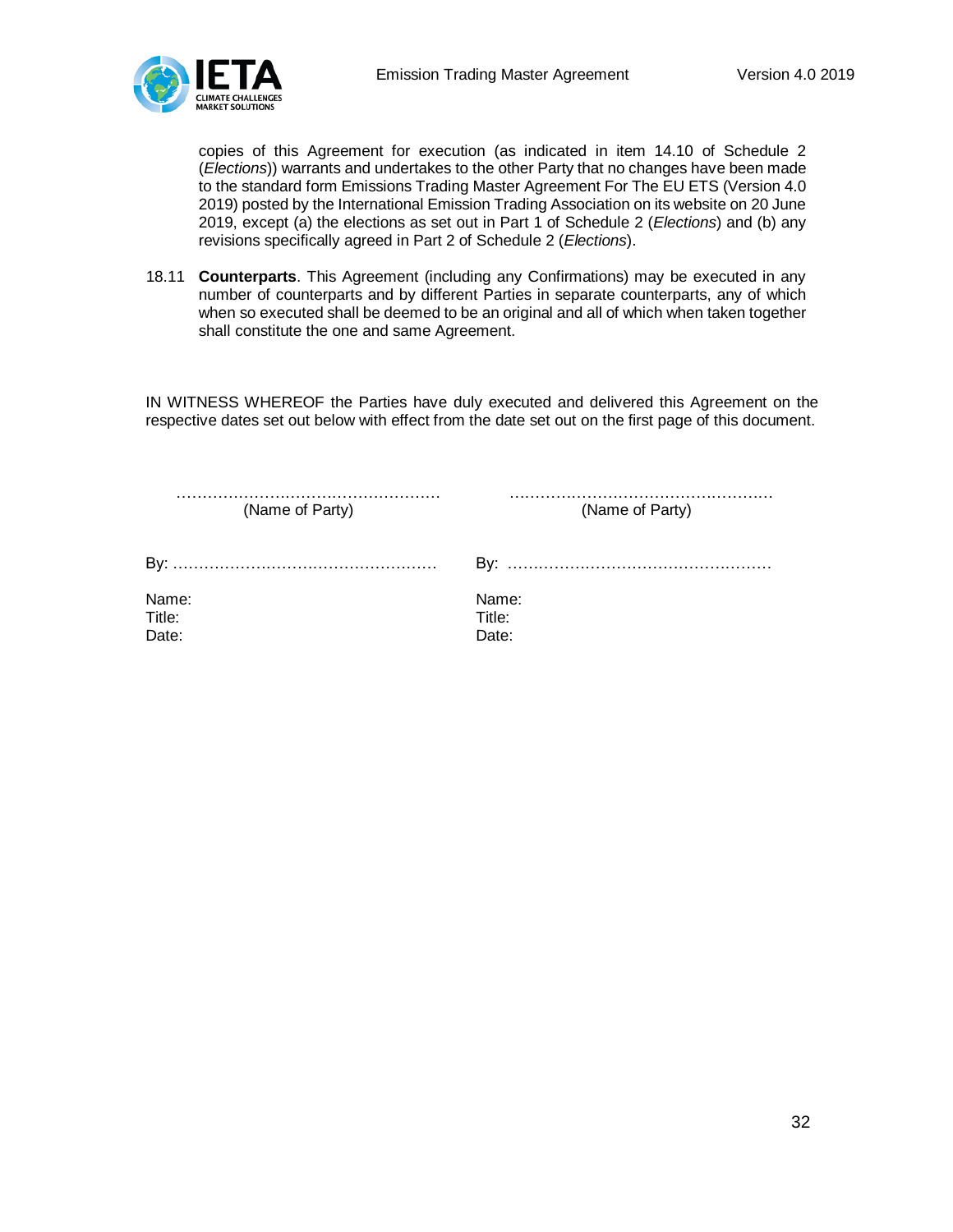<span id="page-36-0"></span>

# **SCHEDULE 1 DEFINITIONS**

The following words or phrases, where they appear in this Agreement, have the following respective meanings:

"**Account Pair**" means a pair of Holding Accounts identified by the Parties in the relevant Schedule or in a Confirmation with respect to which physical netting of deliveries pursuant to Clause [9.7](#page-16-2) (*Physical Netting of Deliveries*) may be affected.

"**Administrator Event**" means the suspension of some or all of the processes of a Registry or the EUTL in accordance with the Registries Regulation by the National Administrator or the Central Administrator (as applicable) due to:

- (a) a security breach or following reasonable suspicion of a breach of security which threatens the integrity of the registries system (including any back up facilities); or
- (b) scheduled or emergency maintenance on the Registry; or
- (c) the failure to operate and maintain the Registry in accordance with the Registries Regulation or any other applicable law.

"**Affected Allowance**" means an Allowance which is or is alleged to have been the subject of an Unauthorised Transfer as confirmed by an Appropriate Source.

"**Affected Party**" has the meaning given to it in Clause [14.7](#page-29-1) (*Illegality*).

"**Affected Tax Party**" has the meaning given to it in Clause [14.9](#page-30-1) (*Change in Taxes*).

"**Affiliate**" means, with respect to any Entity, any other Entity that directly or indirectly through one or more intermediaries controls or is controlled by or is under common control with the Entity. The terms "controls", "controlled by" and "under common control with" mean the possession, directly or indirectly through one or more intermediaries, of more than fifty per cent (50%) of the outstanding voting stock of, or the power to direct or cause the direction of the management policies of, any Entity, whether through ownership of stock, as a general partner or trustee, by contract or otherwise.

"**Aircraft Operator**" means an "aircraft operator" as defined in the Directive.

"**Allowance Price**" means, for a particular PTA Quantity, Specified Period and Transaction, the amount agreed to be the price for that PTA Quantity (expressed in Euros per Allowance unless otherwise agreed), excluding applicable taxes.

"**Allowance Type**" means the type of Allowance specified in the Confirmation as that which the Parties wish to trade for the purposes of the relevant Transaction.

"**Allowance**" means any one or more of an AEUA or EUA.

"**American Option**" means a style of Option that may be exercised at any point during an Exercise Period that consists of more than one day.

"**Appropriate Source**" means any "competent authority", "registry administrator" and/or the Central Administrator (as those terms are defined in the Registries Regulation), or any other authority having power pursuant to the Directive and/or the Registries Regulation to block, suspend, refuse, reject, cancel or otherwise affect the Transfer (whether in whole or in part) of Allowances, any recognised law enforcement or tax authorities of a Member State, European Anti-fraud Office of the European Commission or Europol.

"**Automatic Exercise**" has the meaning given to it in Clause [7.5](#page-13-3) (*Option Transactions*).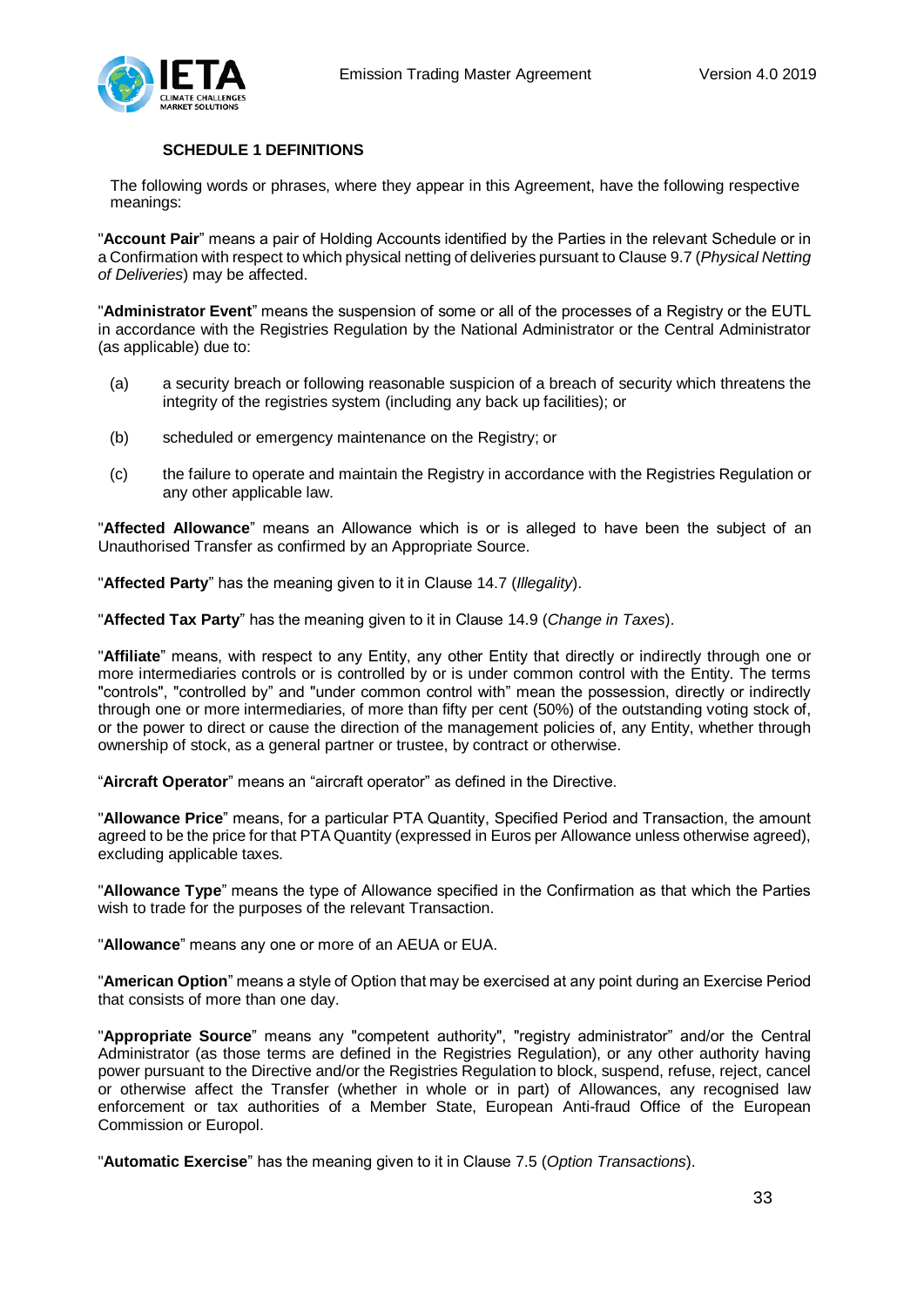

"**Aviation EU Allowance**" or "**AEUA**" means a unit of account that is an "allowance" as defined in the Directive and is issued pursuant to Chapter II thereof.

"**Banking Day**" means, in relation to a Transaction, any day (other than a Saturday or Sunday) on which commercial banks are open for general business in, if not otherwise specified in Schedule 2 (*Elections*) or the Confirmation to a Transaction, the places in which both Parties have their registered offices.

"**Base Rate**" is EURIBOR, unless otherwise specified by the Parties in the Confirmation.

"**Bermudan Option**" means a style of Option that may be exercised on certain days during an Exercise Period that consists of more than one day.

"**Buyer**" means the Party specified as such for the purposes of an Option Transaction in the relevant Confirmation.

"**Buy-In Period**" has the meaning given to it in paragraph (a)(i) of the definition of Receiving Party's Replacement Cost.

"**Buy-In**" means the purchase of Allowances by the Receiving Party in accordance with the procedures described in the definition of Receiving Party's Replacement Cost.

"**Call Option**" means an Option Transaction entitling (but not obliging) the Buyer upon exercise to purchase Allowances from the Seller at the Strike Price per Allowance.

"**Central Administrator**" means the Relevant Authority designated to maintain the EUTL pursuant to Article 20(1) of the Directive.

"**Central European Time**" means Central European Time and shall include Central European Winter Time and Central European Summer Time, as applicable.

"**Change in Tax Law**" means the enactment, promulgation, execution or ratification of, or any change in or amendment to, any law (or in the application or official interpretation of any law) affecting the tax treatment accorded to the Transfer of Allowances that occurs on or after the date on which the relevant Transaction is entered into.

"**Confidential Information**" has the meaning given to it in Clause [15](#page-30-2) (*Confidentiality*).

"**Confirmation**" means a completed written confirmation substantially in the form set out in Schedule 3A (*Form of Confirmation for Spot/Forward Transactions*) or 3B (*Form of Confirmation for Option Transactions*), as applicable or in a form otherwise agreed between the Parties.

"**Contract Amount**" means, for each Transaction, the amount (expressed in Euros unless otherwise agreed) calculated by multiplying the Allowance Price by the PTA Quantity for that Transaction.

"**Contract Value**" means, for any Undelivered Allowances, the amount (expressed in Euros unless otherwise agreed) calculated by multiplying the Allowance Price by the number of Undelivered Allowances.

"**Control and Profit Transfer Agreement**" means, unless otherwise specified in Schedule 2 (*Elections*), an agreement in form and substance satisfactory to one of the Parties executed by the other Party's Controlling Party with respect to the maintenance of control of that other Party by the Controlling Party and of the capitalization, the creditworthiness and the ability to perform obligations under this Agreement of the other Party.

"**Controlling Party**" means, where "Controlling Party" is specified in Schedule 2 (*Elections*) as applying to a Party, the Entity named as the Controlling Party with respect to that Party (being the Entity who is a party to a Control and Profit Transfer Agreement with that Party and where that Party is, in relation to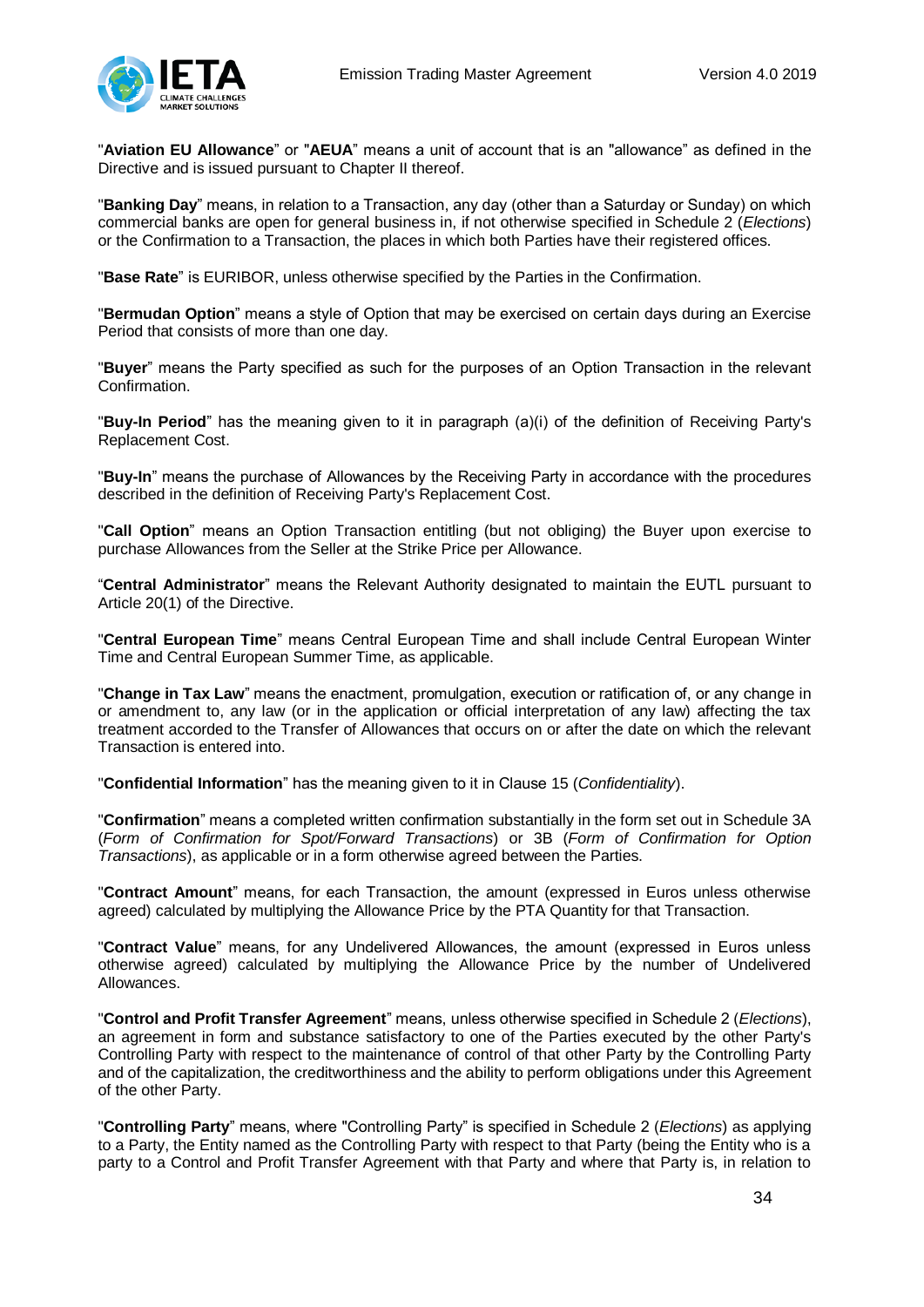

such Entity, its subsidiary over which such Entity has control).

"**Cost of Carry Amount**" means the amount calculated by applying the Cost of Carry Rate for the Cost of Carry Calculation Period to the Allowance Price multiplied by the number of Period Traded Allowances Transferred, divided by 360.

"**Cost of Carry Calculation Period**" means the number of calendar days from and including the original Payment Due Date to, but excluding, the Delayed Payment Due Date.

"**Cost of Carry Rate**" the "EUR-EONIA-OIS-COMPOUND" rate, "EONIA" being a reference rate equal to the overnight rate as calculated by the European Central Bank and appearing on Reuters Screen EONIA Page in respect of each day in the Cost of Carry Calculation Period.

"**Credit Rating**" means in respect of an Entity any of the following: (i) the long-term unsecured, unsubordinated (unsupported by third party credit enhancement) public debt rating; (ii) the debt issuer's credit rating; or (iii) the corporate credit rating given to that person, in each of cases (i) to (iii) by Standard & Poor's Rating Services (a division of the McGraw-Hill Companies Inc.) or Moody's Investors Services Inc. or Fitch, Inc. or any successor to the rating business of any of the foregoing.

"**Credit Support Document**" means, for a Party, any agreement or instrument that is specified as such in Schedule 2 (*Elections*) in relation to that Party.

"**Credit Support Provider**" has the meaning given to it in Schedule 2 (*Elections*).

"**Cross default threshold**" means, for a party, the amount specified in Schedule 2 (*Elections*) in the Termination Currency.

"**Default Quantity**" means, in respect of a Transaction, the quantity equal to the difference between:

- (a) the PTA Quantity; and
- (b) the quantity of Period Traded Allowances duly and timely Transferred or accepted, as relevant.

"**Defaulting Party**" has the meaning given to it in Clause [14.2](#page-23-8) (*Events of Default*).

"**Delayed Delivery Date**" has the meaning given to it in Clause [13.4](#page-22-4)[\(a\)](#page-22-5) (*Suspension Event*).

"**Delayed Payment Due Date**" has the meaning given to it in the definition of Payment Due Date.

"**Delivered Allowance Volume**" means the aggregate number of Delivered Allowances and Physically Netted Allowances.

"**Delivered Allowances**" means Period Traded Allowances actually Transferred by (or at the request of) the Delivering Party to the relevant Receiving Party's Holding Account.

"**Delivering Party**" means in respect of a Transaction that is (A) not an Option Transaction, the Seller; (B) an Option Transaction which is a Call Option, the Seller; or (C) an Option Transaction which is a Put Option, the Buyer.

"**Delivering Party's Delivery Banking Day Location**" means, in relation to a Transaction, the place specified as such in the Confirmation for the relevant Transaction, or, if a place is not so specified: (i) the place specified as such in Schedule 2 (*Elections*); or (ii) if no such place is specified, the place in which the Delivering Party's address for the purposes of receiving notices connected with the relevant Transaction is located; or (iii) if no such address is given, the place in which the Delivering Party has its registered office.

"**Delivering Party's Holding Account**" means the Holding Account(s), if any, specified by the Delivering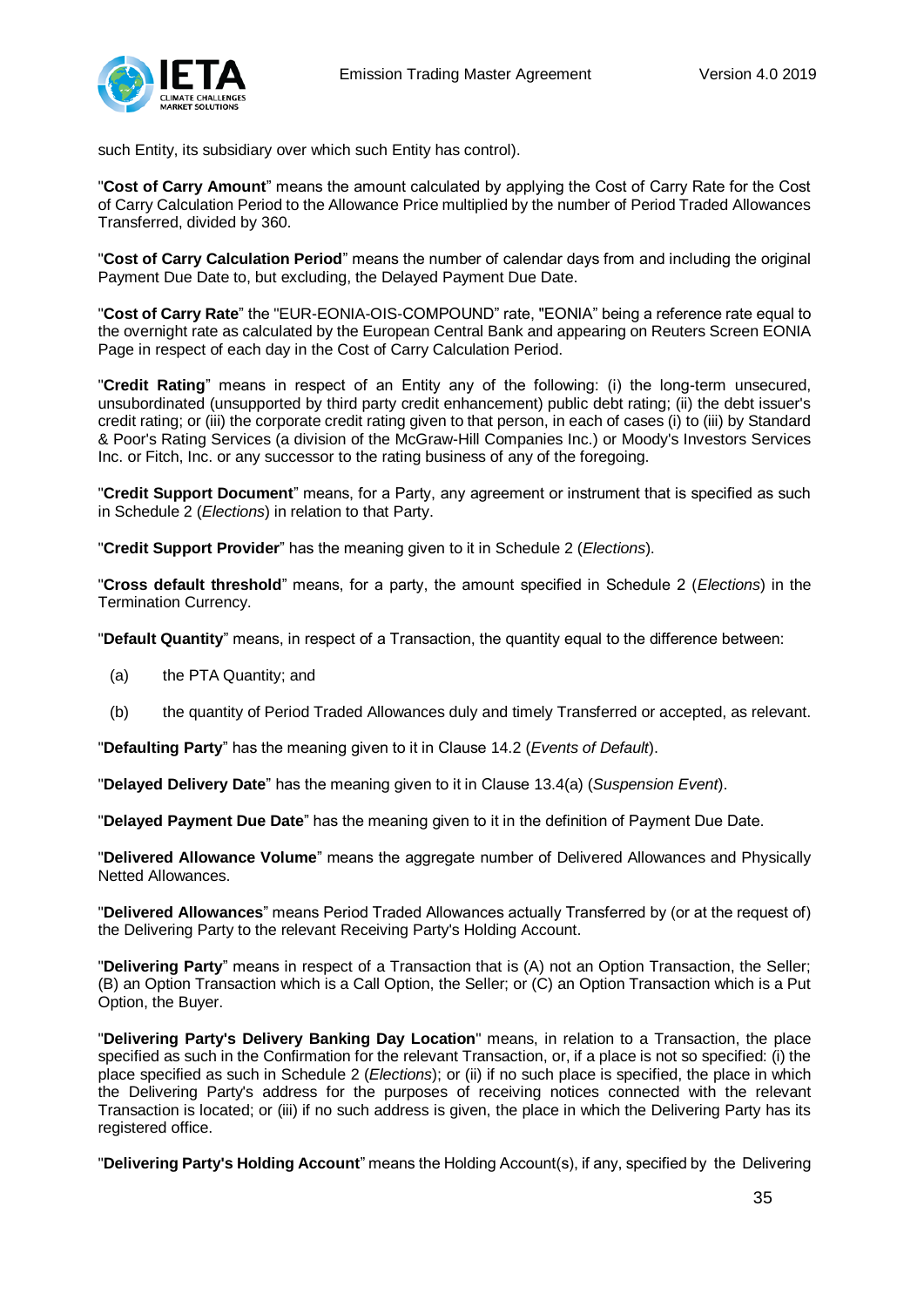

Party in the Confirmation to a Transaction (including any additional account specified by the Delivering Party in accordance with Clause [6.5](#page-11-4) (*Effecting Transfers*)). Where the Delivering Party has specified a Registry only without specifying the Holding Account details in the Confirmation, "Delivering Party's Holding Account" includes any Holding Account notified by the Delivering Party to the Receiving Party under Clause [6.6](#page-12-1) (*Effecting Transfers*).

"**Delivering Party's Replacement Cost**" means in respect of a failure to accept (or secure acceptance of) a Transfer of a number of Allowances pursuant to Clause [12.2](#page-20-2) (*Failure to Accept*) the positive difference if any between (i) the Allowance Price multiplied by the Default Quantity, and (ii) the price the Delivering Party, acting in a commercially reasonable manner, does or would receive in an arm's length transaction for an equivalent quantity and Validity Period of Allowances to replace the Default Quantity; plus

- (a) interest on the amount calculated in accordance with paragraph (a) above for the period from (and including) the Delivery Date to (but excluding) the date of termination at the rate specified in Clause [9.5\(a\)](#page-15-7) (*Interest*); plus
- (b) the amount of such reasonable costs and expenses which the Delivering Party incurs in respect of the Default Quantity (including, without limitation, broker fees, commissions and legal fees).

"**Delivery Banking Day**" shall have the same meaning given to Banking Day unless otherwise specified in the Confirmation to a Transaction.

"**Delivery Date**" means, in relation to a Transaction, and subject to adjustment in accordance with Clause [13.4](#page-22-4) (*Suspension Event*), the Delivery Banking Day agreed between the Parties as the delivery date (that is to say, the date by which the relevant Transfer is to be completed) at the time of entering into the Transaction.

"**Directive**" means Directive 2003/87/EC of the European Parliament and of the Council of 13 October 2003 establishing a scheme for greenhouse gas emissions allowance trading and amending Council Directive 96/61/EC, and as may be amended from time to time, including by Directive (EU) 2018/410.

"**Early Termination Date**" has the meaning given to it in Clause [14.1](#page-23-9) (*Termination Rights*).

"**EEP Amount**" means an amount (expressed as an amount per Allowance) that the Receiving Party determines, acting in good faith and using commercially reasonable procedures, to be its total losses and costs which result from the Delivering Party's failure to deliver the Shortfall to the extent that those losses and costs are not reflected elsewhere in the definition of Receiving Party's Replacement Cost and to the extent that they relate to:

- (a) any Excess Emissions Penalty which the Receiving Party must pay to a Relevant Authority in accordance with the terms of the Scheme; or
- (b) if this sub-paragraph (b) is specified in Schedule 2 (*Elections*) as applying, any amount which the Receiving Party must pay to a third party in respect of any such penalty payable to any other party (including a Relevant Authority) by that third party as a result of the Delivering Party's failure to deliver the Shortfall.

"**EEP Status**" means whether or not the Parties have elected in Schedule 2 (*Elections*) (or the Confirmation for the relevant Transaction) that Excess Emissions Penalty applies to the relevant Period Traded Allowances.

"**Encumbrance Loss**" means an amount reasonably determined by the Receiving Party in good faith to be its total losses and costs in connection with a Transaction including, but not limited to, any loss of bargain, cost of funding or, at the election of the Receiving Party but without duplication, loss or costs incurred as a result of its terminating, liquidating, obtaining or re-establishing any hedge or related trading position. Such amount includes losses and costs in respect of any payment already made under a Transaction prior to the delivery of the written notice by the Receiving Party and the Receiving Party's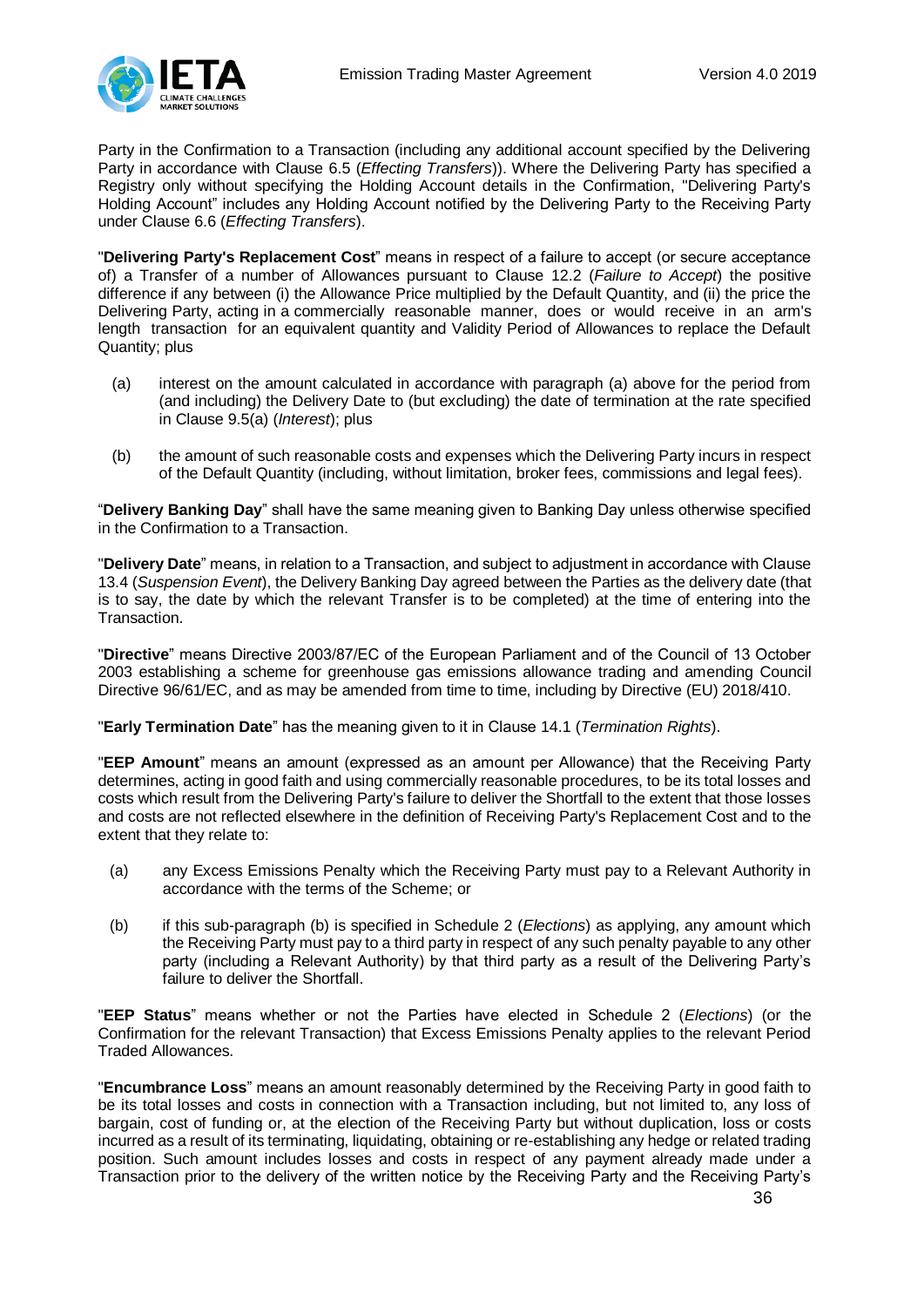

legal fees and out-of-pocket expenses.

The Parties agree that in circumstances where there has been a breach of the No Encumbrances Obligation by the Delivering Party caused by the Transfer of an Affected Allowance, the Receiving Party will be entitled to include in such amount any losses arising out of or in connection with any claim, demand, action or proceeding brought against the Receiving Party by a third party consequent upon the Transfer by the Receiving Party of an Affected Allowance Transferred to it by the Delivering Party under a Transaction.

Notwithstanding anything herein to the contrary, none of the above amounts shall include Excess Emissions Penalty or any amount which the Receiving Party must pay to a third party in respect of any such penalty payable to any other party (or Relevant Authority) by that third party.

"**Entity**" means an individual, government or state or division of it, government or state agency, corporation, partnership or such other entity as the context may require.

"**EU Allowance**" or "**EUA**" means a unit of account that is an "allowance" as defined in the Directive and issued pursuant to Chapter III thereof.

"**EU ETS Rules**" means the rules and regulations, as amended from time to time, of participation in and operation of, the EU ETS as applicable in a Member State and certain non-Member States with whom a Participation Agreement has been signed.

"**EU ETS**" means the EU Emission Trading System established by the Directive.

"**EU**" means the European Union as it exists from time to time.

"**EURIBOR**" means, in relation to an amount owed under this Agreement on which interest is to accrue in Euros:

- (a) the interest rate for Euro deposits for a period of one month that appears on Reuters Page EURIBOR01 (or such other screen display or service as may replace it for the purpose of displaying the interest rates for Euro deposits offered in the euro-zone) as at 11:00 hours on the Payment Due Date, and where the amount or any part of it remains overdue one month after the Payment Due Date such interest rate as appears on such page for such deposits as at such time as at the day one month after the Payment Due Date and thereafter as at monthly intervals until the amount is no longer overdue; or
- (b) if no such interest rate appears on Reuters (or such replacement), the arithmetic mean (rounded upwards to 3 decimal places) of the rates per annum at which each of not less than two major banks in the Euro-zone interbank market quoted that they were offering (Euro deposits/deposits) in an amount comparable with that overdue amount to major banks in the Euro-zone interbank market for a period of one month as at 11:00 hours on the Payment Due Date or as at the day one month after the Payment Due Date or as at monthly intervals thereafter as the case may be.

"**Euro**" means the lawful currency of the member states of the European Union that adopt the single currency in accordance with the Treaty establishing the European Community, as amended by the Treaty on European Union.

"**European Option**" means a style of Option that may be exercised only during an Exercise Period that consists of one day.

"**EUTL**" or "**European Union Transaction Log**" means the independent transaction log provided for in Article 20(1) of the Directive, the operation of which is further detailed in the Registries Regulation.

"**Event of Default**" has the meaning given to it in Clause [14.2](#page-23-8) (*Events of Default*).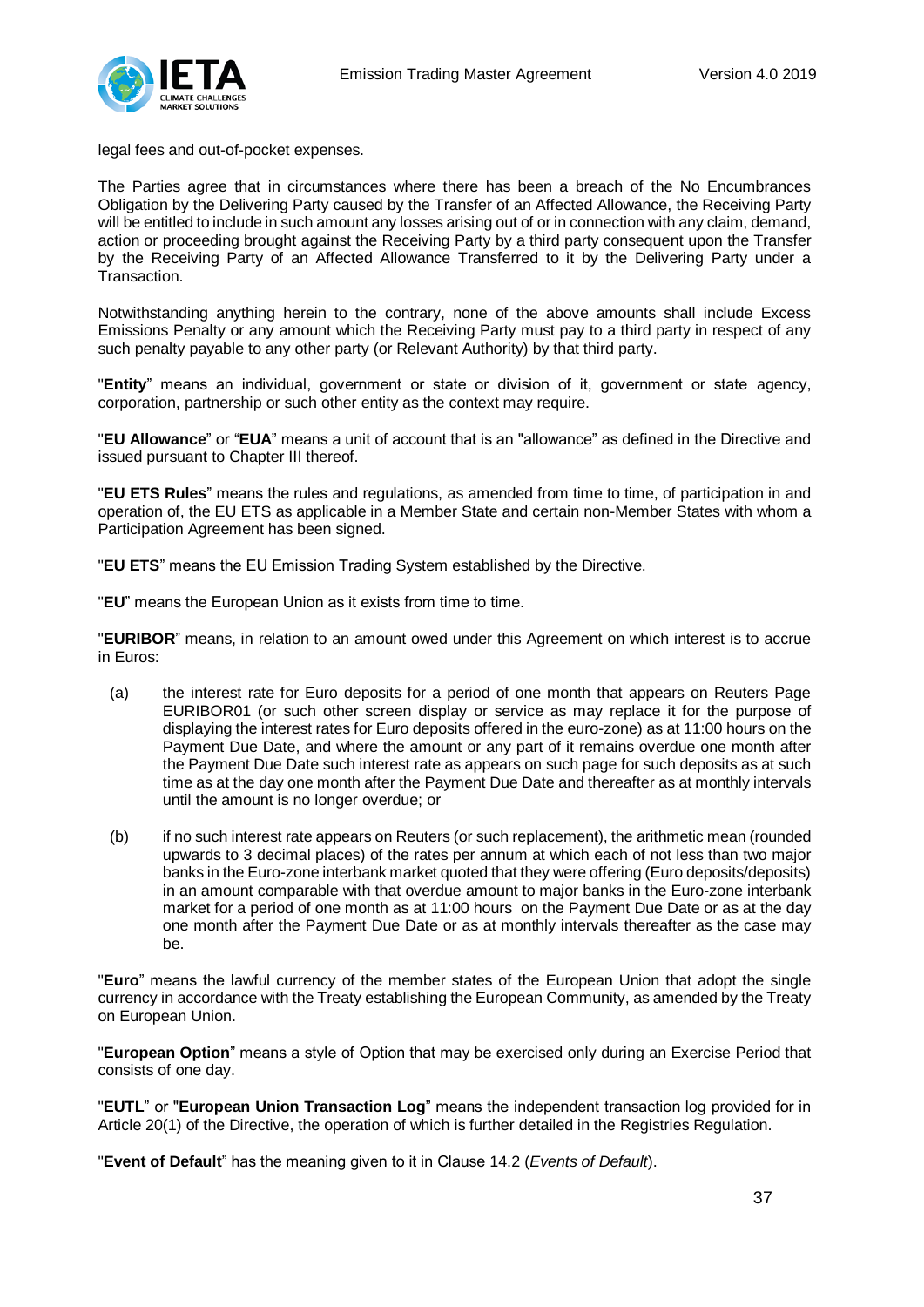

"**Excess Emissions Penalty**" has the meaning given to it in the Directive.

"**Exercise Period**" means: (A) in respect of an American Option, the period from and including 10:00 hours to and including 16:00 hours (or, in the case of the Expiration Date, to and including the Expiration Time) on all Banking Days from and including the Trade Date to and including the Expiration Date; (B) in respect of a Bermudan Option, the period from and including 09:00 hours to and including 16:00 hours on any Potential Exercise Day (or, in the case of the Expiration Date, to and including the Expiration Time); and (C) in respect of a European Option, the period from and including 09:00 hours on the Expiration Date to and including the relevant Expiration Time.

"**Expert**" has the meaning given to it in Clause [18.9\(a\)](#page-34-1) (*Expert Determination*).

"**Expiration Date**" means the date on which an Option expires, as specified in the Confirmation.

"**Expiration Time**" means the time on an Expiration Date at which the Option expires, as specified in the Confirmation.

"**Final Delivery Date**" means the date that is two (2) Delivery Banking Days after receipt of a notice given under Clause [12.1](#page-18-2) (*Failure to Transfer*) or Clause [12.2](#page-20-2) (*Failure to Accept*).

"**FM Affected Party**" has the meaning given to it in Clause [13.1](#page-21-5) (*Force Majeure*).

"**FM Affected Transaction**" has the meaning given to it in Clause [13.1](#page-21-5) (*Force Majeure*).

"**Fourth Validity Period**" means, in respect of EUAs and AEUAs, the period starting 1 January 2021 to 31 December 2030.

"**Force Majeure**" means the occurrence of any event or circumstance, beyond the control of the FM Affected Party, that is not a Suspension Event, and that could not, after using all reasonable efforts, be overcome and which makes it impossible for the FM Affected Party to either (a) deliver the Period Traded Allowances from any Holding Account in any Registry (or if one or more Delivering Party's Holding Accounts are specified, from such Delivering Party's Holding Account(s)) or (b) accept the Period Traded Allowances into the Receiving Party's Holding Account(s), in accordance with the EU ETS. The inability of a Party to perform a relevant delivery or acceptance obligation as a result of it having insufficient Period Traded Allowances in the relevant Holding Account (whether caused by: the low or non-allocation of Allowances from a Member State, non-Member State or Central Administrator; the delay or failure of a Member State or Central Administrator to replace Allowances with Allowances for the subsequent Validity Period; or the failure of that Party to procure sufficient Allowances to meet its delivery obligations) shall not constitute a Force Majeure; provided, however, that this is not an exhaustive list of events which will not constitute a Force Majeure and is provided for the avoidance of doubt only.

"**GHG Reductions**" means the removal, limitation, reduction, avoidance, sequestration or mitigation of GHGs' emissions relative to the scenario that reasonably represents the anthropogenic emissions by sources or anthropogenic removal by sinks of GHG in the absence of such removal, limitation, reduction, avoidance, sequestration or mitigation.

"**GHG**" means any of the gases listed in Annex II of the Directive and such other gases as may be included in the Directive from time to time.

"**Holding Account**" means any digital record of a party or person in any relevant Registry as may be specified in the Confirmation to a Transaction, that will be used to record the issue (if applicable), holding, transfer, acquisition, surrender, cancellation, and replacement of Allowances.

"**Illegality Affected Transactions**" has the meaning given to it in Clause [14.7](#page-29-1) (*Illegality*).

"**Illegality Affected Party**" has the meaning given to it in Clause [14.6](#page-28-2) (*Termination Payments*).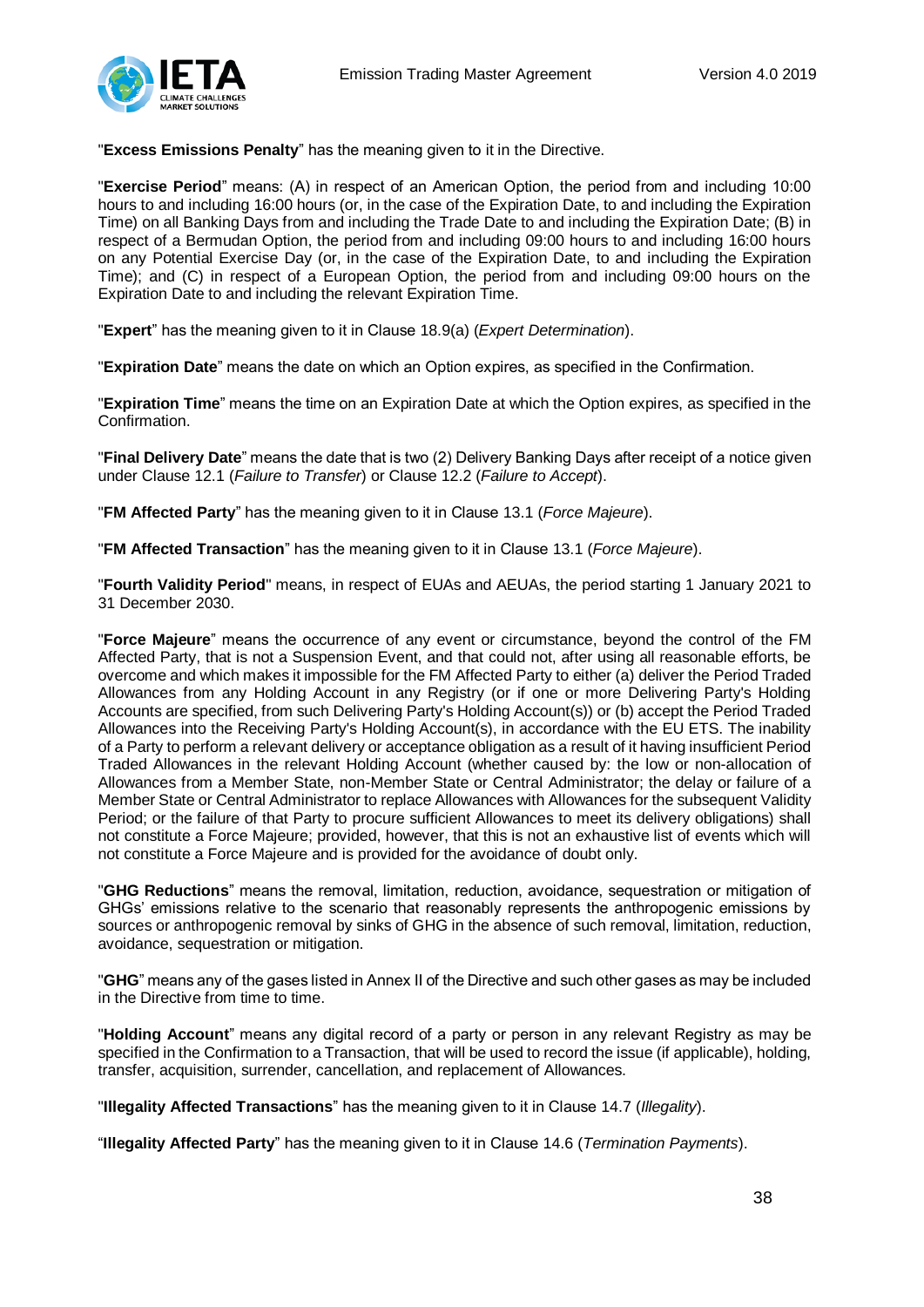

"**Illegality**" has the meaning given to it in Clause [14.7](#page-29-1) (*Illegality*).

"**Indebtedness**" means any obligation (whether present or future, contingent or otherwise, as principal or surety or otherwise) in respect of borrowed money.

"**Letter of Credit**" means an irrevocable standby letter of credit payable on demand in a form and substance satisfactory to the Requesting Party and issued or confirmed by a financial institution whose credit rating is at least Standard & Poor's Rating Services (a division of the McGraw-Hill Companies Inc.) "A-", Moody's Investors Services Inc. equivalent, or Fitch, Inc. equivalent.

"**Long Stop Date**" means, in respect of a Suspension Event that occurs with respect to a Transfer or acceptance obligation that would otherwise be required to be performed within the period:

- (a) from (and including) 1 May 2021 to (and including) 31 December 2022: 1 June 2024;
- (b) from (and including) 1 January 2023 to (and including) 31 December 2024: 1 June 2026;
- (c) from (and including) 1 January 2025 to (and including) 31 December 2026: 1 June 2028;
- (d) from (and including) 1 January 2027 to (and including) 31 December 2028: 1 June 2030; and
- (e) from (and including) 1 January 2029 to (and including) the twenty-fifth ( $25<sup>th</sup>$ ) calendar day of the month in which the Validity Period Reconciliation Deadline is scheduled to occur: the twentyfifth  $(25<sup>th</sup>)$  calendar day of the month in which the Validity Period Reconciliation Deadline is scheduled to occur.

"**Loss**" means:

- (a) for the purposes of Clause [13.2\(c\)](#page-22-6) (*Two-way Loss Termination Payment*), an amount that each Party reasonably determines in good faith to be its total losses and costs (or gain, in which case expressed as a negative number) in connection with the termination of the FM Affected Transaction(s) or any uncompleted portions of them, including any EEP Amount (if applicable, in which case Clauses [12.1\(b\)\(ii\)](#page-19-1) through [12.1\(b\)\(iv\)](#page-19-2) (*Failure to Transfer*) shall apply equally to the determination of such amount), any loss of bargain, cost of funding (based on the actual costs of such Party whether or not greater than market costs) or, without duplication, loss or cost incurred as a result of its terminating, liquidating, obtaining or re-establishing any related trading position (or any gain resulting from any of them). Loss does not include legal fees or outof-pocket expenses. Each Party may (but need not) determine its Loss by reference to quotations of average relevant rates or prices from two or more leading brokers in the Allowances trading market who are independent of the Parties; or
- (b) for the purposes of Clause [14.6](#page-28-2) (*Termination Payments*), an amount that the Non-Defaulting Party reasonably determines in good faith to be its total losses and costs (or gain, in which case expressed as a negative number) in connection with the termination of all Transactions or any uncompleted portions of them, including any EEP Amount, if applicable, in which case Clauses [12.1\(b\)\(ii\)](#page-19-1) through [12.1\(b\)\(iv\)](#page-19-2) (*Failure to Transfer*) shall apply equally to the determination of such amount), any loss of bargain, cost of funding (based on the actual costs of the Non-Defaulting Party whether or not greater than market costs) or, at the election of the Non-Defaulting Party but without duplication, loss or cost incurred as a result of its terminating, liquidating, obtaining or re-establishing any related trading position (or any gain resulting from any of them). Loss includes losses and costs (or gains) in respect of any payment required to have been made which has not been made or non-compliance with Clauses [5](#page-9-2) (*Allowance Transfers*) or [6](#page-11-5) (*Effecting Transfers*) (whether or not as a result of the suspension of the obligation to pay or comply with those sub-clauses under Clauses [14.3](#page-27-1) (*Suspension following Event of Default*) or [14.5](#page-28-3) (*Early Termination Date*)) on or before the Early Termination Date. Loss does not include the Non-Defaulting Party's legal fees or out-of-pocket expenses. The Non-Defaulting Party may (but need not) determine its Loss by reference to quotations of average relevant rates or prices from two or more leading brokers in the Allowances trading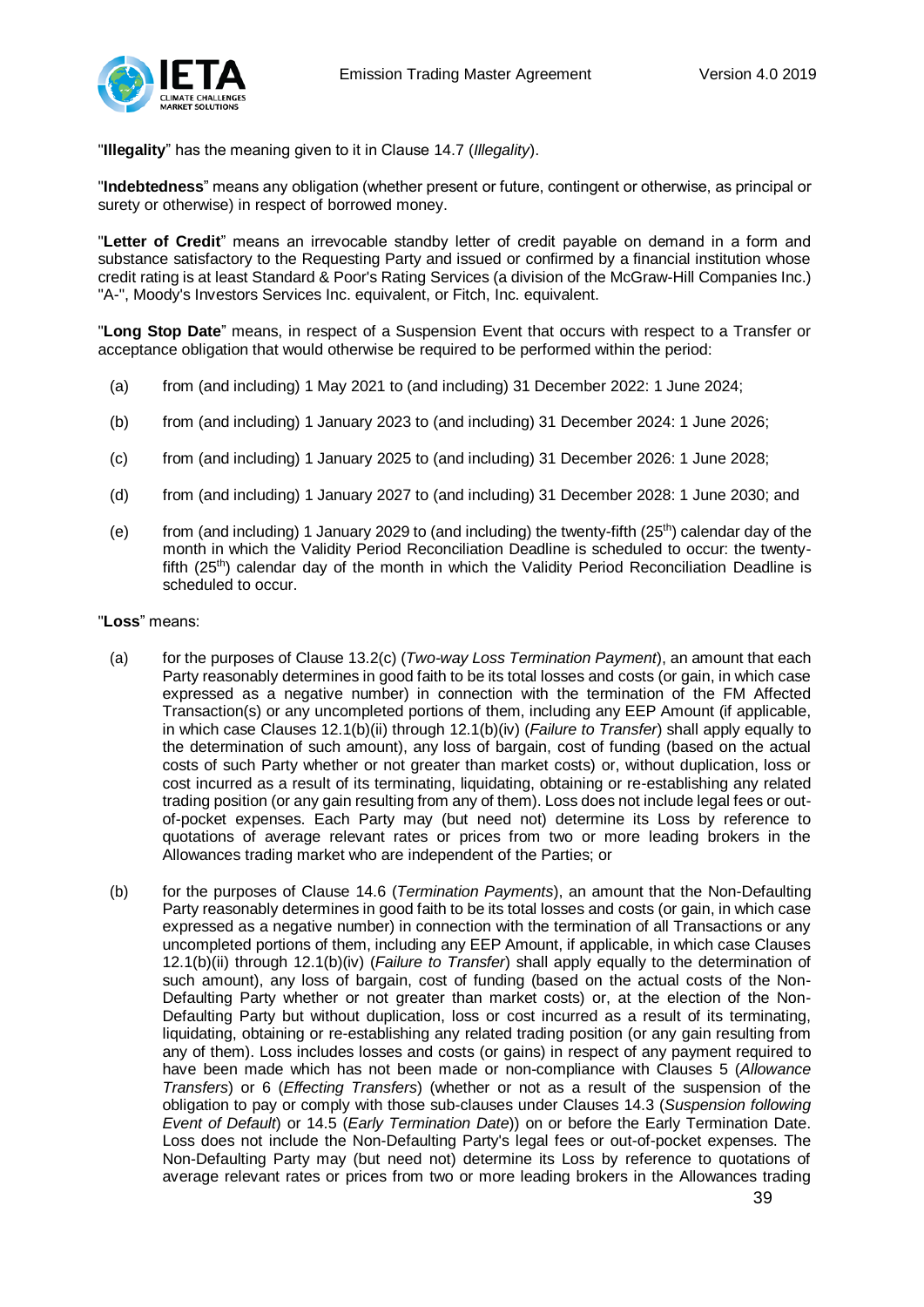market who are independent of the Parties; or

- (c) for the purposes of Clause [14.7](#page-29-1) (*Illegality*):
	- (i) if there is only one Illegality Affected Party, as per the definition for the purposes of Clause [14.6](#page-28-2) (*Termination Payments*) as set forth above; or
	- (ii) if both Parties are Illegality Affected Parties, an amount that each Party reasonably determines in good faith to be its total losses and costs (or gain, in which case expressed as a negative number) in connection with the termination of the Illegality Affected Transaction(s) or any uncompleted portions of them, including any EEP Amount (if applicable, in which case Clauses [12.1\(b\)\(ii\)](#page-19-1) through [12.1\(b\)\(iv\)](#page-19-2) (*Failure to Transfer*) shall apply equally to the determination of such amount), any loss of bargain, cost of funding (based on the actual costs of such Party whether or not greater than market costs) or, without duplication, loss or cost incurred as a result of its terminating, liquidating, obtaining or re-establishing any related trading position (or any gain resulting from any of them). Loss does not include legal fees or out-of-pocket expenses. Each Party may (but need not) determine its Loss by reference to quotations of average relevant rates or prices from two or more leading brokers in the Allowances trading market who are independent of the Parties.

"**Market Amount**" means the sum (whether positive or negative) of (i) the Market Quotation for the Transactions if a Market Quotation is determined and (ii) losses and costs (or gains) in respect of any payment required to have been made and not made or non-compliance with Clauses [5](#page-9-2) (*Allowance Transfers*) o[r 6](#page-11-5) (*Effecting Transfers*) on or before the Early Termination Date or as a result of suspension under Clause [14.3](#page-27-1) (*Suspension following Event of Default*); or, for the purposes of Clause [14.6](#page-28-2) (*Termination Payments*), the Non-Defaulting Party's Loss (whether positive or negative) for the Transactions if a Market Quotation cannot be determined or would not (in the reasonable belief of the Non-Defaulting Party) produce a commercially reasonable result.

"**Market Quotation**" means, with respect to the Non-Defaulting Party, an amount determined on the basis of the average of quotations from Reference Market Makers. Each quotation will be for an amount, if any, that would be paid to the Non-Defaulting Party (expressed as a negative number) or by the Non-Defaulting Party (expressed as a positive number) in consideration of an agreement between the Non-Defaulting Party and the quoting Reference Market Maker to enter into Replacement Transactions for the same amount of Period Traded Allowances having the same EEP Status. The quotation shall (i) take into account any existing Credit Support Document with respect to the obligations of the Non-Defaulting Party but (ii) disregard any losses, costs (or gains) in respect of any payment required to have been made and not made or non-compliance with Clauses [5](#page-9-2) (*Allowance Transfers*) o[r 6](#page-11-5) (*Effecting Transfers*) on or before the Early Termination Date.

"**Agreement**" has the meaning ascribed to it in Clause [1.2](#page-4-2) (*Subject of Agreement*).

"**Material Adverse Change**" has the meaning given to it in Clause [14.2\(h\)](#page-25-0) (*Material Adverse Change*).

"**Member State**" means any one of the Member States of the European Union from time to time.

**"Member State Registry**" means the Registry established for each Member State pursuant to the Directive and the Registries Regulation.

"**Monthly Billing Cycle**" means that payments fall due in accordance with the first elective in item 9.1 of Part 1 of Schedule 2 (*Elections*).

"**National Administrator**" means the entity responsible for managing, on behalf of a Member State, a set of user accounts under the jurisdiction of a Member State in the Union Registry as designated in accordance with Article 8 of the Registries Regulation.

"**No Encumbrances Obligation**" has the meaning given to it in Clause [5.3](#page-10-3) (*No Encumbrances*).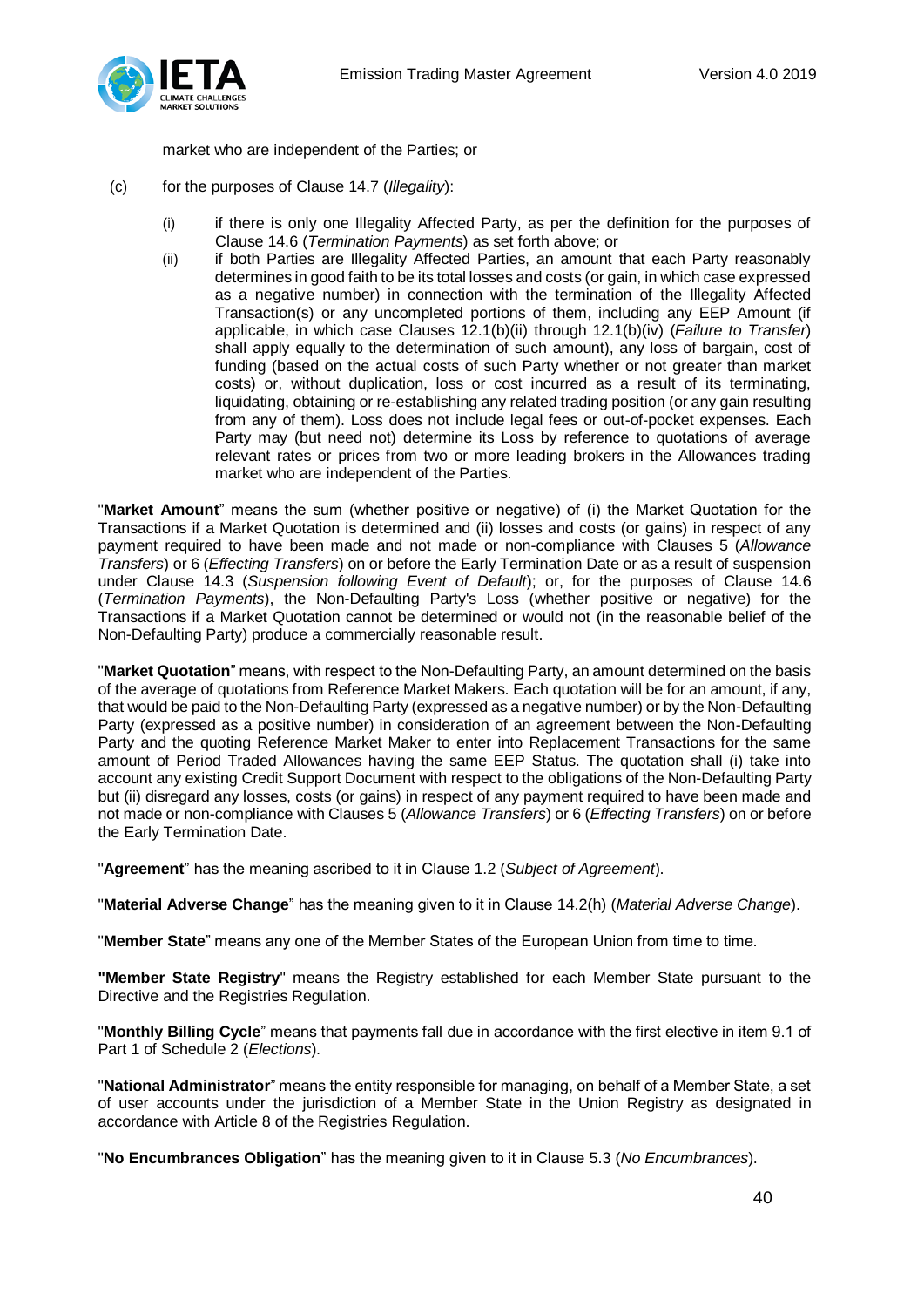

"**Non-Defaulting Party**" means the Party that is not the Defaulting Party.

"**Operator**" means an "operator" as defined in the Directive.

"**Option Transaction**" means a Transaction relating to an Option that is identified as an Option Transaction under this Agreement in the relevant Confirmation.

"**Option**" means a right but not an obligation to [enter into a Transaction/ buy or sell Allowances], which is granted to a Buyer by way of an Option Transaction in consideration of the payment of a Premium to the Seller, which Option may be an American Option, a Bermudan Option, or a European Option.

"**Original Affected Party**" means the person from whose Holding Account the Unauthorised Transfer of the relevant Affected Allowance occurred.

"**Participation Agreement**" means any argument, rule, procedure, instrument or other law or regulation which governs a non-Member State's participation in and the Transfer of Allowances between the EU ETS and any similar system of the non-Member State.

"**Party**" means one or other of the parties to this Agreement and "Parties" is to be construed accordingly.

"**Payment Due Date**" means either the date specified in the Confirmation or, if none is so specified, the relevant elective specified in Schedule 2 (*Elections*) and, if no election is made there, the fifth (5th) Banking Day after the later of (a) the Delivery Date and (b) the date on which the Statement is delivered to the Receiving Party in accordance with Clause [9.2](#page-13-4) (*Statement*), subject to the provisions of Clause [12](#page-18-3) (*Transfer or Acceptance Failure*) and Clause [13.4](#page-22-4) (*Suspension Event*) in which case the Payment Due Date shall be measured accordingly from the Delayed Delivery Date (such Payment Due Date being the "**Delayed Payment Due Date**").

"**Performance Assurance Provider**" means, as the context requires, any Entity that provides Performance Assurance on behalf of one of the Parties.

"**Performance Assurance**" means a Letter of Credit, cash or other security in form and amount reasonably satisfactory to the Requesting Party.

"**Period Traded Allowance**" means, in relation to a Transaction, an Allowance that is of the Specified Period specified in the relevant Confirmation.

"**Physically Netted Allowances**" means those Period Traded Allowances which were not actually Transferred to the relevant Receiving Party's Holding Account as a result of the operation of Clause [9.7](#page-16-2) (*Physical Netting of Deliveries*).

"**Positive Mark to Market Amount**" has the meaning given to it in Clause [7.6](#page-13-5) (*Option Transactions*).

"**Potential Exercise Day**" means, in respect of a Bermudan Option, each day that the Parties agree, as specified in the Confirmation, to be a day on which the Buyer may exercise the Option, each such date if not a Banking Day, the next following day that is a Banking Day, and the Expiration Date.

"**Premium**" means the price (if any) to be paid by the Buyer in respect of the Option Transaction, as specified in the Confirmation, exclusive of VAT and other applicable taxes.

"**Premium Payment Date**" means the date specified in the Confirmation to a Transaction or, if none is so specified, five (5) Banking Days after the Trade Date.

"**PTA Quantity**" means, in relation to a Transaction and a Specified Period, the number of Period Traded Allowances that the Parties have agreed to Transfer and accept for that Transaction as specified in the relevant Confirmation.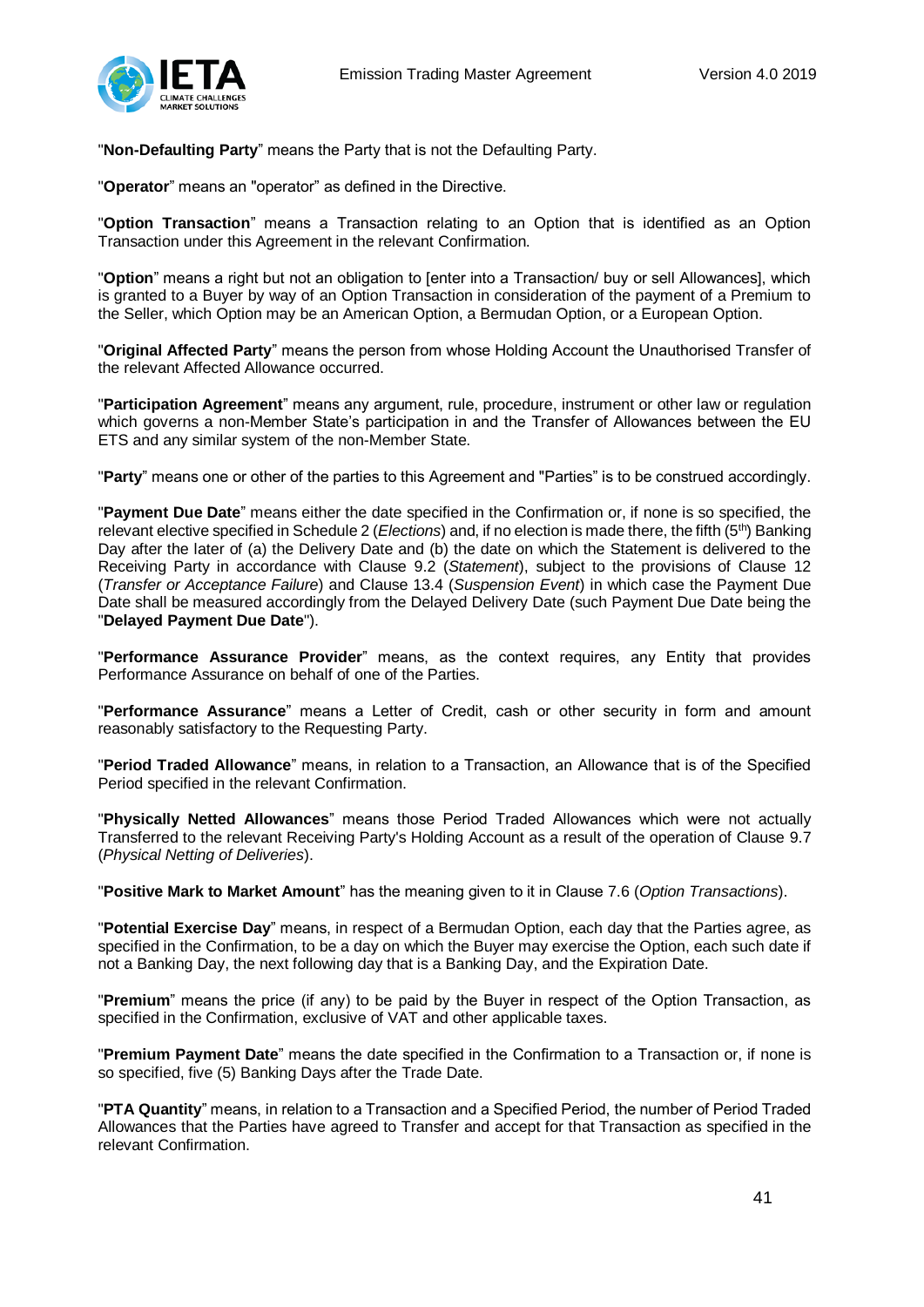

"**Put Option**" means an Option Transaction entitling (but not obliging) the Buyer upon exercise to sell Allowances to the Seller at the Strike Price per Allowance.

"**Receiving Party**" means in respect of a Transaction that is (a) not an Option Transaction, the Buyer; (b) an Option Transaction which is a Call Option, the Buyer; or (c) an Option Transaction which is a Put Option, the Seller.

"**Receiving Party's Delivery Banking Day Location**" means, in relation to a Transaction, the place specified as such in this Confirmation for the relevant Transaction, or, if a place is not so specified: (i) the place specified as such in Schedule 2 (*Elections*); or (ii) if no such place is specified, the place in which the Receiving Party's address for the purposes of receiving notices connected with the relevant Transaction is located; or (iii) if no such address is given, the place in which the Receiving Party has its registered office.

**Receiving Party's Holding Account**" means the Holding Account(s) specified by the Receiving Party in the Confirmation to a Transaction (including any additional account agreed by the Parties in accordance with Clause [6.5](#page-11-4) (*Effecting Transfers*)). Where the Receiving Party has specified a Registry only without specifying the Holding Account details in the Confirmation, "Receiving Party's Holding Account" includes any Holding Account notified by the Receiving Party to the Delivering Party under Clause [6.6](#page-12-1) (*Effecting Transfers*).

"**Receiving Party's Replacement Cost**", in respect of a failure to Transfer a number of Allowances of a particular Allowance type and Specified Period pursuant to Clause [12.1](#page-18-2) (*Failure to Transfer*) of the Agreement (being the "**Undelivered Allowances**") has the meaning ascribed to it in the Agreement, except when the Excess Emissions Penalty is specified to apply in the relevant Schedule, in which case it means an amount (if positive) equal to the sum of:

- (a) either:
	- (i) if in one or more arm's length transactions the Receiving Party is able, using its reasonable endeavours, to purchase a number of Allowances of the same Allowance type and Specified Period as the Undelivered Allowances ("**Replacement Allowances**"), to be Transferred during the period from (but excluding) the Final Delivery Date to (and including) the Reconciliation Deadline on or immediately following the Delivery Date (the "**Buy-In Period**"), which in respect of each such individual purchase of Allowances, when aggregated with other such purchases, amounts to a purchase of a number of Allowances equal to the number of Undelivered Allowances:
		- (A) the price (per Allowance) at which the Receiving Party is able to purchase the relevant number of Replacement Allowances; less
		- (B) the Allowance Price agreed by the Parties in respect of the Undelivered Allowances; multiplied by
		- (C) the number of Replacement Allowances which the Receiving Party is able to purchase at the price indicated in (1); plus
		- (D) interest for the period from (and including) the Delivery Date to (but excluding) the date of termination calculated on an amount equal to the product of the number of Undelivered Allowances and an amount equal to the excess, if any, of the price determined pursuant to (1) over the Allowance Price agreed between the Parties in respect of the Undelivered Allowances at the rate specified in Clause [9.5\(a\)](#page-15-7) (*Interest*) of the Agreement; or
	- (ii) if in one or more arm's length transactions the Receiving Party, using its reasonable endeavours, is unable to purchase a number of Replacement Allowances equivalent to the Undelivered Allowances to be delivered during the Buy-In Period: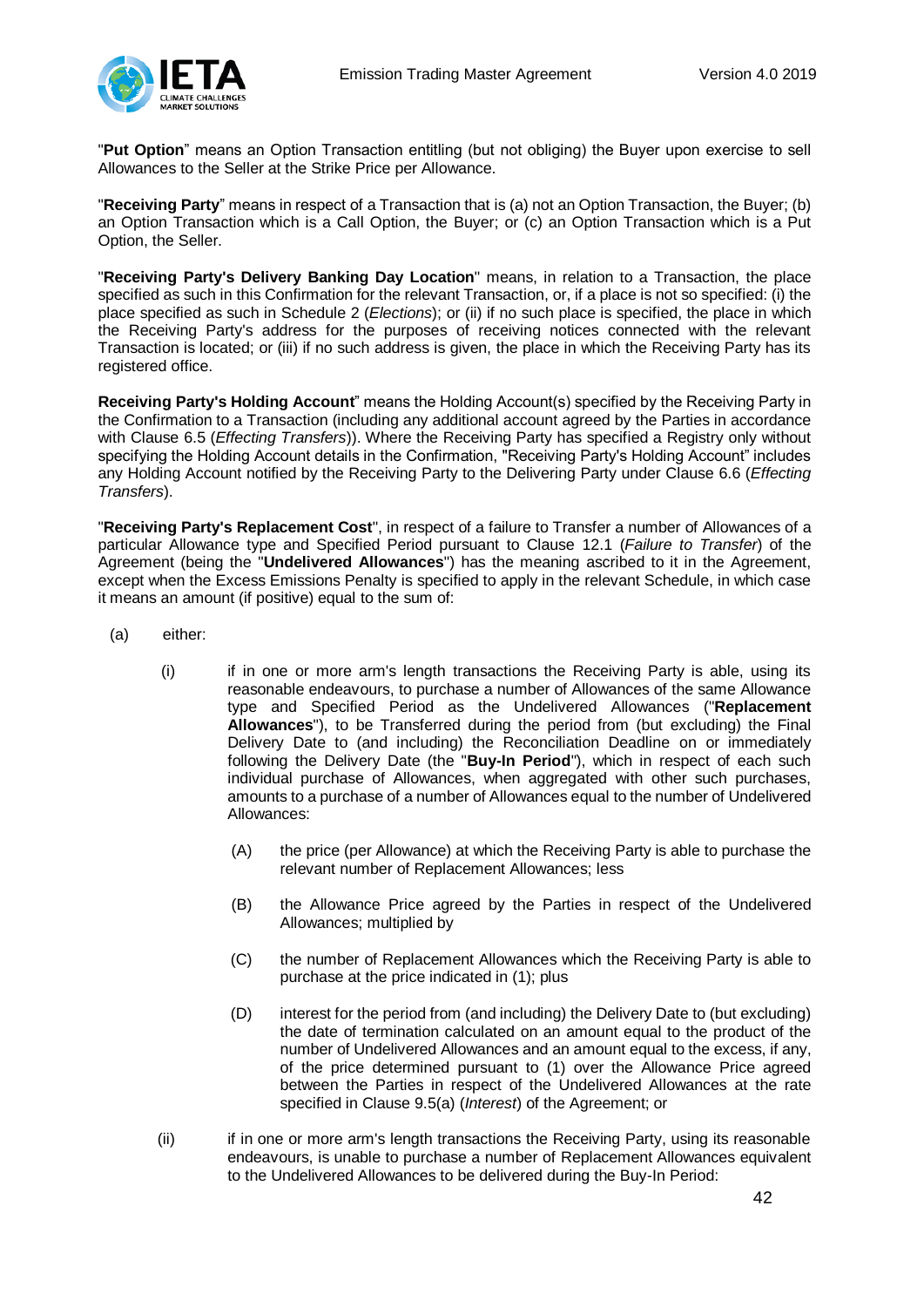

- (A) in respect of the number of Replacement Allowances for which the Receiving Party is able to effect a Buy-In during the Buy-In Period, an amount for such Allowances calculated in accordance with paragraph (i) above; and
- (B) in respect of the number of Replacement Allowances equal to the number of Undelivered Allowances minus the number of Replacement Allowances referred to in A(ii)(1) above (the "**Shortfall**"), the sum of:
	- (i) the price (per Allowance) at which the Receiving Party, using its reasonable endeavours and in an arm's length transaction, is or would be able to purchase as soon as reasonably possible after the Reconciliation Deadline a number of Replacement Allowances equal to the Shortfall; less
	- (ii) the Allowance Price agreed by the Parties in respect of the Undelivered Allowances; plus
	- (iii) the EEP Amount; multiplied by
	- (iv) the Shortfall; plus
	- (v) interest for the period from (and including) the Delivery Date to (but excluding) the date the Receiving Party is or would be able to purchase Replacement Allowances in accordance with paragraph A(ii)(2)(I) above on an amount equal to the product of the Shortfall and an amount equal to the excess, if any, of the price determined pursuant to paragraph A(ii)(2)(I) above over the Allowance Price agreed between the Parties in respect of the Undelivered Allowances at the rate specified in Clause [9.5\(a\)](#page-15-7) (*Interest*) of the Agreement; and
- (b) such reasonable costs and expenses which the Receiving Party incurs as a result of the Delivering Party's failure to Transfer the Shortfall (including, without limitation, broker fees, commissions and legal fees) to the extent that those costs and expenses are not reflected in paragraphs A(i) or A(ii) above.

Where the Receiving Party confirms that it has been unable to purchase Replacement Allowances during the Buy-In Period, it shall be for the Delivering Party to show that it has been as a result of the Receiving Party failing to use its reasonable endeavors to do so.

"**Reconciliation Deadline**" means 30 April of any calendar year in relation to the immediately preceding calendar year, or as otherwise specified in the EU ETS Rules.

"**Reference Market Maker**" means three (3) leading traders in the Allowances trading market for the relevant Allowance type selected by the Non-Defaulting Party in good faith which satisfy all the criteria that the Non-Defaulting Party applies generally at the time in deciding whether to offer or to make an extension of credit and which are independent of the Parties.

"**Reference Price**" means the price or formula agreed between the Parties as the reference price, as specified in the Confirmation, and if no such price or formula is specified, then the average of a quotation from each of three leading traders in the trading market for the relevant Allowances Type, as selected by the Buyer in good faith.

"**Registries Regulation**" means the EU Commission Regulation No. 389/2013 of 2 May 2013 establishing a Union Registry pursuant to Directive 2003/87/EC and of the Council, Decisions No. 280/2004/EC and No. 406/2009/EC of the European Parliament and of the Council and repealing Commission Regulations (EU) No. 920/2010 and No. 1193/2011, as may be amended from time to time, including by Commission Regulation (EU) 2018/208.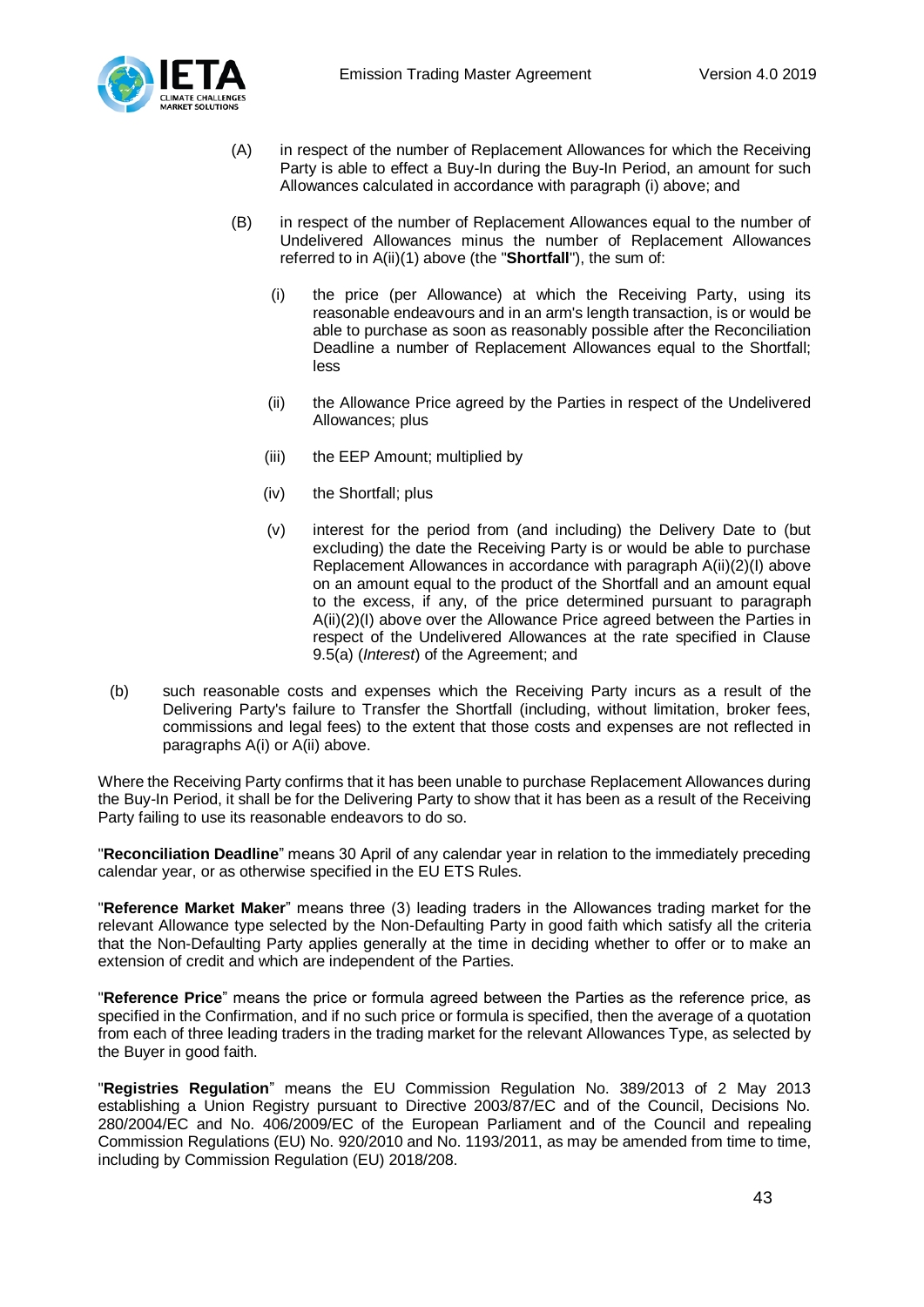"**Registry**" means the registry established by a Member State, non-Member State (with which a Participation Agreement has been signed) or the EU pursuant to the Directive or the Registries Regulation, in order to ensure the accurate accounting of the issue, holding, transfer, acquisition, surrender, cancellation and replacement of Allowances. For the avoidance of doubt, references to a Registry shall include (i) the Union Registry and (ii) collectively the Holding Accounts and all other accounts within the Union Registry that are under the jurisdiction of a single National Administrator designated by a Member State. In the case of (ii), such Holding Accounts and other accounts will together be deemed, for the purposes of this Agreement, to be a Registry for that Member State.

"**Registry Operation**" means, other than by reason of the occurrence of an Administrator Event:

- (a) the continuing functioning of the Relevant Registry;
- (b) the continuing functioning of the EUTL; and/or
- (c) the continuing functioning of the link between each of the Relevant Registry and the EUTL.

"**Registry Pair**" means a pair of Registries identified by the Parties in Schedule 2 (*Elections*) or in a Confirmation with respect to which physical netting of deliveries pursuant to Clause [9.7](#page-16-2) (*Physical Netting of Deliveries*) may be affected.

"**Relevant Authority**" means the body (or its affiliated agencies) established by a Member State or non-Member State from time to time to administer the EU ETS in its jurisdiction.

"**Relevant Change in Tax**" has the meaning given to it in Clause [14.9](#page-30-1) (*Change in Taxes*).

"**Relevant Entity**" has the meaning given to it in Clause [14.2\(h\)\(i\)](#page-26-0) (*Credit Rating*).

"**Relevant Registry**" means a Registry through which either Party is obliged to perform a Transfer or acceptance obligation under and in accordance with a Transaction. Where a Party specifies more than one Holding Account for Transfer or acceptance purposes, the Relevant Registry shall be identified in accordance with Clause [5.1\(c\)](#page-9-3) (*Primary Obligation*).

"**Relevant Tax**" means any present or future tax, levy, impost, duty, charge, assessment or fee of any nature (including interest or penalties) that is imposed by any government or other taxing authority directly in respect of any payment or transfer request under this Agreement other than stamp, registration, documentation or similar tax. Relevant Tax does not include, without limitation, income tax, taxes on emissions or the activities giving rise to emissions or taxes imposed generally on a Party's business.

"**Replacement Allowances**" has the meaning given to it in paragraph (A)(i) of the definition of Receiving Party's Replacement Cost.

"**Replacement Transactions**" means transactions that would have the effect of preserving for the Non-Defaulting Party the economic equivalent of any payment or compliance with Clauses [5](#page-9-2) (*Allowance Transfers*) or [6](#page-11-5) (*Effecting Transfers*) (whether the underlying obligation was absolute or contingent) that would, but for the occurrence of the relevant Early Termination Date, have been required after that date.

"**Requesting Party**" has the meaning given to it in Clause [14.2\(h\).](#page-25-0)

"**Required Authorisations**" means all governmental and other licences, authorisations, permits, consents, contracts and other approvals (if any) that are required to enable the Party to fulfil any of its obligations under this Agreement.

"**Schedule**" means a schedule to this Agreement.

"**System**" means the system of transferring Allowances between either or both of (a) persons within the EU and (b) persons in third countries, in either case as recognized in accordance with, and subject to,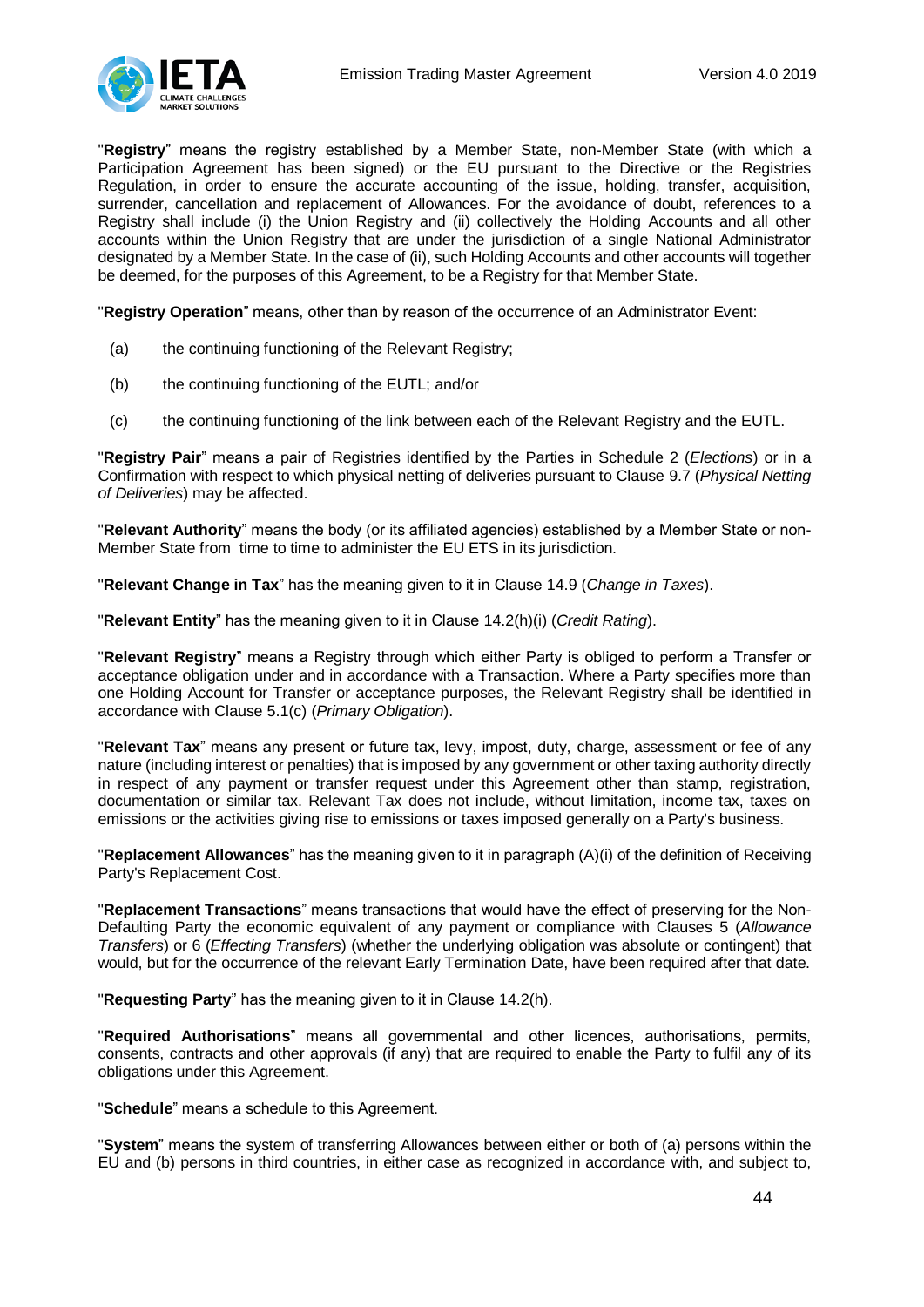

the procedure of the Directive established in, and as implemented by the national laws of, each Member State and certain non-Member States.

"**Seller**" means the Party specified as such for the purposes of an Option Transaction in the relevant Confirmation.

"**Shortfall**" has the meaning given to it in paragraph (A)(ii)(2) of the definition of Receiving Party's Replacement Cost.

"**Specified Period**" means, in relation to a Transaction and a PTA Quantity, the relevant Validity Period of issue of Allowances as agreed between the Parties at the time of entering into the Transaction.

"**Specified Transaction**" means any transaction (including an agreement with respect to the transaction) existing at the date of this Agreement or after that date entered into between one Party (or any Credit Support Provider of that Party) and the other Party (or any Credit Support Provider of that other Party) that is a commodity forward or future, commodity option, commodity swap or other commodity transaction, including any contract for differences or transaction, or any other similar transaction relating to commodities, unless otherwise specified in Schedule 2 (*Elections*) in relation to a Party, insofar as the transaction relates to the commodity or commodities so specified in relation to that Party.

"**Statement Amount**" has the meaning given to it in Clause [9.2\(a\)\(v\)](#page-14-5) (*Statement*).

"**Statement**" has the meaning given to it in Clause [9.2\(a\)](#page-13-6) (*Statement*).

"**Strike Price**" means in respect of an Option Transaction the price per Allowance specified or otherwise as determined in or pursuant to the relevant Confirmation.

"**Suspension Event**" A Suspension Event occurs when, on any date, a Party to the Agreement is unable to perform its Transfer or acceptance obligations under and in accordance with a Transaction through a Relevant Registry as a result of the application of any of the following:

- (a) an absence of Registry Operation; or
- (b) the occurrence of an Administrator Event.

"**Tangible Net Worth**" means the sum of all paid up shareholder contributions to the share capital account or any other capital account ascribed for such purposes and any accumulated earnings less any accumulated retained losses and intangible assets including, but not limited to, goodwill.

"**Termination Currency**" means Euros.

"**Termination Payment Date**" has the meaning given to it in Clause [14.6\(d\)](#page-28-4) (*Termination Payments*).

"**Termination Payment**" has the meaning given to it in Clause [14.6\(a\)](#page-28-5) (*Termination Payments*).

"**Total Debt**" means, for a specified period, the sum of financial indebtedness for borrowed money (which includes debts payable to Affiliates as well as debt instruments to financial institutions).

"**Trade Date**" means the date a Transaction is agreed as specified in the Confirmation for the Transaction.

"**Transaction**" means an agreement between the Parties to undertake one or more transactions (including *inter alia*, transactions relating to forwards and options) involving Transfers of Allowances subject to the terms of this Agreement and which is identified as a Transaction under this Agreement in the relevant Confirmation.

"**Transfer Request**" means a request made in accordance with the System to effect a Transfer.